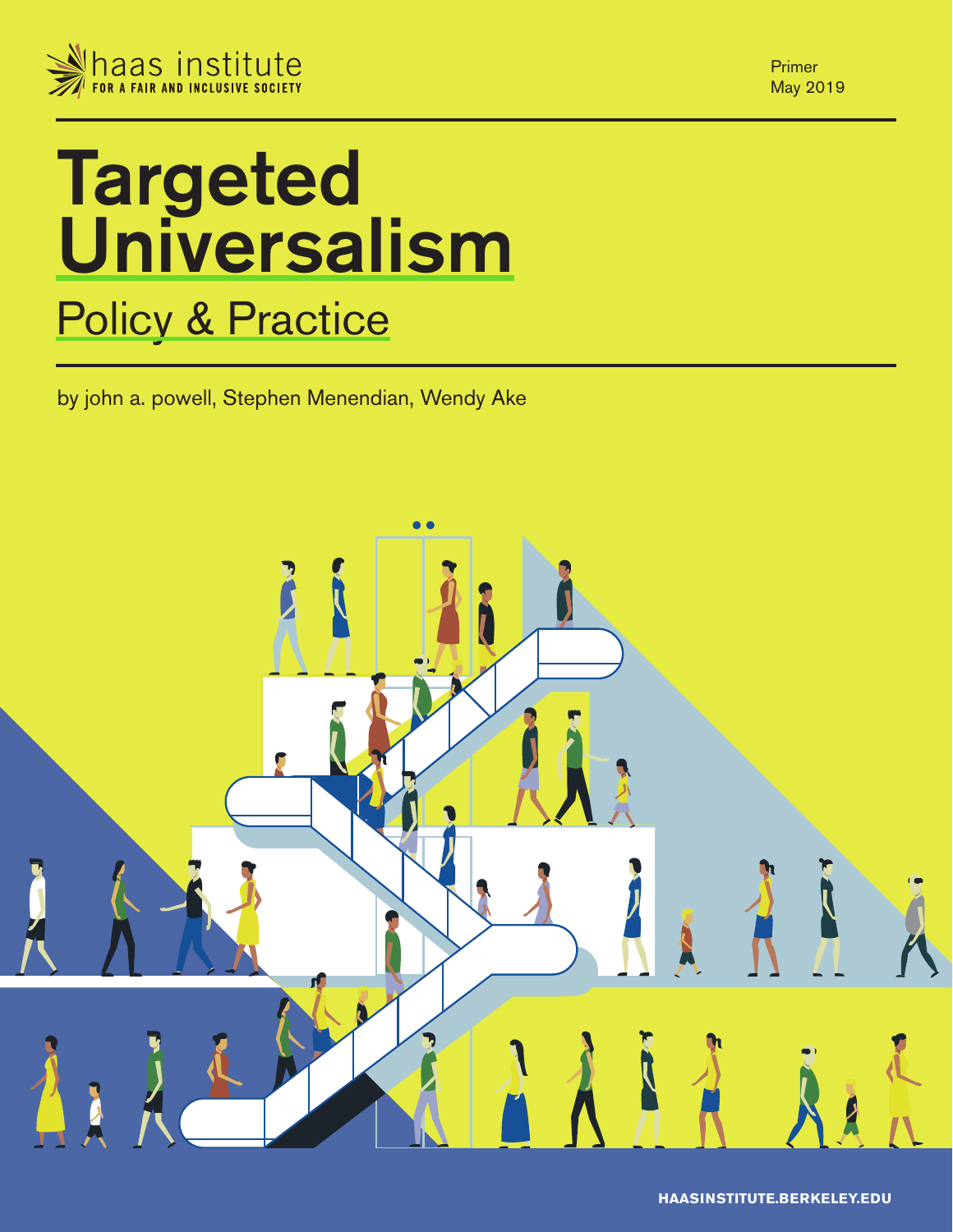### This primer is published by the Haas Institute for a Fair and Inclusive Society at UC Berkeley

#### **About the Authors**

**john a. powell** is the Director of the Haas Institute for a Fair and Inclusive Society and Professor of Law, African American, and Ethnic Studies at the University of California, Berkeley.

**Stephen Menendian** is the Assistant Director and Director of Research at the Haas Institute for a Fair and Inclusive Society where he oversees the Institute's research initiatives and projects, including the Inclusiveness Index, fair housing policy and opportunity mapping project, and community engagement.

**Wendy Ake** directs the Haas Institute's Just Public Finance project. She also consults on the Institute's application of the targeted universalism policy framework and inclusive strategic philanthropy. Wendy's work explores exclusive economic structures and the potential of inclusive transformational economic systems.

#### **Editors**

Stephen Menendian Wendy Ake

#### **Copyeditor**

Stacey Atkinson Mirror Image Publishing

**Layout / Design** Rachelle Galloway-Popotas

#### **Cover Art and Custom Illustrations**  Column Five

#### **Report Citation**

powell, john, Stephen Menendian and Wendy Ake, "Targeted universalism: Policy & Practice." Haas Institute for a Fair and Inclusive Society, University of California, Berkeley, 2019. haasinstitute.berkeley.edu/targeteduniversalism.

Published in May 2019.

#### **Contact**

460 Stephens Hall Berkeley, CA 94720-2330 Tel 510-642-3326 haasinstitute.berkeley.edu

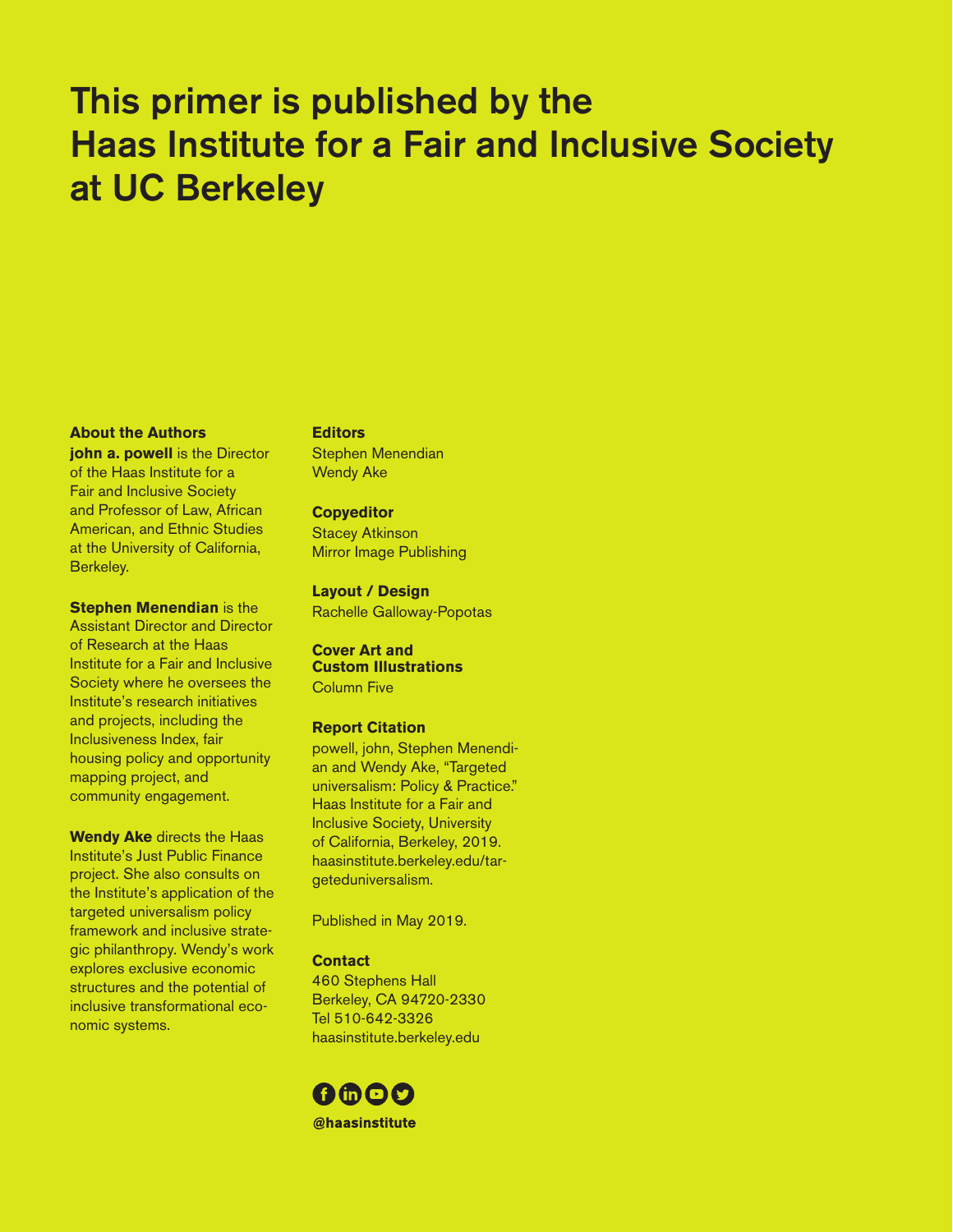## Contents Introduction 5

| <b>Categorizing Strategies</b>                                         |    |  |  |  |
|------------------------------------------------------------------------|----|--|--|--|
|                                                                        |    |  |  |  |
|                                                                        |    |  |  |  |
|                                                                        |    |  |  |  |
| <b>Creating a Targeted Universalism Framework</b>                      | 21 |  |  |  |
|                                                                        |    |  |  |  |
|                                                                        |    |  |  |  |
| Step 3: Identification of different performance between                |    |  |  |  |
| Step 4: Assess and understand the structures  24                       |    |  |  |  |
| Step 5: Develop and implement targeted strategies 26                   |    |  |  |  |
| <b>Targeting Within a Targeted</b><br><b>Universalism Framework</b>    | 29 |  |  |  |
| <b>Transactional versus Tranformative Change</b>                       | 35 |  |  |  |
| <b>Universal Goals and Limited Resources</b>                           | 38 |  |  |  |
| <b>Building the Table for a</b><br><b>Targeted Universal Framework</b> | 39 |  |  |  |
| <b>Conclusion: Equity 2.0</b>                                          | 42 |  |  |  |
|                                                                        |    |  |  |  |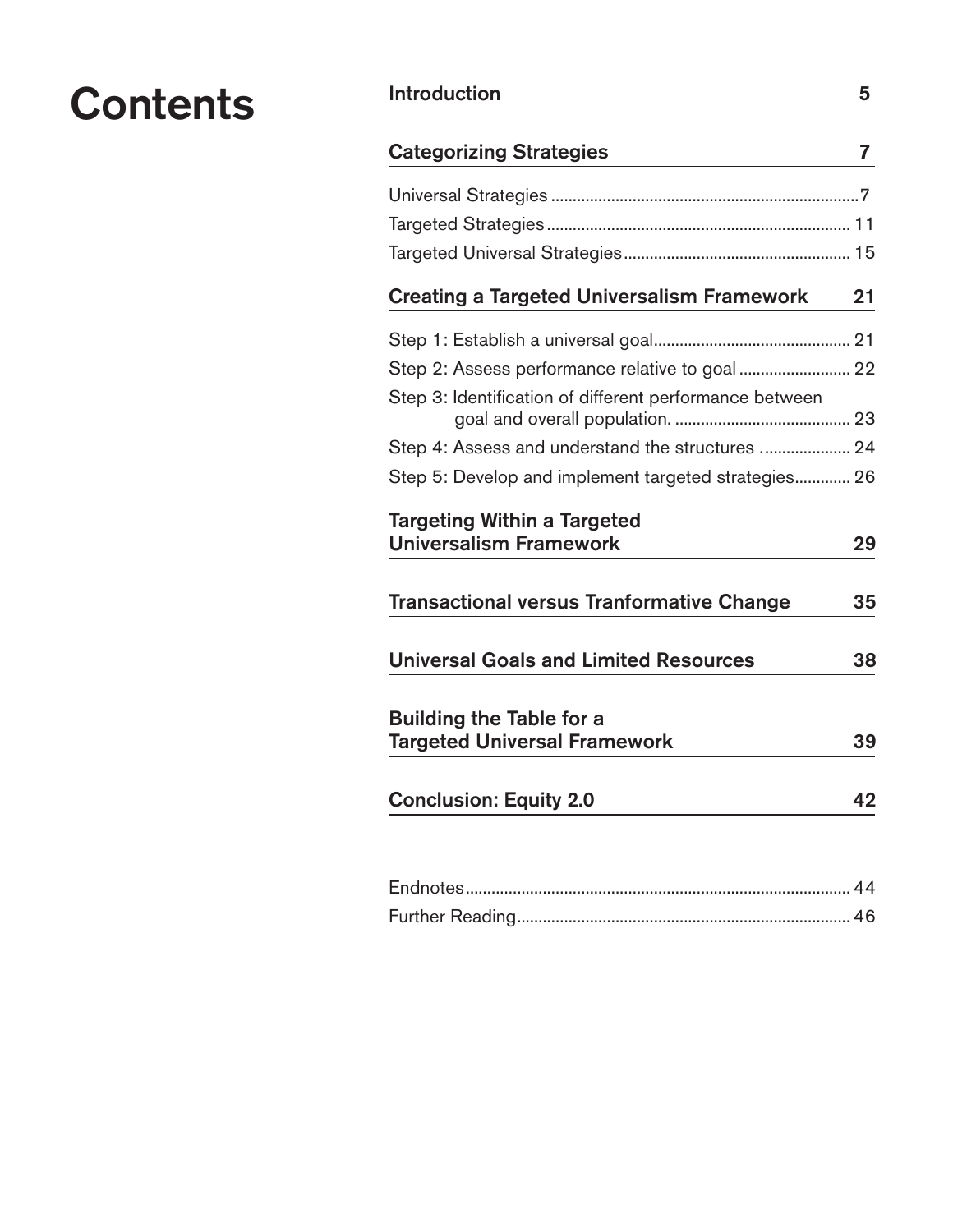There is a hunger for fresh approaches and urgent demand for novel policy methods that can break through our political gridlock, address the problems of our time and create new avenues for thriving individuals and communities. Targeted universalism is an approach that supports the needs of the particular while reminding us that we are all part of the same social fabric.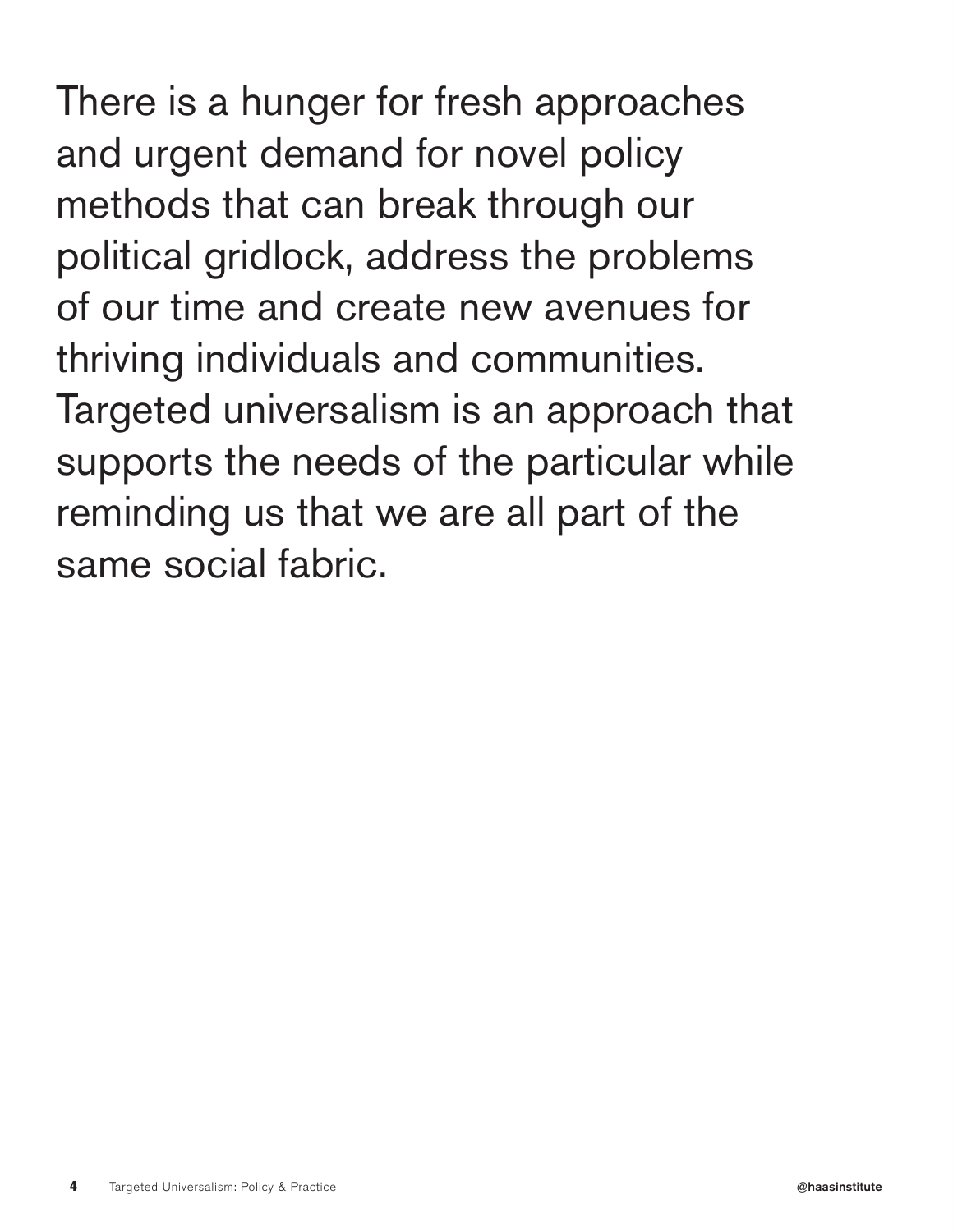## Introduction

**THE WORLD IS BESET** by a range of overwhelming challenges and intransigent problems that demand a policy response. Although political leaders may agree on the need for action, there is often disagreement over what constitutes an appropriate and legitimate response.<sup>i</sup> For example, the waves of refugee and migrant crises and the issue of widening economic inequality are two recent examples of crises in which policymakers are deeply divided on the best path forward.<sup>1</sup> The seemingly diminished capacity of government to address or forestall repeated waves of social crises across the globe is exacerbated by political polarization regarding what constitutes an appropriate or effective response.

Many policy disagreements are framed by familiar debates about the role of government and the nature or extent of the problem, as well as pragmatic concerns about how to structure or formulate policy for sustainable impact. More than differences of ideology or disagreement over facts, however, underlie these divides. Political polarization is fueled by a growing feeling of unfairness and the perception that policy is a zero-sum game. If one

group benefits, or benefits disproportionately, then other groups may feel left behind or overlooked. The insistence that government and other public institutions remain neutral is eroded by a sense that the government is taking sides or has taken the wrong side.

In an era of political polarization and fiscal austerity, policy debates too readily become trapped in a binary of either universal responses or targeted solutions. Universal responses enjoy a degree of legitimacy in a diverse and pluralistic society, but they may also be viewed as unaffordable and overly ambitious, while also inadequate at helping those most in need. Therefore, the most marginalized people are often the most skeptical of ostensibly universal policies. Targeted policies may be more efficient and less costly, but by targeting a particular group, these approaches are often viewed as unfairly helping one group over another, seeding hostility and resentment.

Even well-intended policy interventions may inadvertently exacerbate inequality, but the absence of viable methods and workable policy frameworks ensures the perpetuation of "in-groups" and "outgroups." There is hunger for fresh approaches and policy methods that can break through our political gridlock, address the problems of our time, and create new avenues for thriving individuals and communities. Targeted universalism is an alternative to either universal or targeted strategies with the potential to bridge our most intransigent policy divides.

Targeted universalism means setting universal goals pursued by targeted processes to achieve those goals. Within a targeted universalism framework, universal goals are established for all groups concerned. The strategies developed to achieve those goals are targeted, based upon how different groups are situated within structures, culture, and across geographies to obtain the universal goal. Targeted universalism is goal oriented, and the processes are directed in service of the explicit, universal goal.

i Policy interventions follow three sequential steps: First, recognition of a social, economic, political, or environmental problem. In some cases, there is a lack of consensus that a problem exists. For example, despite the overwhelming scientific evidence, some political leaders deny that climate change is an environmental problem. Second, policymakers must decide that the problem requires and merits a policy response. Not every governmental entity has jurisdiction to address or respond to policy problems that arise within their jurisdiction. And, for prudential or ideological reasons, some political leaders may believe that the problem, such as it exists, does not merit governmental intervention. Third, policymakers must select an appropriate and effective policy response, and develop sufficient consensus to promulgate and implement it. Policy debates often involve disagreement at each step. Sometimes, however, policymakers debate the same issue at different steps, and thereby talk past each other. This report focuses on the third step, and assumes that there is consensus on the first and second steps, but disagreement at the third step. We acknowledge that this may not always be the case, and therefore the framework in this primer may not be able to help resolve every policy debate.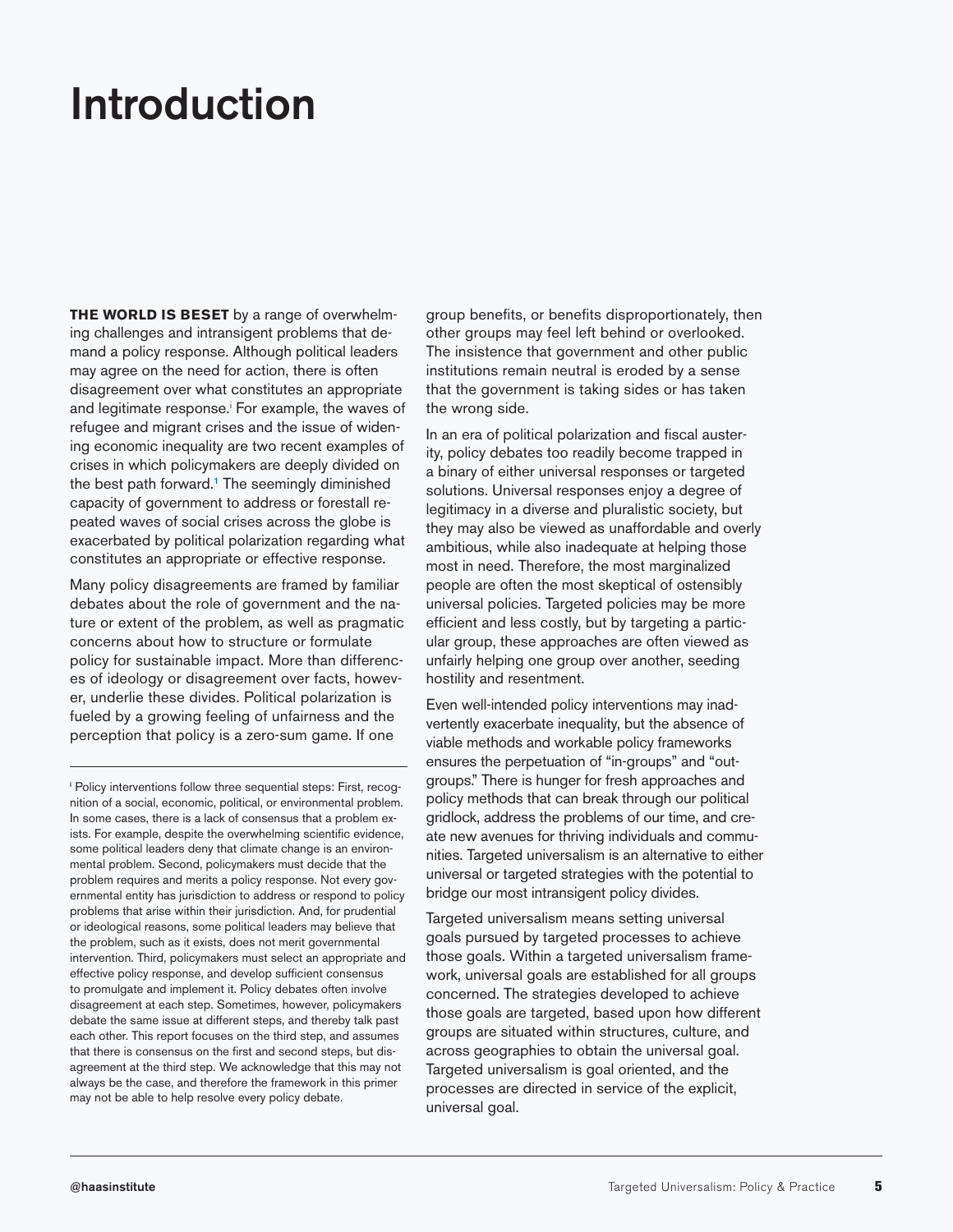Targeted universalism is a platform to operationalize programs that move all groups toward the universal policy goal as well as a way of communicating and publicly marketing such programs in an inclusive, bridging manner. It is an approach that supports the needs of particular groups, even the politically powerful or those in the majority, while reminding everyone that we are all part of the same social and civic fabric. As such, targeted universalist policies are more resistant to the critique that government programs serve special interests, whoever that might be.

We urgently need aligned and coherent strategies that create belonging and promote bridging. Targeted universalism provides an approach for orchestrating these efforts. Targeted universalistic interventions undermine active or passive forces of structural exclusion and marginalization, and promote tangible experiences of belonging. Outgroups are moved from societal neglect to the center of societal care at the same time that more powerful or favored groups' needs are addressed.

The implementation strategies derived from a targeted universalism framework come in many forms. Some may be simple technical fixes or modest changes to existing programs. Others may be more sweeping changes or deeper structural reforms. Although the targeted universalism framework supports a wide range of policy interventions, the process for deriving implementation strategies unlocks the potential for transformative change. Such changes cannot arise without unraveling the narrow range of preconceived implementation possibilities held by many policymakers and reconstructing aspirations for an equitable society in which everyone can thrive. By emphasizing the universal goal as a way of justifying a diversity of implementation strategies, transformative change possibilities can be envisioned, pursued, and aligned.

This primer is offered in the spirit of sharpening and contributing to a large body of policy models. Targeted universalism is a platform that jettisons an overly formalistic, one-size-fits-all policy formula in favor of an approach that is more outcome-oriented. As such, targeted universalism opens up the possibilities for experimentalist, manifold pathway policy regimes. It is a framework that adds nuance that can complement and accommodate the best work within the domain of innovating policy change. This type of agenda requires deliberate strategizing, ground-truthing, and smart organizing. The growing community of powerful policy, advocacy, community-based organizations and others can meet the challenge. Indeed, they are already well on the way.

### How to Use This Primer

**Read it.** This publication explains the framework of targeted universalism, discusses its advantages, and provides a process and step-by-step framework for deriving targeted universal strategies. Reading the document will provide a comprehensive understanding of targeted universalism mechanics and potential.

**Apply it.** This publication offers a workbook explanation of how to operationalize what is otherwise a seemingly abstract policy methodology. In our experience, targeted universalism is simple conceptually, but complex in application. Therefore, we encourage you to work with the process, consider how it may frame your current work, or attempt concrete applications of the strategy in your work. Please reach out to us to provide further support or clarification. We enjoy working with a large number of partners who implement and design targeted universalist strategies and will be happy to make connections to further this valuable work.

**Contribute to its revision.** This is a living document. The potential of targeted universalism is best realized in practice. We hope you will participate with us in documenting and collaborating in efforts to implement targeted universalism reforms. We would like to grow the community of people engaging with us to make its explanation and application clearer, more relevant, and more widely appreciated. We are interested in case studies, stories of success, implementation, and challenges with applying the concept and using this document. We are also interested in continuing to learn from you and others.

Did you find this primer relevant for thinking about and developing your work? Have you put it to use as a workbook? What needs to be expanded upon? Please let us know. We continue to refine this framework and appreciate learning from your experiences implementing the framework or challenges with the process. We plan to periodically update and reissue this primer. Your feedback and contributions will help it evolve and grow.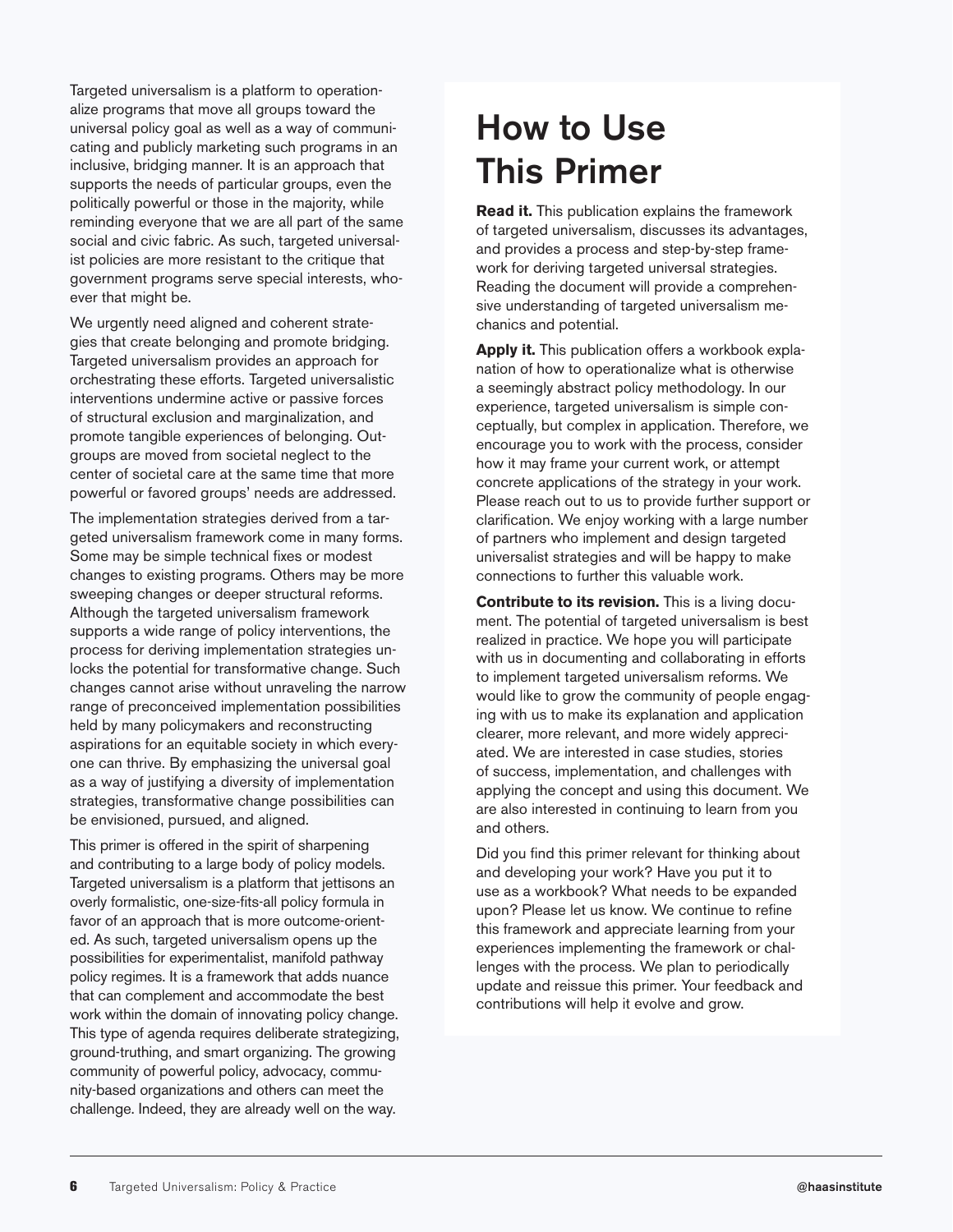# Categorizing Strategies

**TARGETED UNIVERSALISM** is an alternative framework to design policies and implementation strategies to achieve policy goals. Targeted universalism is sensitive to structural and cultural dynamics in ways that often elude both targeted and universal strategies. As such, it is also a way of communicating, a vernacular to build support for inclusive policies.

Despite what the term suggests, targeted universalism is more than a hybrid approach. It borrows the strengths and avoids the weaknesses of both targeted and universal approaches. Yet, it is also categorically distinct in both conception and execution. This distinction is important since a common misconception is that the targeted universalism framework is essentially "targeting within a universal" approach—i.e., pursuing targeted strategies that respond to the urgent needs of some people, and wrapping those strategies in a universal goal that holds wide appeal. But targeted universalism is more than that. It is an entirely distinctive platform for resolving problems that are often unaddressed or exacerbated by targeted or universal policies.

In contrast, targeted universalism programs are designed so that people, or groups, can achieve a universal policy goal, such as all people being adequately fed, producing housing for all those who need shelter, or having affordable health care for all. Targeted universalism is based on exploring the gaps that exist between individuals, groups, and places that can benefit from a policy or program and the aspiration-establishing goal. Targeted universalism policy formulations do more than close or bridge such gaps, but ultimately clarify and reveal the barriers or impediments to achieving the universal goal for different groups of people. The focus on gaps, while important, should be measured by reference to a universal goal, not just between groups.

To understand these differences, we must first better understand the difference between universal and targeted strategies, their nuances and subtleties and their advantages and flaws. Finally, we will turn to a discussion on how targeted universalism strategies exceed the potential of both universal policies and targeted policies while exploiting their benefits and avoiding their weaknesses.

#### CONCEPT 1

### **Universal Strategies**

Universal policies are those that aspire to serve everyone without regard to group membership, status, or income. They often establish a goal or minimum protection for the general population. For example, national universal health care programs, such as single-payer systems, apply to everyone in the jurisdiction; there are no other qualifying standards that must be met, besides, possibly, citizenship in that jurisdiction. Similarly, the Fair Labor Standard Act's minimum wage policies provide a uniform floor of benefits irrespective of group membership, such as race, religion, or sexual orientation.<sup>2</sup>

Universal approaches have been developed and applied in a wide range of policy contexts to address critical social problems, from health care to unemployment insurance to education. Broadbased social programs, such as Social Security's unemployment insurance or old age benefits, are often referenced as the paradigmatic form of policy universalism. The assumption is everyone who meets certain work requirements is eligible for the program, and the program provides the same protections regardless of status or group membership (see Table 1). Similarly, free, universal public education is generally seen as an emblematic universal policy.

Universal policies have been defined as those that "guarantee a uniform floor of rights or benefits for all persons or, at least, offers guarantees of a set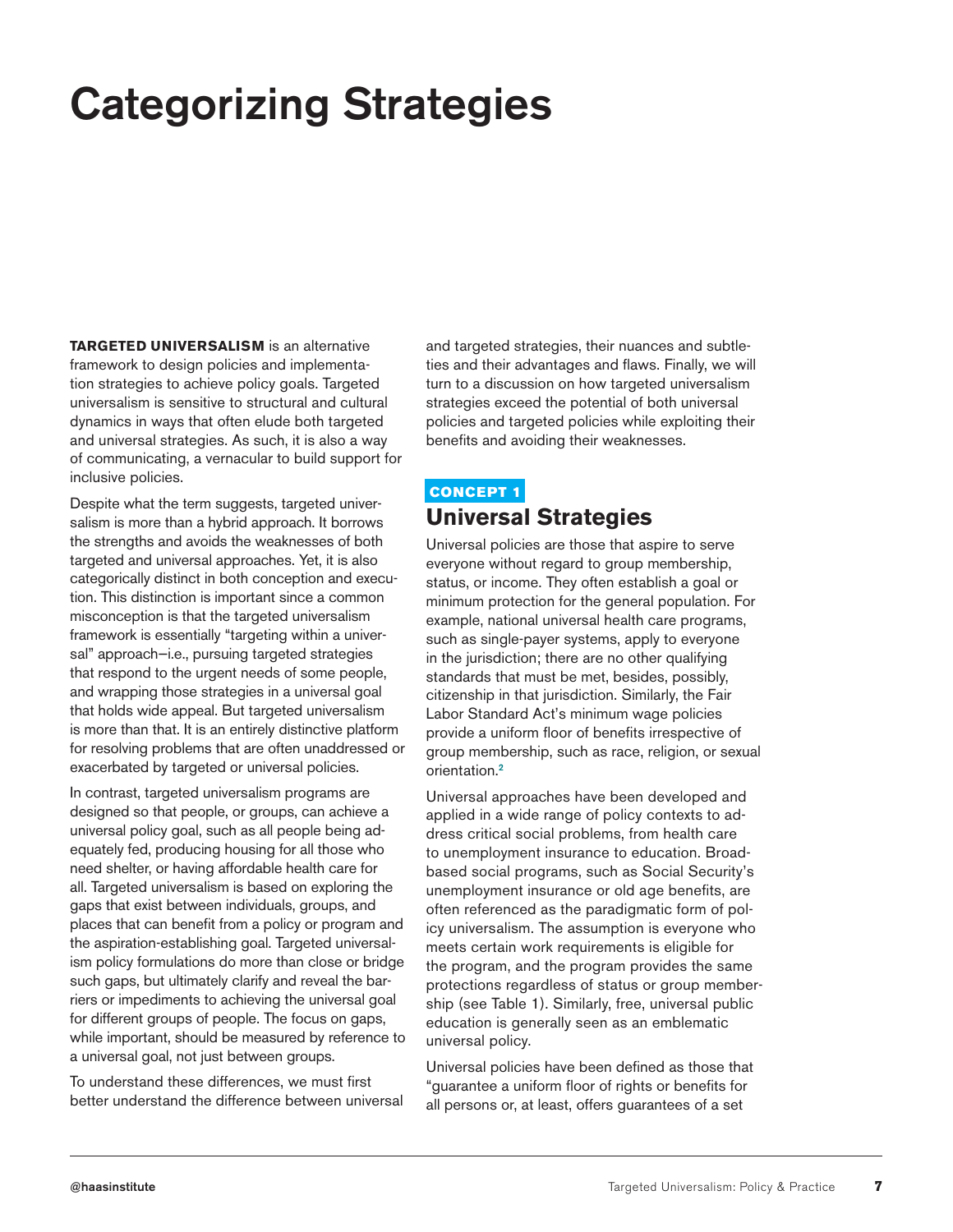| <b>Types of Universal Programs</b> |  |  |  |  |
|------------------------------------|--|--|--|--|
|------------------------------------|--|--|--|--|

| <b>Type of Policy</b>   | <b>Components</b>                                                                                                                                      | <b>Examples</b>                                                                                           |
|-------------------------|--------------------------------------------------------------------------------------------------------------------------------------------------------|-----------------------------------------------------------------------------------------------------------|
| Truly universal         | They apply to everyone<br>within a national jurisdic-<br>tion.<br>No cost or fee.<br>No age or income baseline<br>or minimum.<br>No activity required. | Universal basic income                                                                                    |
| Broadly universal       | A universal policy with<br>some minimal exceptions,<br>based upon activity.                                                                            | Universal suffrage                                                                                        |
| Conditionally universal | A policy that applies con-<br>ditionally, but not based on<br>inherent characteristics.                                                                | Social Security's<br>unemployment insurance<br>and old age benefits;<br>minimum wage: requires<br>working |

of rights or benefits to a broad group not defined according to identity axes."<sup>3</sup> Accordingly, universal policies generally apply to everyone, to all groups, within the policymaker's or administrator's jurisdiction. That does not mean, however, that all universal policies work the same way.

There are many gradations between universalistic policies. Some universal policies are truly universal, applying equally to everyone within a jurisdiction. Others are broadly universal, exempting or excluding some groups within a jurisdiction. And others are conditionally universal, depending on certain qualifying conditions or fees.

Universal suffrage, a basic principle of modern democracy, protects the right to vote irrespective of gender, race, or religion. Nonetheless, universal suffrage is generally restricted to adults attaining some age of majority, such as 18 or 21. In that respect, even this broadly universal policy excludes many people. Similarly, both free, universal public education and old age benefits, such as those provided by Social Security, depend on age qualifications, with the latter beginning at age 62. In addition, the benefit levels provided by Social Security's old age provisions depend upon the contributions made to the program, which in turn depend upon prior working life.

Even minimum wage laws, which ostensibly provide a uniform floor of benefits, typically exempt certain occupations (such as tipped employees) and sometimes minor workers. In this way, such laws are broadly or conditionally universal, but not necessarily truly universal.

Universal policies have many advantages. The appeal of the Universal Basic Income (UBI) is that it applies equally to everyone, irrespective of group status, but also of need, previous employment, or wealth.<sup>4</sup> Its universal scope means that there is less opportunity for a demagogic politician to rail against such a policy on the basis that it is a giveaway for special interests, or that the government is siding with one group against another. By providing the same benefit to everyone equally, a UBI is less likely to feed resentment within one segment of the population to another.

For these reasons, universal approaches are more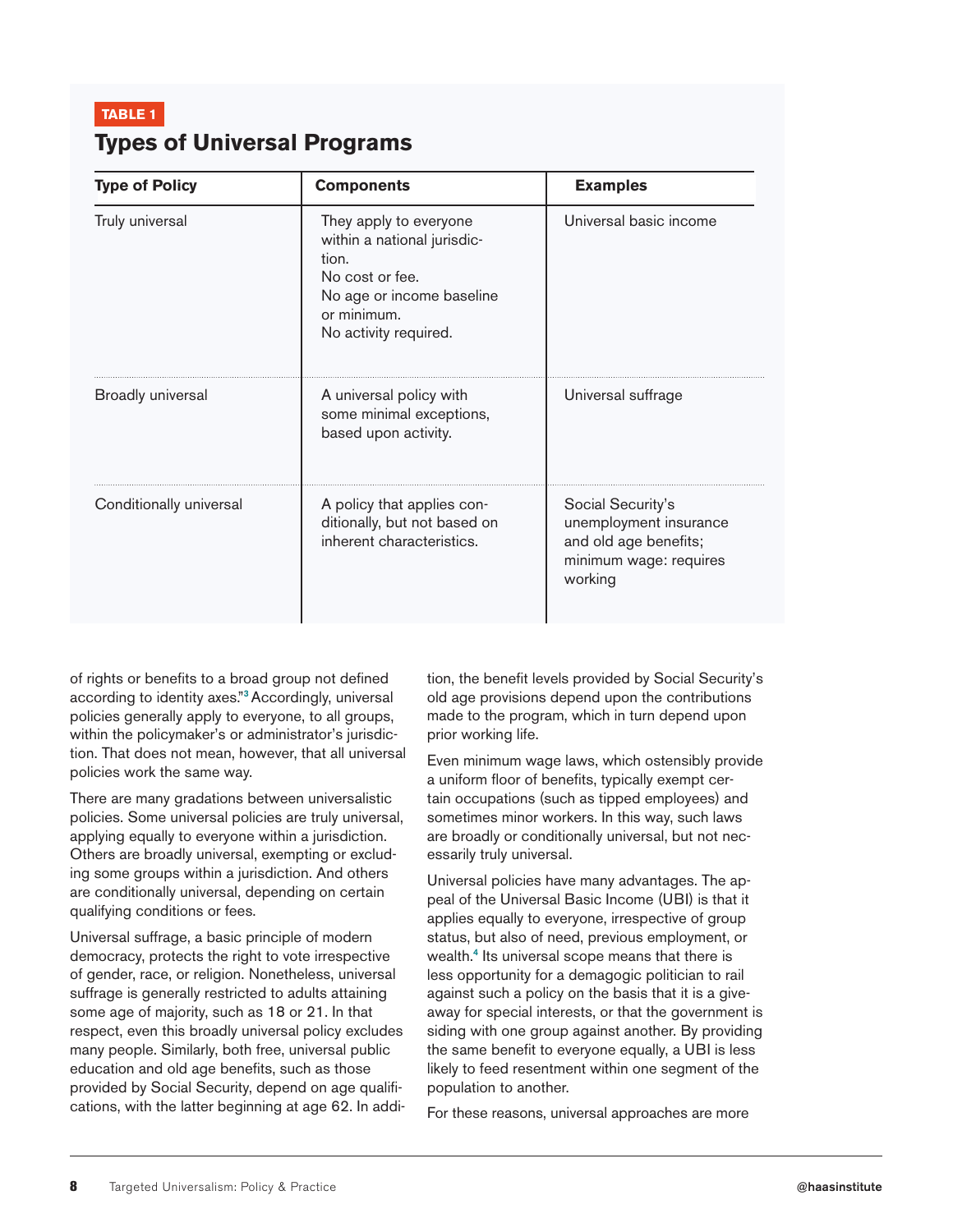durable politically and judicially.<sup>5</sup> By providing protections to everyone, without respect to group membership within the class, universal approaches enjoy a broader and more resilient base of political support and are less likely to be viewed as benefiting a particular group. Moreover, as legal scholars have documented, universal approaches are less likely to be construed narrowly by courts and judges.<sup>6</sup>

Despite their scope, many universalistic policies have their genesis in problems that were disproportionately affecting specific groups or particular segments of the population. The aforementioned tactical advantages and the greater resilience of universalistic policy design has motivated policymakers to broaden policy responses to targeted problems. Consider, as two examples of this, the Family and Medical Leave Act (FMLA) and the adoption of the Twenty-Fourth Amendment to the United States Constitution. Both examples illustrate the particular advantage of a universalistic policy design frame.

The FMLA was a major legislative achievement of the Clinton administration.<sup>7</sup> The legislative effort began with recognition that new parents lacked federal employment protections if they wanted or needed to take time off of work to care for their infants. Evidence was gathered and presented that children and families benefited from having some baseline protections lacking in the United States, especially by comparison to other advanced nations. In its initial iteration, the legislation required employers to permit parents to take at least 12 weeks of leave without fear of termination or risk of dismissal. The final bill, however, was broadened and extended its protections not only to parents of children, but the care of older parents or spouses. Despite arising out of a pressing, and more narrowly framed policy problem, the FMLA was broadened to include benefits for people without children, and thus made into a broadly universal policy (see Table 1), serving the universal goal of employment stability despite urgent family caretaking needs.<sup>ii</sup>

Another example of a universalistic solution to a targeted problem was the multi-decade effort to curtail the racially discriminatory effects of the poll tax as a qualification for voting. This solution ultimately resulted in the Twenty-Fourth Amendment, which prohibited the use of a poll tax. Poll taxes were typically used by Southern states to make

it more difficult for the poor, but especially poor Black Americans, to vote. Before the adoption of the amendment, many anti-poll tax advocates had sought a federal anti-discrimination law that would have scrutinized the use of the poll tax when used to disenfranchise Black voters. By creating a blanket prohibition, rather than an antidiscrimination standard, as many of the anti-poll tax advocates initially sought, the Twenty-Fourth Amendment solved a problem disproportionately faced by a racial minority with a universal policy.<sup>8</sup> In this form, the constitutional amendment enjoyed broader support, including from white voters who were also impacted by such laws. Similarly, the National Voter Registration Act and the Help America Vote Act are both examples of voting legislation that is universal in scope, despite addressing problems confronted by particular communities and groups, including the issues arising from the 2000 presidential election.<sup>9</sup>

Universal approaches are not defined by the problems they are attempting to solve, but by their scope of coverage or application, and by how they establish or provide broadly uniform minimums or protections. Just like minimum wage laws, the provisions of the Fair Labor Standards Act, Twenty-Fourth Amendment, and the FMLA apply regardless of status or need. Moreover, the broader, universalistic policy frame made each of these laws more politically popular and durable.

Universal policies are lauded for their tactical advantages, but they suffer a number of disadvantages as well. Universal policies are perceived—and not unjustifiably so—as entailing greater costs on account of greater benefits.10 Where these benefits are not minimum legal protections, but involve treasury outlays or higher pay or benefits, those costs can be directly passed on to taxpayers or consumers. As noted before, some UBI proposals would provide identical payments to everyone, regardless of income.<sup>11</sup> Under a UBI, millionaires and billionaires would receive the same payments as the extreme poor. As such, universal policies are susceptible to the critique that they provide benefits to individuals or groups who do not need them, and therefore are inefficient or wasteful of collective resources such as government funds.

Perhaps the most trenchant cost critique of universal policies arose in the debates in recent years over universal pre-K. In his 2013 State of the Union address, President Barack Obama proposed a universal pre-K program. Debate over his proposal centered largely on the cost, which was estimated to be  $$12.3$  billion each year.<sup>12</sup> The estimated cost inclined many commentators to suggest that a tar-

The FMLA could have been made more "universal" by extending its coverage to a broader range of kinship relationships, but the final bill was broadened from its originally targeted form.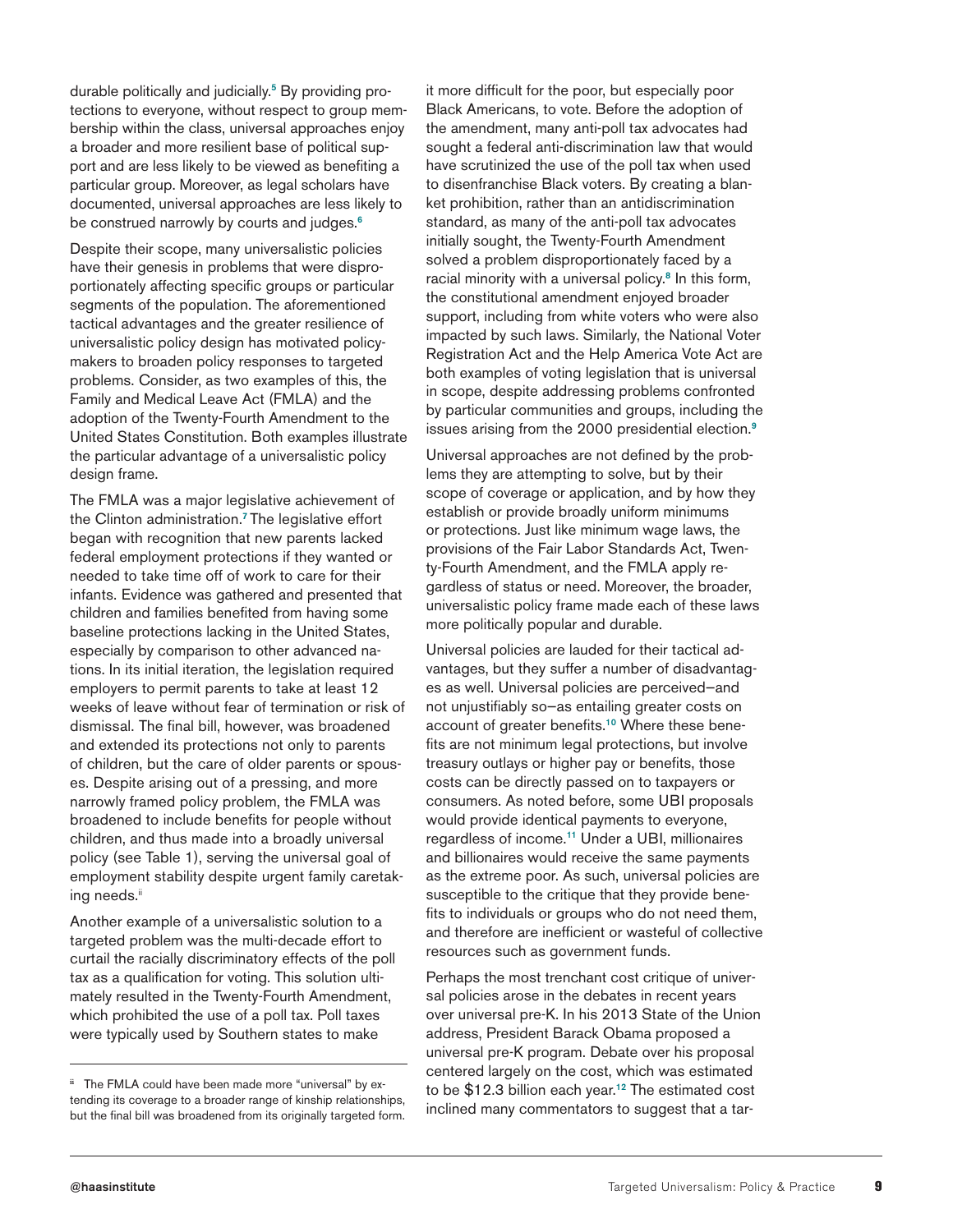geted program for low-income children would be a better policy approach.<sup>13</sup> However, the experience of the popular universal pre-K program instituted by the de Blasio administration in New York City illustrates the benefits, political and educational, of the universal approach.<sup>14</sup>

Another critique of universal approaches is that they exacerbate disparities and deepen inequality or injustice in society. This critique of universal policies is counterintuitive, but is well-supported by experience. Consider, for example, Massachusetts' 2006 statewide universal health care law.<sup>15</sup> The goal was to provide all of the state's citizens with access to health care through a mixture of subsidies and penalties. As a result of the program, 96 percent of the state's residents were able to obtain health insurance, above the national average of 84 percent.<sup>16</sup> This indicates that the policy was a significant achievement in that many more people were able to obtain health insurance. The problem was that the provision of health insurance did not translate into access to health care for individuals or groups with inadequate access to health care providers.<sup>17</sup>

For people who simply could not afford a doctor, the provision of insurance solved that problem. But for individuals residing in neighborhoods without or proximate to few or no health care providers, having health insurance did not solve the problem of lack of access to health care providers. For people in poor urban or rural communities with too few doctors or health care facilities, or who lacked a car or transportation to reach one, health insurance alone could not resolve that problem. Nor did it solve language barriers or other obstacles to securing access to a provider.

The result of the state's universal program was to exacerbate racial disparities in health coverage. A few years into the program, 78.9 percent of the state's Hispanic population was insured compared to 96 percent of the non-Hispanic white population.<sup>18</sup> It has further been demonstrated that Hispanic groups with limited English proficiency and Spanish-speaking groups did not advance toward the goal of universal coverage. The universal policy assumed that one strategy—making health insurance available—would both enable everyone to have insurance and would improve access to health care. However, for many groups, additional strategies were needed. Increasing the availability of primary care physicians in underserved areas was a barrier for some groups. Some groups faced a language barrier in enrolling in the program and in finding care providers. Simplifying the enrollment process, providing assistance in finding care providers, and helping to navigate the

health care system is necessary to help reach underserved populations.

Universal approaches can exacerbate disparities by addressing only one barrier to achieving the goal. This was perhaps most evident in the original implementation of the Social Security Act's various programs. Not only did the act exempt domestic and agricultural job classifications, occupations primarily filled by Black Americans and women, but it also provides benefits that scale to pay.19 Consequently, in a discriminatory labor market, the benefits of the program were dramatically uneven.<sup>20</sup>

In a similar vein, consider job training programs that typically focus on the provision of technical skills and credentials. The presumption is that technical skills and credentials are what blocks potential employees from finding employment. Barriers to jobs include not only technical and vocational skills, but soft skills and social skills needed to interview and land the job, knowledge of job openings, and transportation to a job or access to a car. A job training program that treats everyone the same may also exacerbates disparities.

While the potential for universal approaches to exacerbate or deepen group-based disparities is perhaps their most problematic feature, there is a more fundamental flaw. Universal strategies in practice often function like targeted strategies. All universal policies assume a norm or a universal situation. For example, the Social Security Act was implicitly designed to make changes that would lift up the conditions of a white, able-bodied, working age man. People who were disabled were less likely to benefit from the program. And people who were no longer of working age could not benefit from the program either. At the core of any universal approach is an implicit universal norm, assuming that everyone it attempts to serve is similarly situated. Therefore, in the end, when the policy is implemented, it only serves some or a few people that is, it proves to be a targeted program.

The Massachusetts universal health care policy reflects this deficiency. For some groups, the only thing that stood between them and health care was health insurance. Groups with limited English proficiency needed health insurance, assistance with the enrollment process, and access to quality health care providers in their communities. Groups with low income needed health insurance and a cost-reduction mechanism for medical care. The universal policy, with its singular strategy, moved some to the goal, but left others behind.

Universal health care plans hold great appeal for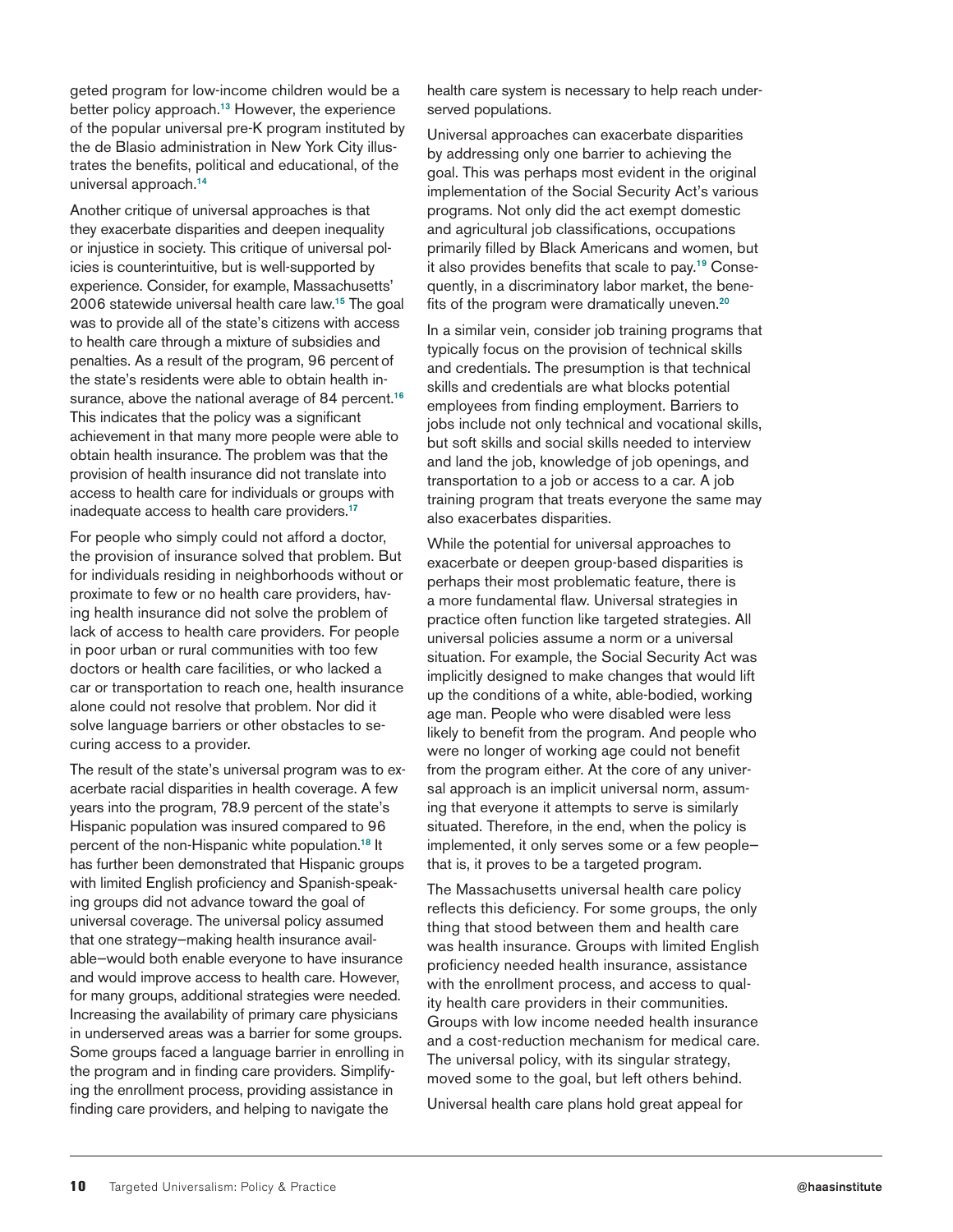many involved in social justice work. When implemented, the plans made solid measurable gains. However, there is an outstanding need for considering the underlying goal and the diverse array of barriers to that goal for specific groups within the general population.

Now that we have described universal policies in concept, as well as in their varying forms, presented a range of illustrative examples, and laid out their advantages and disadvantages, we turn to targeted policies for the same treatment.

#### CONCEPT 2

#### **Targeted Strategies**

Targeted policies single out specific populations or make provisions for selected groups, generally, to the exclusion of others. Benefits or protections based on targeted policies depend on group membership or another categorical basis of eligibility, such as status or income. In this respect, they neither set nor pursue a universal strategy or goal, at least not explicitly.<sup>21</sup> Rather, the policy is tailored to the needs of the people it aims to serve or protect. This produces a binary program design, where members of the target groups benefit while members of other groups, no matter how well-off, do not receive the benefit or protection. This is often a source of claims of unfairness.

Like universal policies, targeted policies are ubiquitous and broadly familiar. Programs such as the Food Stamp Program (now redesigned as the Supplemental Nutritional Assistance Program, or SNAP) epitomize targeted policies, providing food to low-income families who might be at risk of hunger or malnutrition. As we will discuss, each of these strategies may prove insufficient to achieve their policy goal, and not simply because of inadequate funding. Any program or policy with means-tested eligibility requirements or other income parameters are likely examples of targeted policies. For example, in contrast to a UBI, a negative income tax would provide benefits only to the lowest income brackets, and thus would condition benefits on income eligibility.

Targeted strategies may also provide public benefits to particular groups, such as veterans or people with disabilities. The Servicemen's Readjustment Act of 1944, also known as the GI Bill, may be one of the most successful targeted policies in American history, providing subsidized education, loans, and health care to veterans returning from World War II.<sup>22</sup>

Targeted policies are prominent in civil rights

legislation. Antidiscrimination norms are enacted because of the prevalence of discrimination on the basis of group membership. Additionally, many features of antidiscrimination law provide for special treatment for the targeted group. For example, the Americans with Disabilities Act (ADA) requires not only equal treatment, but also special accommodations for persons with disabilities, including the provision of ADA accessible easements, entrances, and seating in public accommodations. The accommodation provisions are more than simple equal treatment mandates; they require affirmative accommodation by government, employers, or public businesses.<sup>23</sup>

Similarly, the Age Discrimination in Employment Act (ADEA) of 1967 did not simply prohibit discrimination on the basis of age, but it specifically extended its protections to workers "over the age of 40."<sup>24</sup> This was set in recognition of a targeted problem. Namely, among others reasons, that "older workers find themselves disadvantaged in their efforts to retain employment, and especially to regain employment, when displaced from jobs."<sup>25</sup> Thus, by targeting workers over the age of 40 with special protections, the ADEA is a targeted policy.

Perhaps the most well-known and controversial class of targeted policies are affirmative action policies, which, in the contexts of employment, admissions, and government procurement, establish targets or soft goals for the hiring, contracting, enrollment, or promotion of underrepresented or historically disadvantaged groups. In a notable example, the University of California at Davis medical school set an enrollment quota of 16 seats for disadvantaged racial minorities in the early 1970s.<sup>26</sup> Other examples include specific set-asides, such as procurement or contract dollar targets, as enacted in the State of Ohio's Minority Business Enterprise Program.

While some may think that distributing access to college, jobs, or other limited resources cannot or should not be based on race, the distribution of such public or private goods based on grades or test scores results in an uneven distribution of such goods. Nonetheless, the assumption is that the latter such distributions are neutral, fair, or "meritorious," whereas programs such as affirmative action are not. Whether the selection criteria is based on race or some seemingly neutral merit criteria, the program is still "targeted."

Despite the association of targeted policies with protections for certain racial or other minorities, most targeted policies or approaches do not rely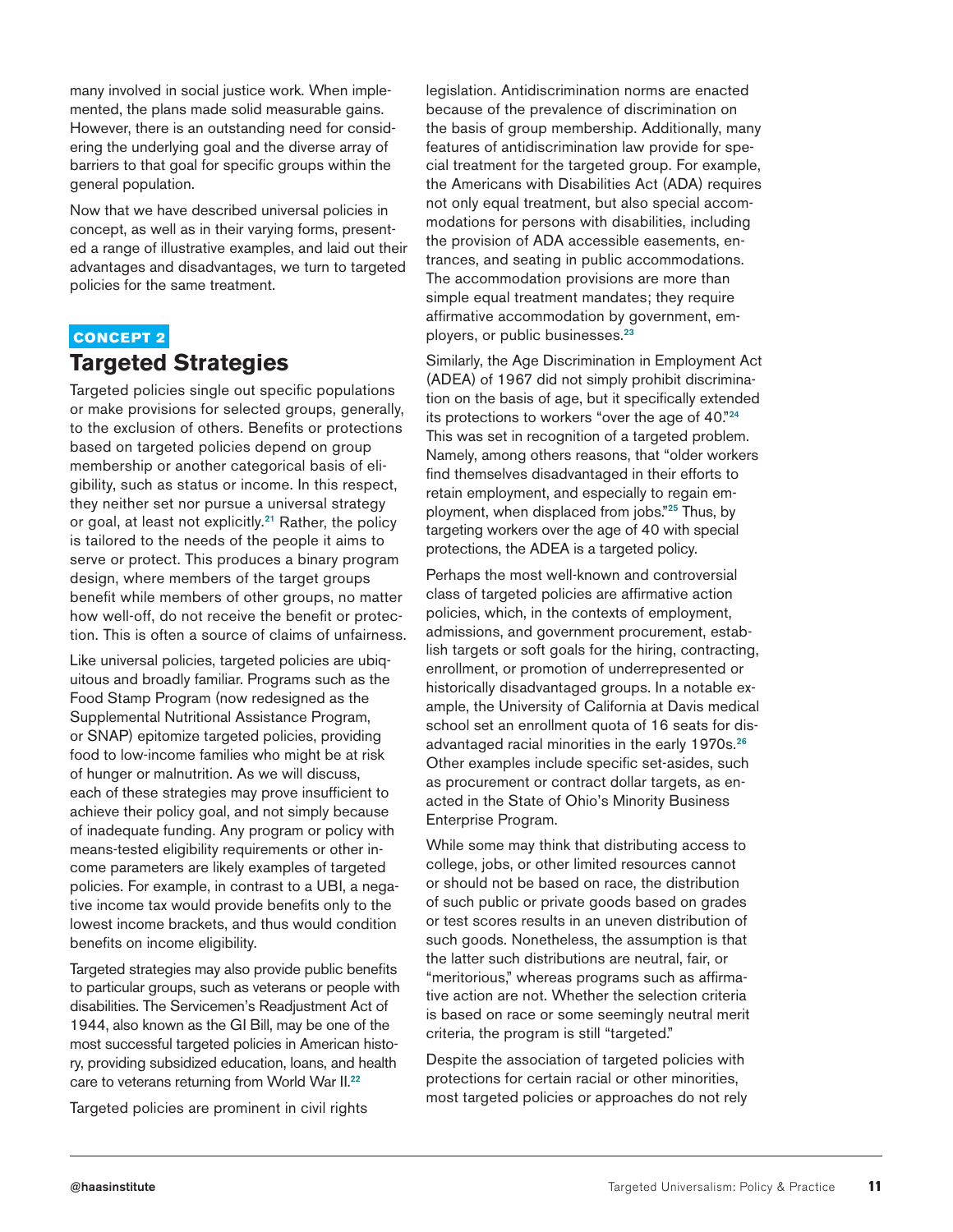### **Equity Imagery in the Context of Targeted Universalism**

A common set of images used to illustrate the difference between formally equal treatment and supports that help individuals reach the "universal goal" are those that feature people behind a fence and trying to catch the view on the other side.

The fencing imagery is often framed as distinguishing between "equality," meaning strictly "equal treatment," and "equity" or fairness. In the '"equality" version of the image, people of different heights have equally sized boxes to help lift them in an aid to see above the fence. Each person is given an identically sized box to help them see over the fence—but only the taller person is able to see over the fence when they stand on the box. The same box doesn't help people of different heights see over the fence. In this way the visual metaphor demonstrates the idea that treating "different people" equally is not a solution. When we map this image onto the concept of targeted universalism it may be said that



Source: Family Futures (2014)

the universal strategy of distributing identical boxes to different people did not enable everyone to reach the goal. Targeted universalism does advocate for different people receiving different strategies or greater resources—in this case everyone could see over the fence if they had different sized boxes or more than one box. However, this image doesn't serve as the best metaphor for targeted universalism. From this analysis of the image we presume that the universal goal was to make it so that everyone could see over the fence.

A more careful analysis can point out the fact that the fundamental goal would be to remove the fence—and the goal would be to have everyone see and enjoy the baseball game. If the fence were gone, no one would need to stand on boxes—whether that's one or more boxes. This is definitely a more durable solution and doesn't require the perpetual distribution and production of boxes.

Removing the fence is universalistic—helping everyone to see the game and does not single out a particular group based on height. This enables strategy design that solves the problem for the shortest people and the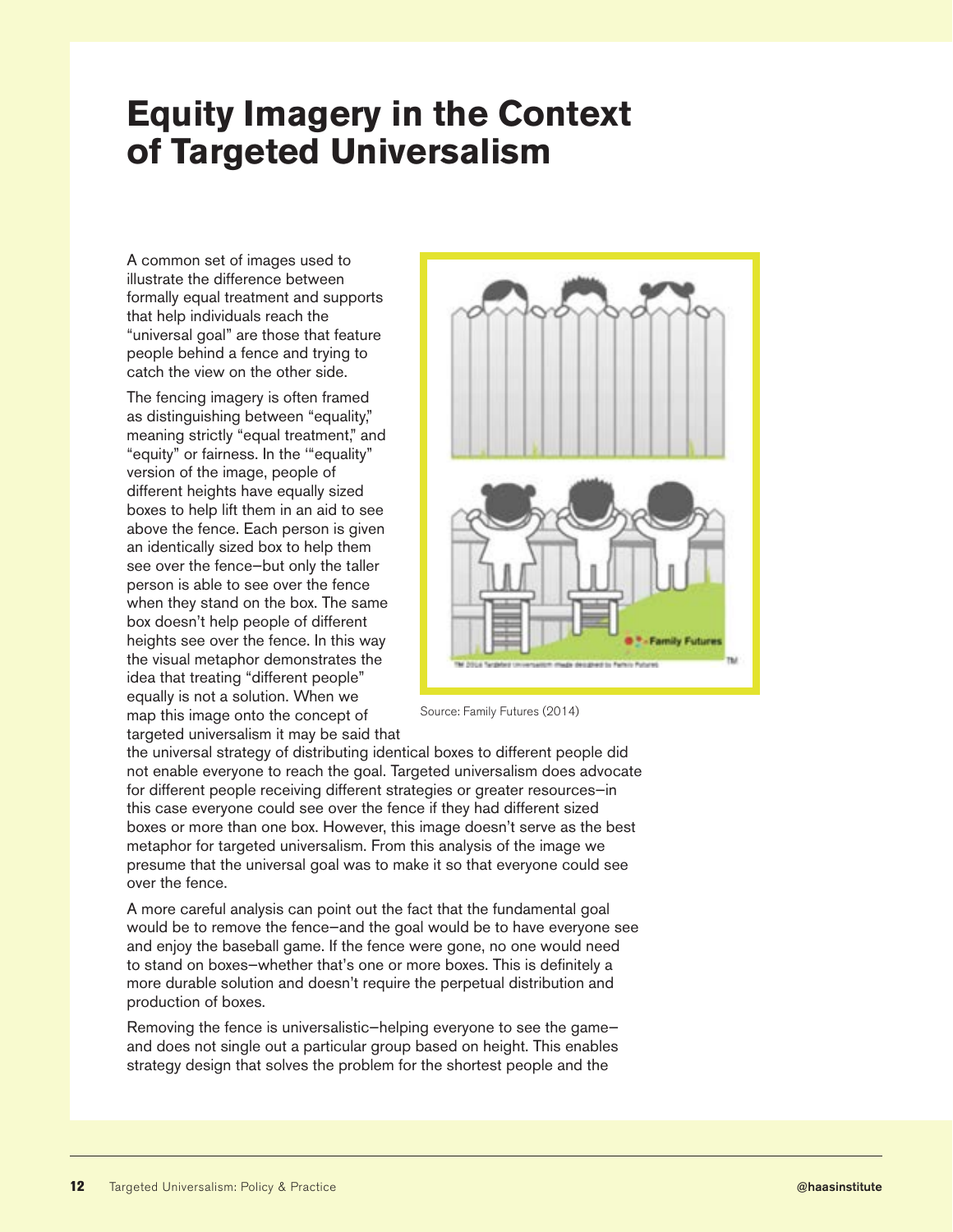

Sources: Variations of these images have been created by Craig Froehle, Angus Maguire, the Center for Story-Based Strategy and the Interaction Institute for Social Change.

tallest people. In so doing, figuring out how to take apart the fence does not focus on the "deficits" of individual people. Taking apart the fence is also a structural rather than an individual—fix, is more durable, and benefits everyone.

Reading even more into this metaphor, we can appreciate the role of institutions, structures, and systems. One version of this image sometimes reconstructs the fence—see the final figure above. The wooden privacy fence has been replaced by a chain link fence. This is also a false solution—people can see the game but there is an enduring structural artifact that keeps people out of the facility. Certainly, in an image without a fence, we imagine that the team up for bat would usher the new game attendants to the bleachers and off the expanded field. Changing a literal structural barrier can make the existing rules of the game add people to the bleachers. There is a presumption in this figure that everyone wants to see a baseball game—an exceptionally long, and some may say boring, game. If more people were allowed into the game as spectators, then there is more potential for their desires to sway decisions. Maybe the publicly funded sports field can begin to host many different kinds of sports of interest to different people.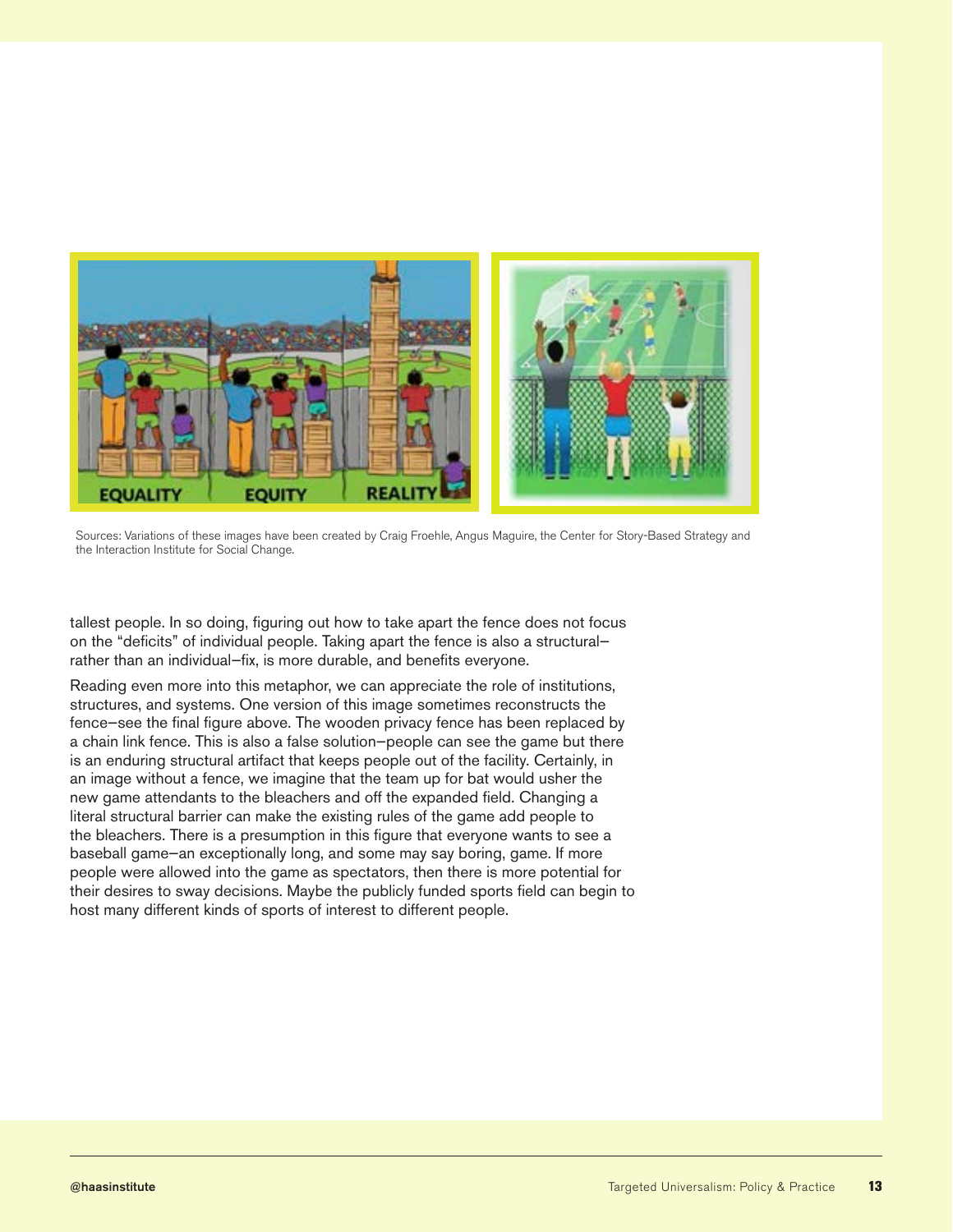on group-based membership. Perhaps the most famous bundle of programs that embodied targeted approaches are the set of programs developed under the auspices of the so-called War on Poverty. These include the aforementioned Food Stamp Act of 1964, the Elementary and Secondary Education Act (ESEA), and the Economic Opportunity Act of 1964, which created the Community Action Program, Job Corps, and Volunteers in Service to America. The ESEA created a new channel for providing federal funding for primary and secondary education for underresourced communities and school districts. Although, in practice, nearly every school district received so-called Title I funds, the funds are ostensibly targeted at the most underresourced districts.<sup>27</sup>

As suggested by the resilience of universal policies, targeted programs are more vulnerable by comparison. In addition to the long-running attack on affirmative action as "reverse racism," the entire War on Poverty program came under sustained political assault in the 1970s, an attack which continued through the '80s and early '90s. In this environment, some wondered whether anti-poverty programs should be more narrowly targeted to apply only to "the truly disadvantaged."<sup>28</sup> Others wondered if the targeted nature of these programs made them particularly susceptible to political attack, some calling to mind the nineteenth century poorhouses and other policies that proved ultimately unsustainable for similar reasons.<sup>29</sup>

To some politicians and citizens, singling out a particular group to receive benefits, while excluding others, may seem unfair. An ethos of distributing resources equally is strongly held in our polity. But even when carefully justified, demagogic politicians can use the unequal distribution to claim that government is unfair, or taking sides. The refrain frequently leveled against social welfare programs, such Temporary Assistance for Needy Families (TANF) or SNAP, is exactly that, and has been the operating logic underwriting decades of cutbacks in social welfare programs.

A weakness of targeted programs is their vulnerability to political challenge, particularly when the targeted group is an "outgroup" or perceived as undeserving.

If a targeted policy directs focus to these individuals, negative stereotypes and beliefs about those groups undermine support for an "underserving" out-group. Many of the most marginalized groups are also the least favored in the larger public imagination. Too often, the prevailing assumption is that the condition of that group lies with them rather than with society or the means by which benefits are distributed. For that reason, targeted programs for the elderly are more likely to be well-received and politically sustainable than targeted benefits for marginalized populations based on race or ethnicity. Means-tested programs are susceptible to the erosion of political will due to powerful and incorrect stereotypes as well as the averred unfairness of unequal benefit provision. Slashing social welfare programs, in particular, is a top policy objective and refrain of conservative politics.

We can see the distinction between popular support for strategies that target out-groups versus in-groups—particularly with corporations—when comparing federal social welfare spending versus corporate subsidies. For example, while \$59 billion was spent on social welfare programs in 2014, \$92 billion was spent on corporate subsidies.<sup>30</sup> Social welfare programs were publicly and consistently attacked, while corporate tax credits were largely left out of any public spending debate. Similarly, popular housing subsidies that primarily benefit the upper-middle class and affluent, including the mortgage interest deduction, may cost the treasury hundreds of billions of dollars per year.<sup>31</sup> In contrast, the federal government spends only a fraction of that amount (estimated at \$46 billion per year) on affordable housing. Moreover, President Obama's 2017 budget estimated that it would cost only \$1 billion more a year over 10 years to completely eliminate homelessness in the US.<sup>32</sup>

Popular support for social welfare programs has eroded by associating those programs with outgroup stereotypes that run against the grain of popular societal values of independence, autonomy, and individual motivation. Such inaccurate and brutalizing stereotypes include poor people being cast as "lazy" and the racialized and gendered stereotype of the "welfare queen." Since the 1970s welfare support programs were attacked with a discourse tying racial stereotypes to such programs. This discourse ties the negative way people unconsciously feel about stereotyped groups to their decision to support or oppose a policy.<sup>33</sup>

Despite the perception that many targeted policies, especially those associated with the War on Poverty, have failed, targeted policies tend to be successful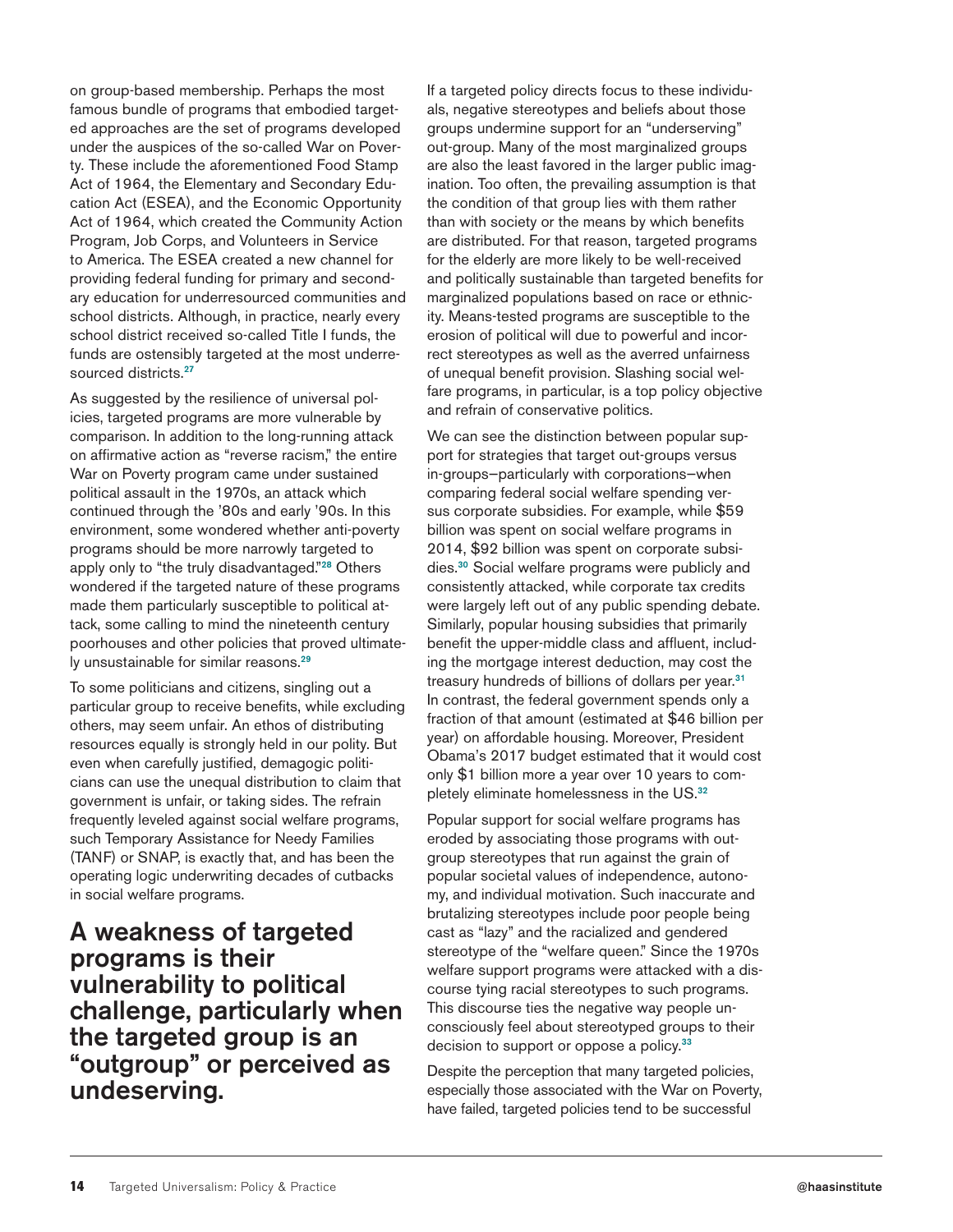in achieving their policy aims when fully implemented on a sustained basis. The tailored nature of the targeted policy means that it has a good chance at success. Targeting strategies for particular groups can produce measurable gains, as the GI Bill demonstrates. Consider, as another example, the Earned Income Tax Credit (EITC). The tax credit exclusively targets working families under a particular income level. Those families, representing nearly one out of every five tax filers in the US, received a tax credit averaging \$2,194 in 2010.<sup>34</sup> This policy singles out a particular group and provides financial advantage to the group. The EITC has lifted approximately 4.7 million children above the poverty line.

Now that we have described and contrasted universal and targeted policies, we will turn to targeted universal approaches.

#### CONCEPT 3

#### **Targeted Universal Strategies**

While they each have their advantages, universal and targeted policies are not only politically fraught, but have proved incapable of addressing, let alone solving, many of our most enduring social, economic, and environmental problems.<sup>35</sup> Having acknowledged this fact, many legal and political scholars have lamented the limits of prevailing policy design and policy imagination.<sup>36</sup> There is another way: targeted universalism. Targeted universalism is an alternative policy framework to design and implement policies that can achieve critical policy goals and bring us closer to our collective aspirations. Targeted universalism platforms are designed to enable everyone to enjoy the realization of a policy goal. The implementation strategies derived from this platform are designed to advance everyone to the universal goal.

Targeted universalism is sometimes incompletely understood as a platform that takes the best parts of targeted strategies and universal strategies avoiding the problems and maintaining the advantages of each.<sup>37</sup> In that respect, targeted universalism might seem exactly like Theda Skocpol's call for "targeting within universalism." Indeed, it is very similar—the differences lie in very close inspection of targeted universalism—the insight we hope to provide here. Targeted universalism is categorically different, in both concept and execution.

First, targeted universalism is outcome-oriented, and the processes are directed in service of the explicit, universal goal.

#### Targeted universalism emphasizes goals, and recenters the policy debate toward a focus on outcomes.

Many policy efforts are designed to be either a targeted or universal strategy, but the goal is not an explicit part of the public debate or the way it is discussed in the public sphere—there is not an effort to consistently and coherently articulate what the strategy intends to accomplish. For example, in the context of health care, the Obama administration's overwhelming emphasis in promoting the Affordable Care Act (ACA) was the lack of insurance coverage for tens of millions of Americans. But, as the more recent debates over Medicare for all or single-payer as well as the experience of the Massachusetts health care law illustrate, health insurance is only one facet of the problem. Extending health insurance to millions of additional Americans has not come close to accomplishing the goal of universalizing access to health care. Extending insurance is an important but incomplete strategy to achieve the goal. From public debate around the ACA, it seems that policymakers either conflated health insurance with wellness and quality health care or were simply narrowly focused on a competitive market-based arrangement to provide health insurance to a larger number of people who were locked out of the market. In targeted universalism, a great deal of attention should be granted toward the identification of the universal goal.

Second, targeted universalism rejects a single or even a limited number of targeted implementation strategies toward a universal goal. Too often, policymakers develop a one-size-fits-all remedy to achieve policy goals, failing to understand that different communities and populations have different needs. Targeted universalism seeks the development of a range of implementation strategies. The implementation strategies are tailored to address both the structures that impede different groups and populations and to affirmatively develop structures that promote the desired outcome for different populations. The strategies are targeted, but the goal is always universal.

If the goal was trying to make health insurance available to all, then one could say that the Massachusetts experiment was successful. If the goal was to make sure everyone had access to a health care worker, it was not. Of course, the goal might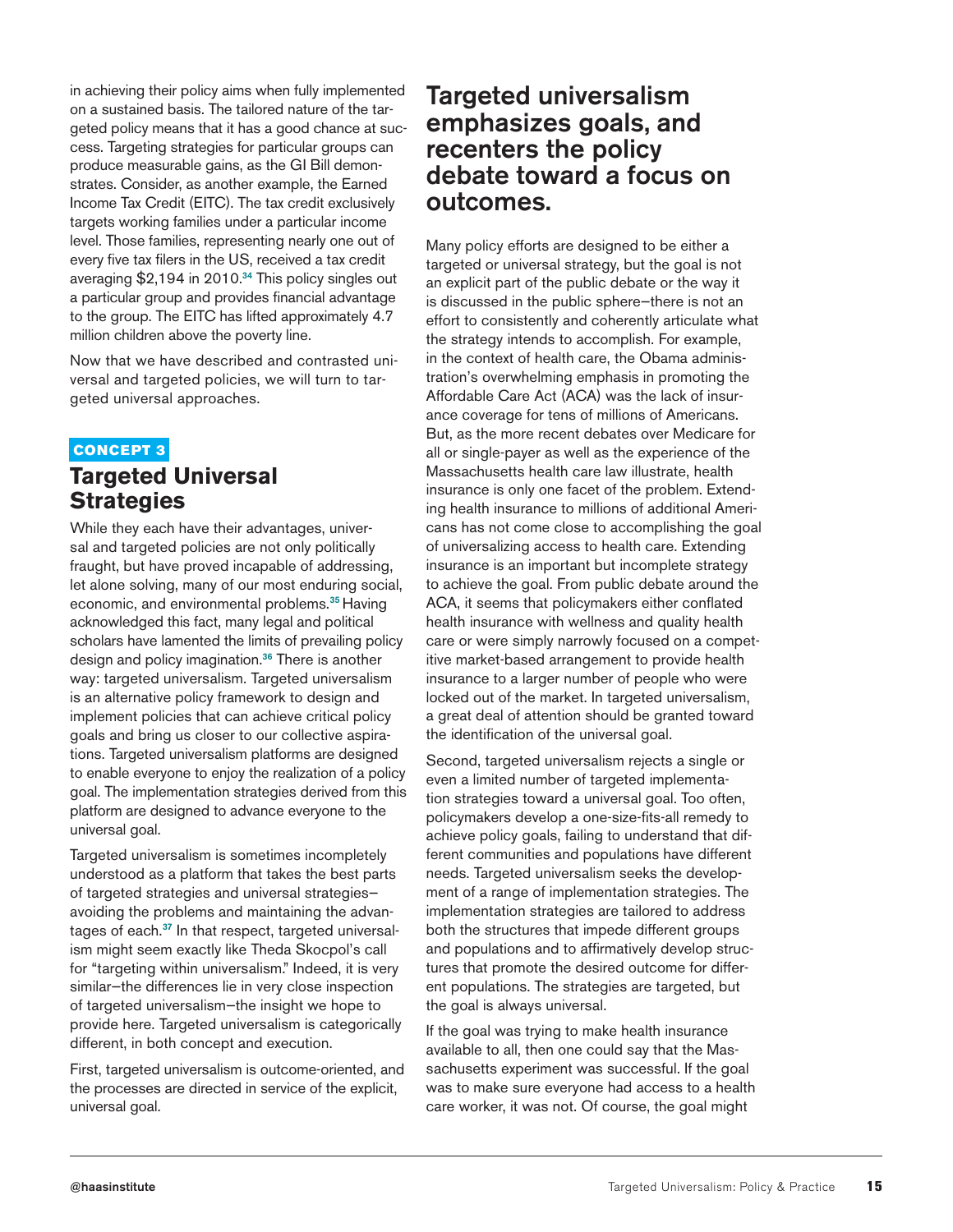have been to provide health care to all communities and all people. Even then, providing access would not necessarily be adequate. This example illustrates two critical aspects of targeted universalism: First, it is important to be clear on what the universal goal is, and distinguish it from subsidiary or intermediate goals. Second, the "universal" in targeted universalism is not the implementation strategy or application. Targeted universalism does not aim to reach all people in the same way.

Targeted universalism rejects a blanket universal strategy, which is likely to be indifferent to the reality that different groups are situated differently relative to the institutions and resources of society. It also rejects the claim of formal equality that would treat all people the same as a way of ignoring difference recall that universal strategies may not achieve universal goals. For this reason, targeted universalism is sometimes referred to as "Equity 2.0"—a framework to realize the full potential of pursuing equity. It embraces difference and disables any attempt to legitimize an inequitable status quo through treating everyone the same, with the same solutions, and the same attention. With an unwavering commitment to the universal goal, targeted universalism platforms require a diversity of strategies to advance all people toward it. It is not narrowly concerned with the disparities between groups.

Consider, for example, the series of popular images used to depict differences between equity and equality. In this primer we present various versions of these graphics accompanied by commentaries of the different visual metaphors. For example, a popular image and metaphor is a fence that obscures a ball game or natural sight that everyone might like to see (see p. 12). Taller individuals may be able to see over the fence, but shorter people or children may lack such a view. The fence takes everyone as they are and treats everyone equally, yet it has an unequal impact.

The general analysis suggested by this familiar equity imagery attempts to move us beyond a narrow conception of equality, but it is problematic in several respects. As our analysis reflects, such imagery suggests that the problem lies with the difference in height and not the structure in which height becomes a barrier. Further imagery has been developed to address this deficiency in part by, for example, removing the barrier instead of boosting an individual's height or replacing the barrier with a transparent barrier.

A different representation might illustrate three people of the same height, but one standing on a

mound, one in a hole, and the other on flat land. In this depiction, it becomes clear that difference in outcomes is baked into the structure and is not due to particular characteristics of individuals. One could continue to play with this example, and several organizations have. The limitation with the approach of simply removing the barrier is that it suggests we can function without structures. Individuals are necessarily situated within structures and systems—malleable as those may be. Furthermore, structures are not neutral. In addition, the spectators should have a role in not just seeing the game but in constructing it.**iii**

We might achieve the goal of permitting everyone to view it by installing a stool or a bench at an appropriate distance, or provide viewer holes through the fence. Even then, however, some people, such as those with vision impairments, may not be able to see the view. In India, a group of blind students campaigned for a small model of the Taj Mahal so that they could apprehend the structure.<sup>38</sup>

Targeted universalism can address such barriers by making a structural change that removes a barrier and by providing shorter-term fixes and structural supports for people suffering under the barrier. Targeted universalism as Equity 2.0 moves beyond debates over equal treatment with a recognition of a shared goal or universal aspiration.

A shared goal instills a sense of shared aspiration and reinforces collective obligations. It counters forces that divide in- and out-groups. This is critical both at a strategic and conceptual level. It is strategic in that a shared goal of interest to all groups can diffuse potential discursive attacks, singling out particular groups and weakening the broader policy. It is also conceptually necessary given the flaws in both targeted and universalistic approaches.

The emphasis on a shared aspiration raises the expectations of all groups and does not set the goal based upon what more privileged groups already have. For example, many interventions in education focus on the performance gap—a disparity between white students and their Latinx and Black counterparts. However, a shared goal would exceed the current performance of white students as well

**iii** This is one of the important distinctions between inclusion and belonging. Targeted universalism is an opportunity to put belonging "on the ground" in practice. In inclusion, the structure that similarly situates people is critical. In belonging, the structure is cocreated by the participants. This is one of the reasons the process for defining the universal goal must be taken seriously, rather than assumed.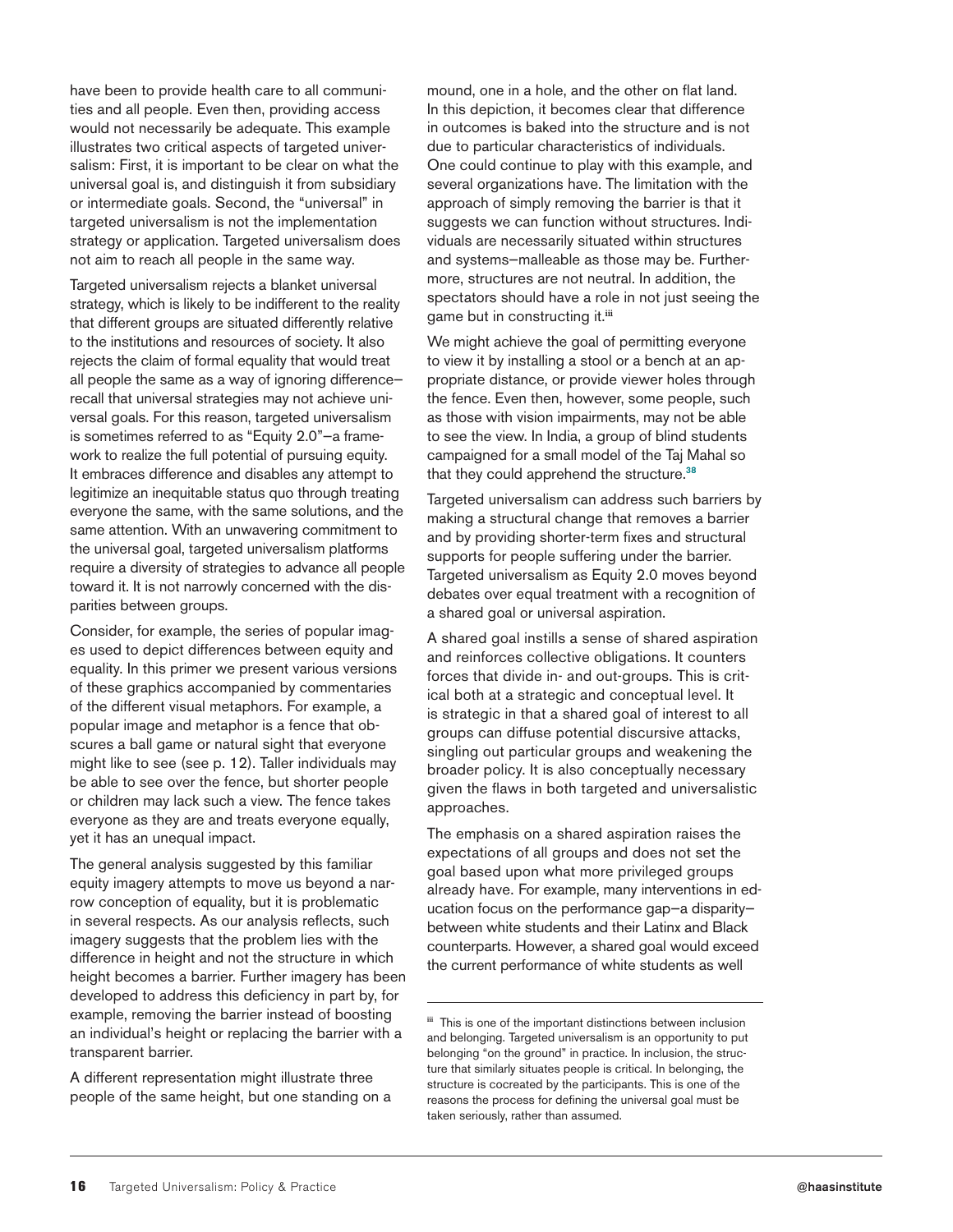### **Equity Imagery in the Context of Targeted Universalism**



Sources: Elmina B. Sewall Foundation and Saskatoon Health Region Advancing Health Equity

In addition to the image of fences and baseball games, another image of people of different heights picking apples is used as a visual metaphor of the difference between equity and equality. In this image, people of various heights reach up to get an apple hanging from tree branches. These images imply that the everyone is trying to reach an apple.

The ability to reach the shared goal—getting to an apple—depends on the height and reach of the individuals. Thus, supports can be provided to help different individuals reach the universal goal.

The image suggests that the goal is to reach an apple—to pick it. However, the universal shared goal may actually be to provide food for people in the community in which the apple pickers live. In this case, the goal is not to reach the apple—but to harvest apples to share with others. It's important to those picking the apples that everyone eats. For everyone to eat, people in the image need to reach the branches, and other people—who are not in the image—just need all the apples harvested.

Concerning the shared goal here to feed people, it is meaningful to consider the "invisible" role of institutions, structures, and systems that may be at play in this image. Institutions guide the relationships between farmworkers and the people who control the land and create the structures that reify the terms of those relationships. If the apple pickers are working on a massive commercial farm and lack basic worker protections there are unique dynamics to harvesting apples, and the desire to feed their families may only make them focus on earning enough wages to purchase food. If the people picking apples are on a weekend leisure trip to a fruit farm then they may only gather enough for cider and baked apples for a treat at the week's family meals. All of the details in this image are relevant and reflect the kinds of fine-grained analysis and detail that would create the basis for designing targeted universal strategies on the ground.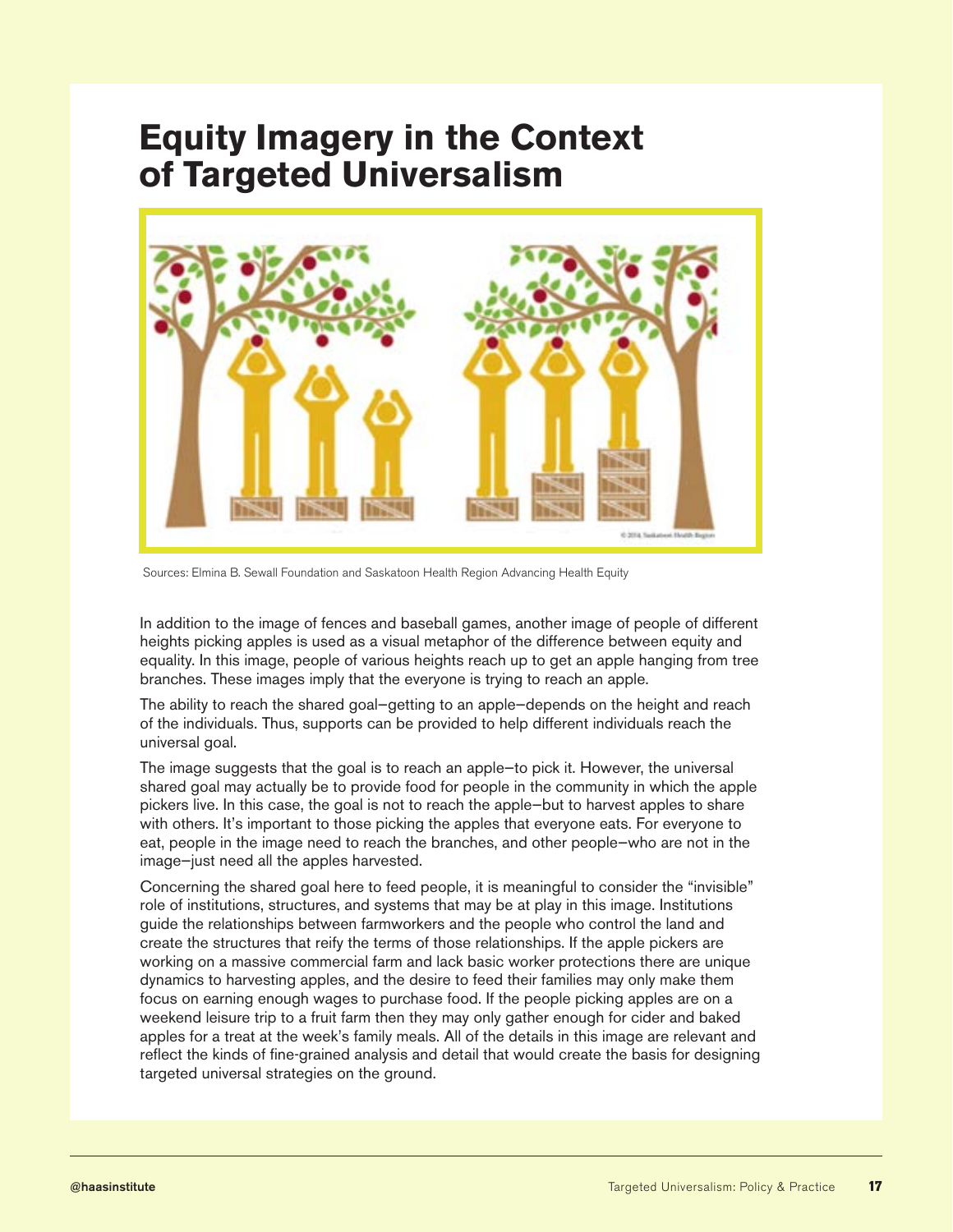rather than use white performance as a baseline. This goal may set a new standard of performance that all students have yet to benefit from.

In fact, this is one of targeted universalism's most important features. While the gap between groups is important, it is of limited insight or value. Relative equality between groups matters but is incomplete. One could close the gap between groups with none of them getting close toward the universal goal. Indeed, instead of achieving the universal goal, one could perversely reduce all groups to the lowest common condition of the most marginalized group, and the disparity between groups would vanish. Within targeted universalism, intergroup disparities should be used only as a diagnostic tool to assess relative performance, and not as a policy focus.

In the context of a shared aspiration and universal goal, we can investigate the ways different students are situated within the intersections of various systems that shape educational performance, including housing stability, food security, and transportation. In so doing, we might find that poor African American and white students, homeless students, and newly arrived immigrant students need affordable housing near the school and changes in enrollment criteria so they may be able to stay in the same school all year long. This will go a long way to helping their achievement of performance outcomes.

We might find that poor white students and poor Asian students need better transportation to get safely from their communities to the school. In this way, when we look for implementation strategies, we are not taking for granted groups of people identified in disparities data and groups on either side of "gaps" in disparities data. Rather, we see the disparities as a signal of a structural problem and move straight away to examining all the different structures that shape student outcomes.

Consider the brilliant work being done to disrupt the school-to-prison pipeline. These efforts reorganize the systems and change the structures perpetuating the problem of youth of color being swept up into the criminal justice system. This work is characterized by a set of powerful, targeted interventions, many of which have realized meaningful gains. Some interventions have centered on bringing practices of restorative justice into schools as a way to resolve what may otherwise be conflicts referred to police.

For example, see the "Restorative Practices" report detailing the implementation of restorative justice

#### TARGETED UNIVERSALISM IN LOCAL GOVERNMENT

#### **Targeted universalism in practice: Seattle's pedestrian master plan**

The Seattle Department of Transportation's mission is to "deliver a first-rate transportation system" and is underpinned by core principles including providing public safety, building healthy communities, and fostering a thriving economy. The city has an active Race and Social Justice Initiative that insists each city department consider racial equity impacts of departmental planning. The city-wide racial equity initiative has shaped the way the department designed and implemented "outreach and engagement" work, "project prioritization," and "performance measures." These are deeply connected to engagement and participation with community members that have been traditionally left out of decision-making and influence in city planning.

The planning for the pedestrian plan focused on walkable communities with accessible sidewalks. There was an understanding that there would not be an even—or equal—investment across the city. Rather, since some neighborhoods had sidewalks in greater disrepair, those areas of the city would be a higher priority and also the recipient of a greater share of funds.

To discover these priority places and communities of people, the city conducted city-wide mapping. Even though the priority for areas in greater disrepair were identified, this was still not enough to narrow down to outcomes that would be feasible within the strategic plan. To further narrow and set priorities the mapping analysis created a weighted index that measured the demand, the equity and health effects, and the transit function. Equity criteria included data on income, auto ownership, disability, and disease.

It was also important to update the plan again on an annual basis, update the prioritization criteria as necessary, establish further metrics for "targeted policy," and identify "sustainable sources of funding."

Source: Based on the presentation "Making Health Equity Work: How to implement targeted universalism policies" hosted by Robert Wood Johnson Foundation's Leadership for Healthy Communities (dated Dec 2, 2014).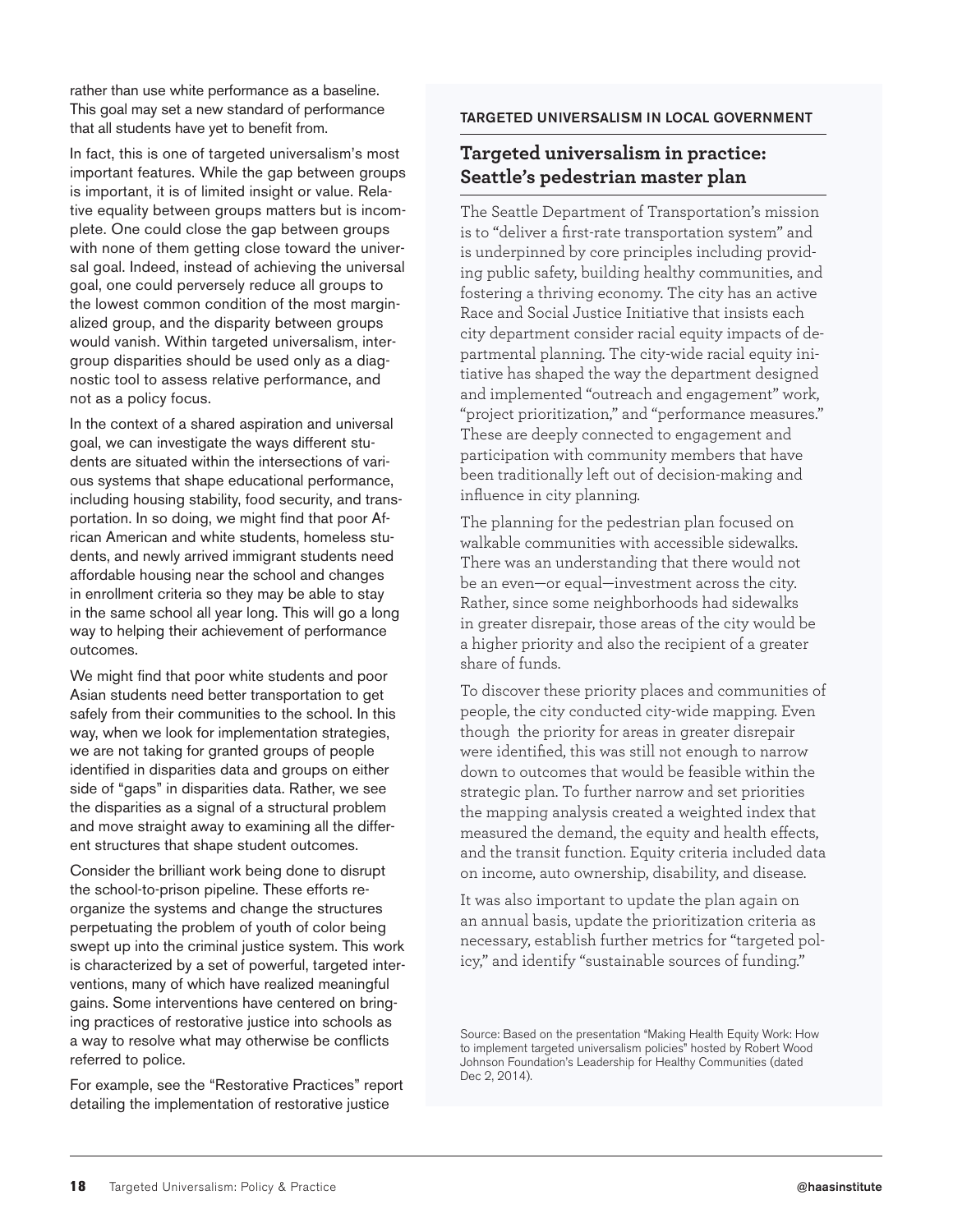in Alexandria City Public Schools.<sup>39</sup> There are many organizations advancing this strategy as a strategic intervention that interrupts what has come to be known as the "school-to-prison pipeline." The Advancement Project is one organization that has lifted up the potential power of restorative justice as a racial justice strategy—an intervention strategy that is a systemic approach to changing the criminal justice system.<sup>40</sup>

While students of color are the primary students facing the violence of the criminal justice system and its role in schools, there are other groups similarly situated with respect to the presence of police and the criminal justice system being combined with the education system: namely students with mental disabilities and abused/traumatized students. In this way, the strategy of restorative justice, teacher training, and changes in state and local policy disadvantage those students, and those students are the target of these interventions.

These targeted strategies serve a universal goal: all students should be educated in safe environments

that nurture intellectual and emotional intelligence. Targeted strategies for youth of color to attain this goal include interventions to eradicate the schoolto-prison pipeline, among many other strategies.

For other groups of students, such as students in affluent suburbs with high-performing schools, there may need to be an infusion of mentoring or counseling programs, additional expertise and training for teachers and principals to integrate empathy into their educational environments, and additional adult support for the learning environment. All groups can benefit and be supported by interventions to meet this universal goal.

While targeted universalism acknowledges different strategies needed for everyone to be able to benefit from reaching the goal, the platform also acknowledges and directs the prioritizing of different needs, different strategies, and a fair—rather than even—distribution of resources. Often these are the very real constraints that emerge on the ground as targeted universal strategies are designed and implemented..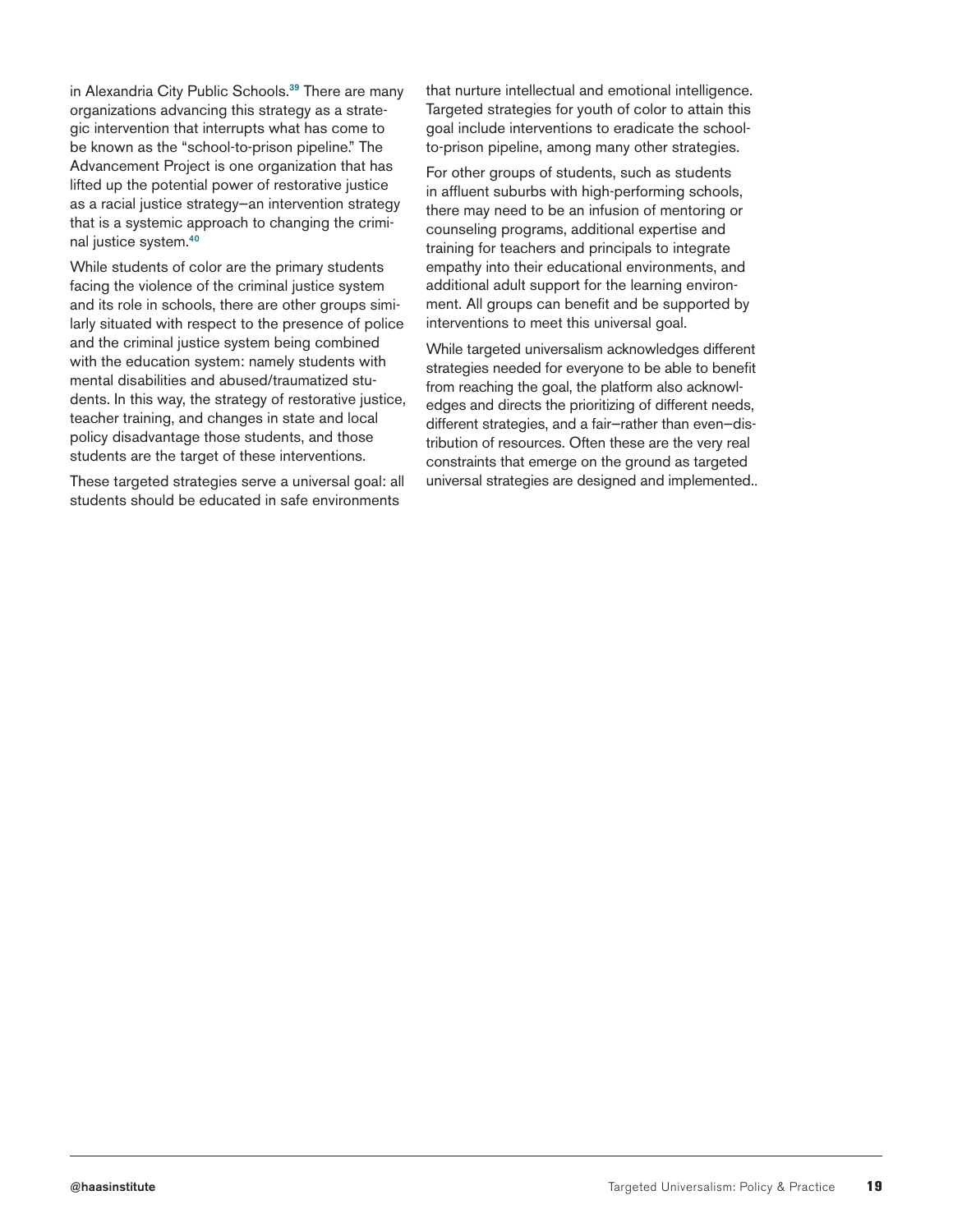### Five Steps for Targeted Universalism

- 1. Establish a universal goal based upon a broadly shared recognition of a societal problem and collective aspirations.
- 2. Assess general population performance relative to the universal goal.
- 3. Identify groups and places that are performing differently with respect to the goal. Groups should be disaggregated.
- 4. Assess and understand the structures that support or impede each group or community from achieving the universal goal.
- 5. Develop and implement targeted strategies for each group to reach the universal goal.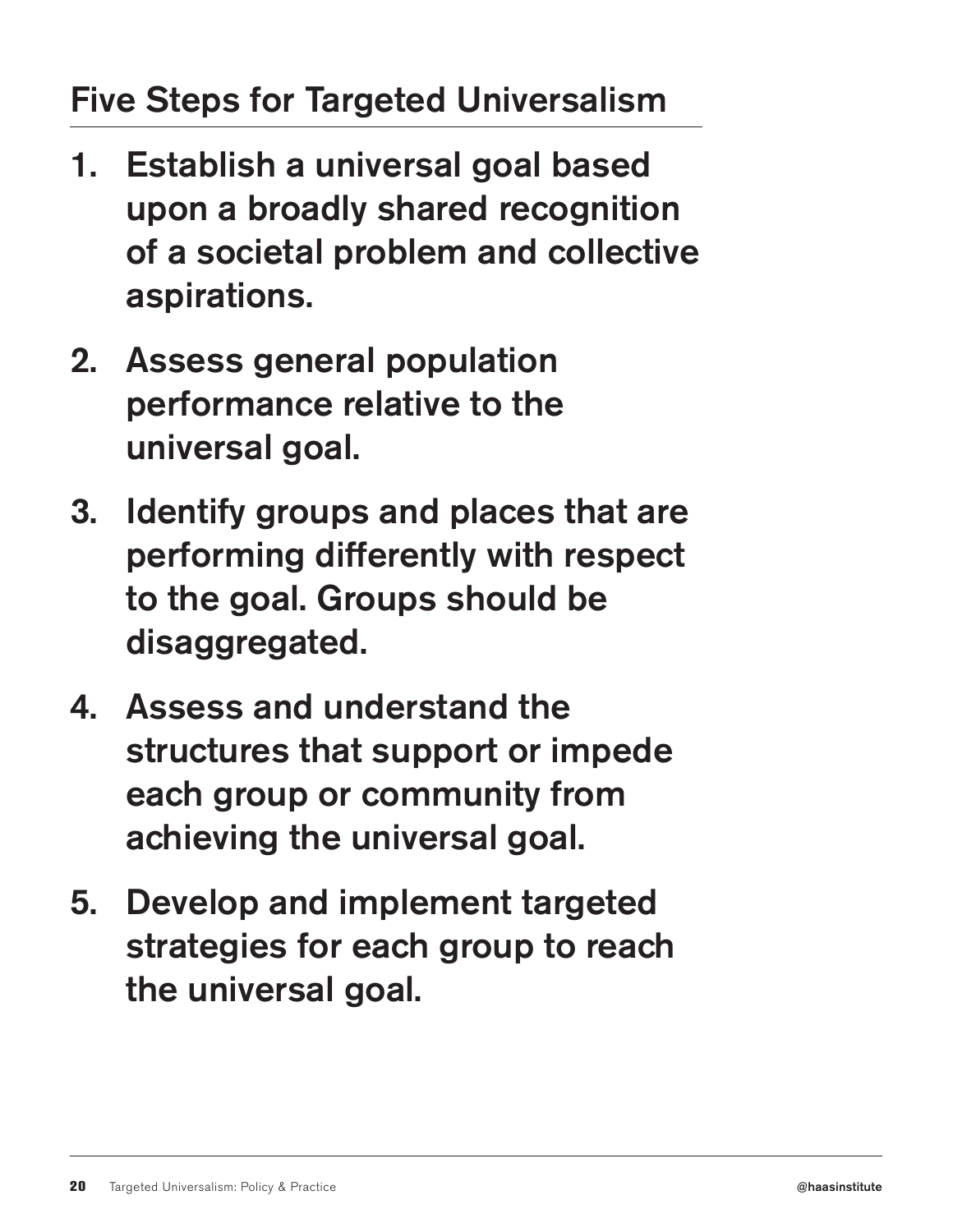### Creating a Targeted Universalism Framework

**CONCEPTUALLY INTUITIVE** and appealing, targeted universalism is much more difficult to develop and implement. This section of the primer sets out a straightforward five-step process for developing targeted universalism policies. Subsequent sections of the primer will address more challenging elements set out within this framework in more detail, serving as a sort of troubleshooting guide.

#### **STEP 1**

#### **Establish a universal goal based upon a broadly shared recognition of a societal problem and collective aspirations**

Like all policy solutions, targeted universalism begins with recognition of a societal problem or a collective aspiration. The problem is sufficiently persistent and intransigent that it calls for a policy response and cannot be addressed alone by markets or private actors. The heart of this step is to establish a universal goal in relation to the societal problem. This may be a source of confusion, so let us be especially clear on this point.

As noted in the footnote in the Introduction to this report, in some cases there is a lack of political consensus that a social, economic, or environmental problem or need exists. Even where such consensus exists, however, there is sometimes a lack of consensus or disagreement that the problem or need warrants or merits a policy response.<sup>41</sup> For practical or ideological reasons, policymakers disagree that the government can help alleviate or address the problem. A targeted universalism platform cannot resolve policy disagreements in these respects.<sup>iv</sup> It can, however, forge a policy pathway

forward where there is broad agreement that a problem exists and, furthermore, that the problem warrants a policy response, but there is disagreement or uncertainty about what to do.

Where there is broad consensus that a problem or need exists, and that a policy response is appropriate, a targeted universalism platform is the approach that has the best chance for creating a sustainable policy intervention to actually solve the problem or address the need. To do so, the first step is to clearly articulate the universal goal reflected by the collective aspiration or broad need.

As noted in the discussion on the various forms of "universal" policies above, there are varying forms of universalism. Some "universal" policies touch everyone within a jurisdiction, as with some forms of UBI. Others, however, might only apply to people of working age, as is the case with other forms of UBI or universal suffrage, which exclude minors or the very young. Similarly, universal basic education is aimed at the young, while universal old age insurance is aimed at the old.

What is meant by "universal" must be worked out in relation to the problem or need. If the problem is hunger, then the universal goal might be that everyone is fed and has adequate nutrition. If the problem is homelessness, then the universal goal might be that everyone has shelter. If the problem is unsafe working conditions, then the universal goal might be that everyone has the benefit of minimum safety standards at work.

Recall that the FMLA developed a universal policy response to the problem of work instability for new parents, by extending protections for families without children who need time off to take care of family members, such as parents. The societal problem need not be universal or even broadly experienced to warrant the articulation of a universal goal that reflects a collective aspiration. For example, a policymaker might begin with the recognition of dispro-

iv There need not be complete consensus that a problem exists for a targeted universalism platform to proceed, but there does need to be a broadly shared recognition.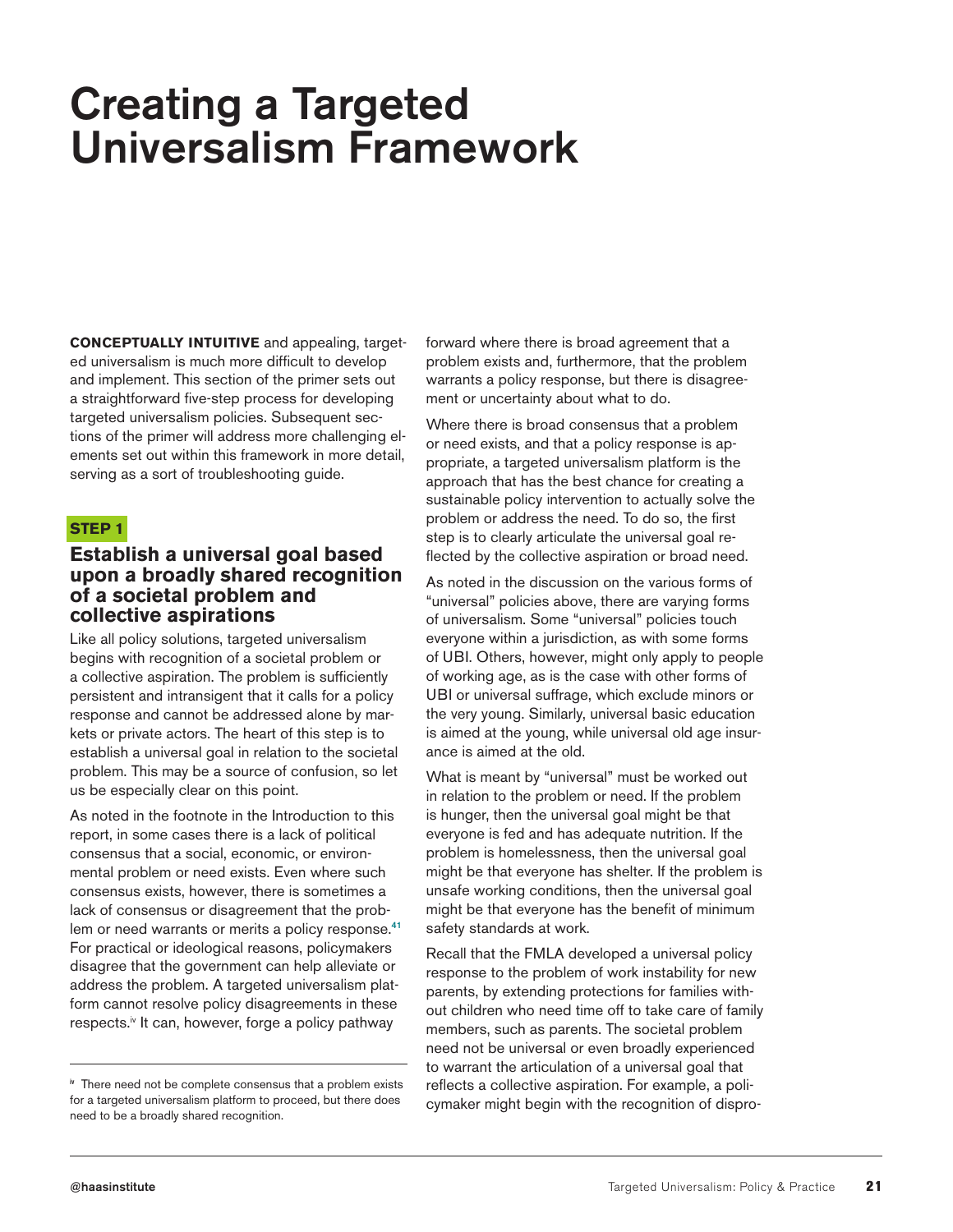portionate levels of hunger in rural communities. If decision-makers and advocates join forces to create a targeted universal framework and craft a universal goal that would serve this population, the universal goal might be that "everyone has adequate nutrition." This is a universal goal in that it reflects collective aspirations and it is one that nearly all groups would accept, even urban populations that might not be suffering from hunger to the same degree—while serving those who might be—including the groups that were initially the focus of the policy.

Most legislation contains a statement of purpose, a section that describes the main purpose or a set of purposes, usually near the beginning of a bill. Less often, however, such statements articulate a collective aspiration in the form of a universal goal. For example, the first two purposes provided in the American Recovery and Reinvestment Act (ARRA) were "[t]o preserve and create jobs and promote economic recovery" and "to assist those most impacted by the recession."<sup>42</sup> The nation's primary legislative response to the Great Recession, ARRA was focused on pulling the economy out of the recession, but also explicitly attempted to help those most immediately impacted by the recession.

Some policy goals can be viewed as strategies to achieve other deeper and sometimes tacit goals. For example, the Patient Protection and Affordable Care Act, aka "Obamacare," had as a statement of purpose "to improve access to and the delivery of health care services for all individuals, particularly low income, underserved, uninsured, minority, health disparity, and rural."<sup>43</sup> Providing health care services is a strategy to help people live a healthy life, rather than an end in and of itself. Refer back to our example of whether or not a policy of universalizing health insurance accomplishes the goal of providing access to health care, let alone this deeper goal. Had policymakers more carefully investigated the problem, they might have considered the full suite of strategies that could improve well-being and identify what health problems mean to people with day-to-day challenges. And, as we described, it would be clear that much more than health insurance is needed.

In general, however, the goal is either explicitly stated as part of the policy or implicit in the program. It is important to contextualize any strategy or policy as an effort to reach a particular goal. Universal health care works to realize the goal of accessing quality health care or living a healthy life. The SNAP program, a means-tested benefit, is an effort to realize the goal of obtaining food required for good health for all families, and avoiding hunger and malnutrition.

The articulation of the universal goal is the first step in a targeted universalism platform because it then serves as the basis for subsequent policy development. Without reference to the universal goal, it becomes difficult, if not impossible, to assess progress and evaluate success.

Given that policymakers represent constituents and not others outside of their jurisdiction, it is not a defect of universal goal setting that the universal goal may have geographic or jurisdictional limits. We would not expect a municipal government to legislate on behalf of another government, just as a central government would not legislate on behalf of another nation's central government with respect to the problem of school funding or health care provision. By "universal," we mean universal insofar as it applies to a policymaker's jurisdiction.

Within a jurisdiction, the objective is then to get all groups to the goal, not just the most politically powerful or most marginalized within a society. In establishing the universal goal, no group is favored except insofar as the problem has landed on the policy agenda.<sup>v</sup> Ultimately, the goal-whether reflective a collective aspiration or a response to a societal problem—is one that requires broad consensus.

#### **STEP 2**

#### **Assess general population performance relative to the universal goal**

With a universal goal in place, the next step in operationalizing a targeted universalism framework is a general performance measure for the overall population within the policymaker's jurisdiction. Consistent with universalism, we must begin by understanding how well the overall population fares relative to the universal goal.

For example, we might assess the percentage of the population that fails proficiency on performance exams, lacks health insurance, or is inadequately nourished. If we take exam performance, health insurance, or hunger as a serious matter, then measuring the general population relative to this standard reveals the extent and scope of any social problem.

v As political scientists observe, politically powerful interest groups may be more successful than others in shaping the legislative agenda. A targeted universalism framework cannot solve this problem, either. However, once a universal policy goal has been established, then the targeted universalism platform will help ensure that no group is favored.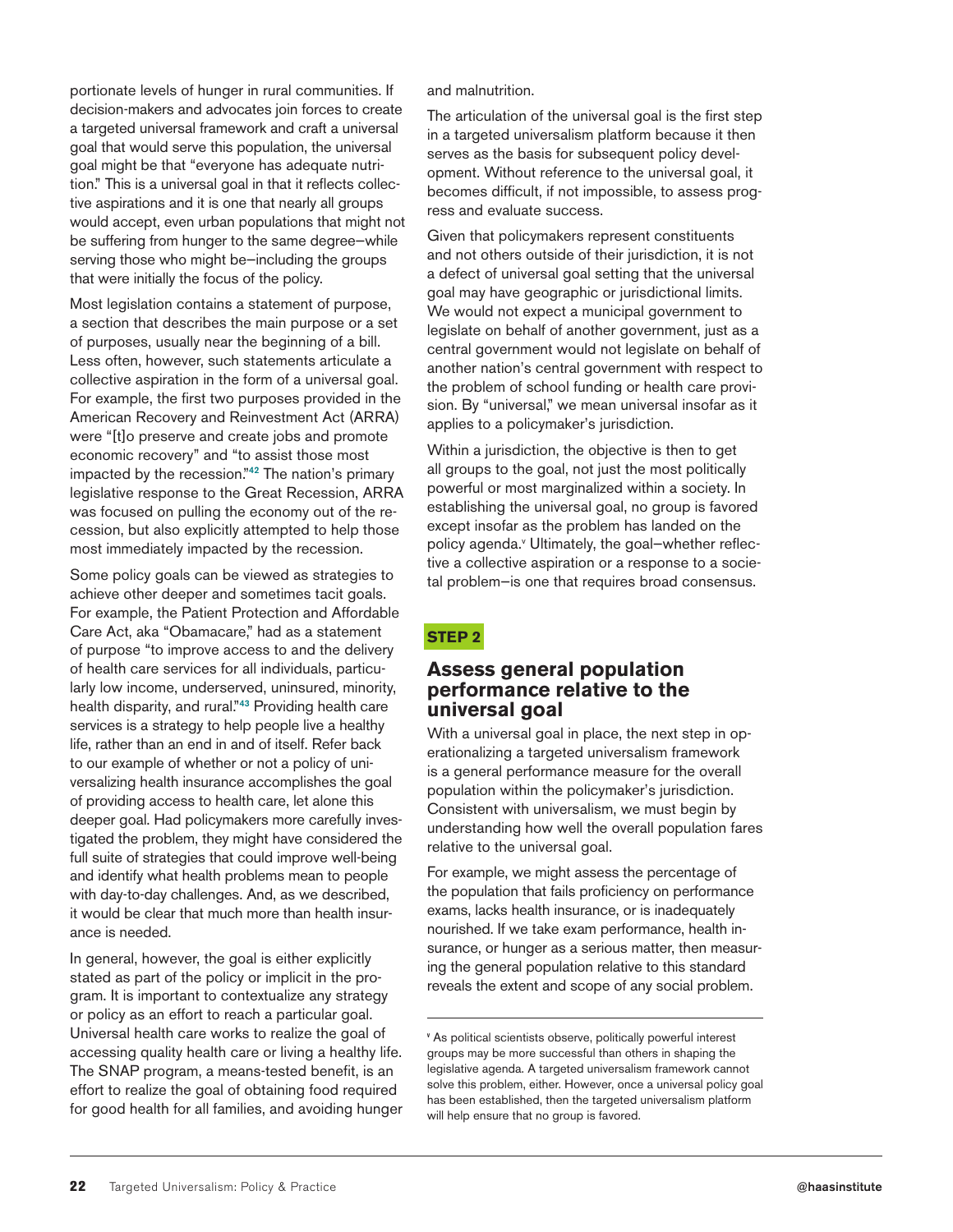This baseline is necessary both to understand the nature of the problem as well as to provide a performance measure from which to evaluate and understand subgroup performance.

It is important to note, however, that the general performance measure does not become the baseline for a targeted universalism framework—we should never aspire to merely close gaps to move everyone toward the universal goal. Rather, the general performance measure provides a context for understanding the extent of the problem. The general performance measure simply allows us to understand the depth of scope of the problem to be addressed, and forms the foundation for the development of targeted strategies.

#### **STEP 3**

#### **Identify groups and places that are performing differently with respect to the goal and disaggregate them**

With the universal goal in mind, and the general performance measure relative to the universal goal available, the next step in a targeted universalism platform is to conduct a more granular assessment of how various subgroups perform relative to goal. A more detailed demographic and geographic analysis is necessary because the general population measure masks differential experiences of the problem relative to the universal goal.

Any social or economic problem is likely to have uneven effects across any general population. Some problems are experienced more intensely by rural or urban populations; racial, ethnic and religious minorities; women; LGBTQ persons; or, people with disabilities. For example, the opioid crisis has been most acute in rural communities.<sup>44</sup> Understanding how those effects are distributed is a prerequisite to crafting implementation strategies within targeted universalism platform. Without appreciating or fully recognizing that different groups perform differently with respect to the universal goal, we cannot understand why, let alone investigate, the causes of these outcomes. It is important when looking at this difference to understand this may say more about the structure and how opportunity is distributed than the nature of the group itself.

For example, if we find that 85 percent of the general population achieves the universal goal in relation to some problem, we might find that only 75 percent of men, or just 70 percent of rural men, or even just 65 percent of rural, white men achieve the universal goal. Such information is important to assessing the nature of the problem and developing strategies to move rural men, in this example, toward the universal goal.

Defining constituent groups within the general population should be fact driven rather than based upon preconceived notions of group identity. When examining student performance, for example, we might need to examine different possible groupings of students or combinations of traits or characteristics to identify performance gaps that require further investigation.

Just as the universal goal must always be framed in terms of everyone, with no group favored, so too must the disparity data focus on the relationship to the goal or overall population, and *not* in relation to a dominant group. The purpose of this step is not to examine or identify disparities between one subgroup and another. Rather, the purpose is to identify distance from the universal goal.

Evaluating subgroup performance relative to the overall population might seem like a focus on disparities from a marginalized group relative to the dominant group, but it is not the same thing. An example can illustrate this subtle distinction. Suppose that a general performance evaluation conducted under Step 2 reveals that 73 percent of the overall population achieves the universal goal, whatever that might be. But suppose that the dominant group (however you might define that) within that population achieves the universal goal at a rate of 81 percent, and that a particularly marginalized group achieves the universal goal at a rate of 67 percent.

A disparity focus would emphasize the difference between the performance of the dominant group and the performance of the marginalized group, or the difference between 67 percent and 81 percent. However, the difference between the marginalized group and the general population performance was 67 percent to 73 percent. While a targeted universalism platform is concerned primarily with moving all groups to the universal goal, and therefore achieving a 100 percent achievement rate, it is secondarily focused on the general population and subgroups, not between the performance of marginalized group and dominant groups.

In fact, a targeted universalism framework deliberately shifts focus away from the performance of dominant groups. By focusing on how well dominant groups perform in relation to universal goals, we set the bar too low and slip back into targeted strategies. Only by focusing on the universal goal can we overcome this problem and the attendant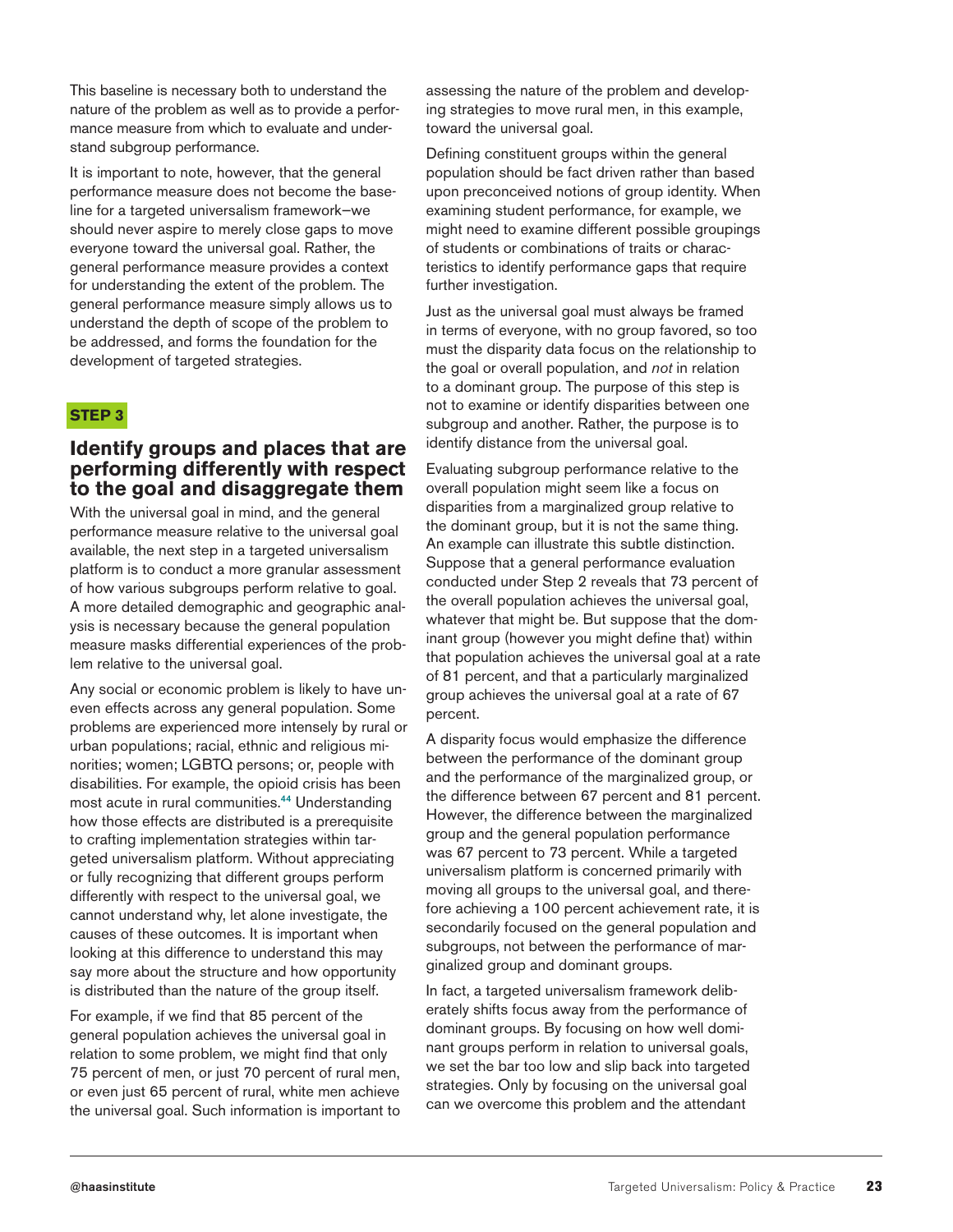deficiencies of targeted strategies.

Why, then, conduct a general performance measure at all? The distance of subgroups from the general population measure serves as a diagnostic indicator and baseline measure that direct attention to conditions and structures that will be assessed in the next step. Many disparities are an effect of interlocking institutions, systems, markets, geographies, and structures. Performance disparities between groups relative to the universal goal are not always results of barriers to the universal goal. Often, the disparity in performance is not the result of an affirmative barrier so much as it is a dysfunction in the system. Only by understanding the general performance measure can we begin to understand the extent to which systems and structures are impeding or failing to serve subgroup populations.

In addition to different groups of people who experience different barriers to reaching the goal, many places or geographic locations must be assessed. Thus, in addition to examining the performance of various groups, we must also look at how certain places or communities fare relative to the universal goal. Residents from certain neighborhoods may be visibly disadvantaged in terms of employment, health outcomes, educational performance, or skills development. As noted above, the opioid crisis has particularly devastated rural communities. Without assessing performance or incidence of a problem geographically, it may be more difficult to identify or pinpoint underlying causes.

Furthermore, population subgroups may be spatially sorted. Thus, we need to assess how subgroups perform, not just as a block, but based upon their differential geographies. For example, Black children growing up in an affluent suburb may have different needs or confront different challenges than Black children growing up in a low-income urban neighborhood or inner-ring suburb that has suffered decades of disinvestment and poverty. To over generalize, children in the former may be more likely to suffer from microaggressions, exposure to racial epithets, or doubts of self-confidence, while children in the latter may simply lack resources, high-quality educational services, and have greater risk of physical violence. Particular places may also be identified as a constituent group by themselves. Geography matters.

Diverse forms of data should inform this assessment—for example, qualitative data that could include data from focus groups, surveys, and previous planning documents. Likert scale surveys could

also be used to supplement qualitative feedback and aggregate quantitative data. This knowledge can also inform an assessment of the distance between a group and the goal. These may not be exact quantitative measures but may suggest further areas for inquiry or may constitute an assessment themselves.

#### **STEP 4**

#### **Assess and understand the structures that support or impede each group or community from achieving the universal goal**

This step is perhaps the most critical step within a targeted universal framework.

It is not sufficient to recognize varying performance outcomes among groups with respect to the universal goal. We must understand the structures that shape these outcomes for each group. This involves a deep investigation of the problem and the circumstances that confront each group or impede achievement of the universal goal. This step examines the systems and structures to see how they are performing in relationship to each group.

The analysis of the problem conducted at this step directly shapes and informs the strategies that will emerge in the final step. The previous two steps are primarily, but not exclusively, measurements. This step is more analytical and seeks to understand the nature of the problem at root.

To illustrate this step, however, consider the problem of accessing health care services. For many people, the cost of health care may be the main impediment to accessing health care services. But for people with disabilities, the hours, location, and easements may be additional barriers. For refugees or immigrants, there may also be a language barrier.

While the search for impediments is a critical part of this examination of structures, it should not be restricted to the identification of barriers. In some cases, it is a lack of supports, and not simply barriers, that forms the impediment. For example, lack of car ownership may impede progress toward the goal as much as a road block. Our assessment must extend beyond the search for barriers, and examine how structures are performing in relationship to how groups are situated within them. Our assessment must be driven by a proactive interest in monitoring and evaluating performance to achieve the universal goal, not simply trying to remove barriers or make a universal policy or system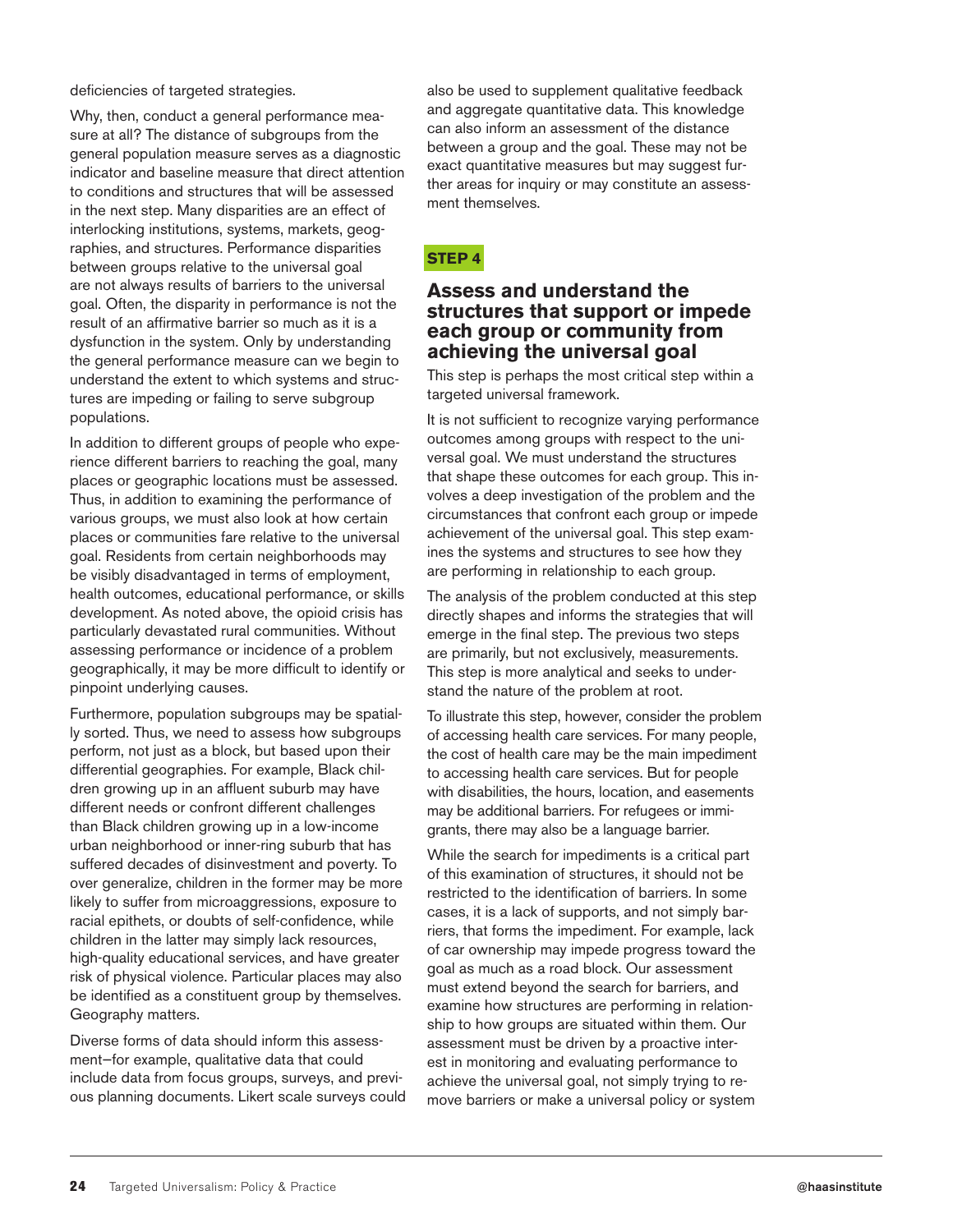#### **Applying Targeted Universalism**



Consider this example as a process for targeted universalism. First, set a universal goal—for example 100 percent proficiency in eighth grade math. Second, measure how the overall population fares relative to the universal goal. In this example we might discover that only 80 percent

of eighth graders are proficient in eighth grade math. Third, measure the performance of population segments relative to the universal goal. So although 80 percent of all eighth graders are proficient, we might find that only 70 percent of Latinos are proficient. Fourth, understand how structures and other factors support or impede group progress toward the universal goal. For our Latino students, classroom instruction materials and lessons designed for English speakers may impede learning including math proficiency. Finally, implement targeted strategies so that



each group can achieve the universal goal based upon their needs and circumstances. This may take the form of ESL-specific math tutoring for our Latino students while another group may require a completely different strategy to achieve the same universal goal.

Targeted universalism rejects a blanket universal, which may be indifferent to the reality that different groups are situated differently relative to the institution and resources.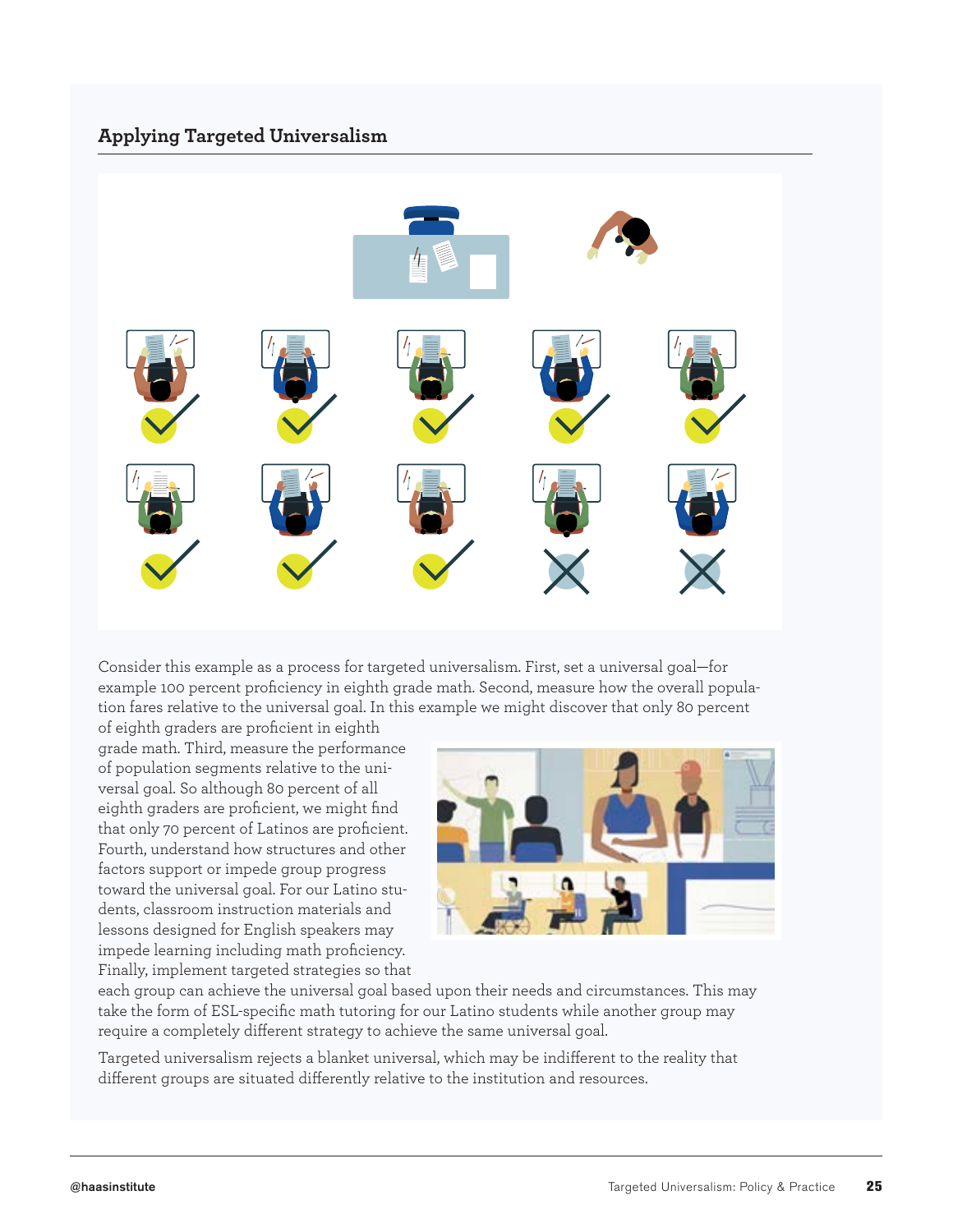#### Targeted universalism offers to organize these "smaller" and more practicable changes around long-term ambitious changes.

#### more neutral.

The assessment process must entail a mixed-methods analysis. It must encompass quantitative demographic analysis as well as qualitative sources. Drawing knowledge from a number of different sources and people is critical to this step. In that regard, it is essential that there is diverse representation throughout this process affected groups, community organizing experts, policy groups, and decisionmakers—to make sure that the assessment is deeply informed by a broad base of knowledge.

In this phase of the process there is the opportunity that should not be missed—the opportunity to be influenced by a diverse set of experience, expertise, and knowledge. This requires that information generated during one phase of the process may inform or change the outcomes from another. These insights are important, and the process should be structured so that insights from one phase of the process can inform another. The process will be nonlinear, and insights will be gathered sporadically, so it is important to make sure this information is structured in a way that it is all gathered thoughtfully and systematically.

Drawing upon the insights of people themselves can be revealing. For example, if the goal is for residents of a jurisdiction to live in safe neighborhoods, for some groups a barrier may be the fear of police violence or lack of trust in police officers rather than just fear of criminal violence or property crimes, as might be the case for other groups. In our experience residents who do not feel safe in their neighborhoods conceptualize safety in the capacity for them to feel they belong in the local public park. In one community, when residents of color gathered in a park, white residents in or near the park expressed discomfort and police frequently appeared. This was described as a clear communication that residents of color did not "belong" in the park, that public space was not safe for them.

The analysis of the problem at this stage should shape and inform the strategies that are designed in the final phase. The first two steps involve quan-

titative data measurements. However, patterns in those measurements are often what inspire us to address a particular unfair disadvantage or an unfair gap. Targeted universalism asks that we not assume that the problem to address—the problem that a strategy will address—is a gap between groups. Rather, it asks that we think about problems as the gap between groups and the universal goal.

#### **STEP 5**

#### **Develop and implement targeted strategies for each group to reach the universal goal**

Throughout this report, we have been using the terms "general population," "subgroups," "targeted groups," and "universal goals" to draw crucial distinctions. Targeted strategies are associated with a particular group in mind, and they are generally designed to target that group or groups. The targeted universalism agenda is the ensemble of targeted strategies across all groups. Therefore, this step calls for the development and implementation of a range or set of strategies to advance all groups toward the universal goal.

To move all groups toward the universal goal, the cliché "one size fits all" does not apply, and, in fact, is the chief impediment. While a strategy may be frequently raised in association with a problem, a targeted universalism platform resists the reduction of implementation strategies to a single approach. A targeted universalism policy requires a multiplicity of implementation strategies to advance all groups to the universal goal. Implementation strategies will vary in form and content, as well as the kinds of resources that are required, as will be described in greater detail in the next parts.

While the universal goal may be one to which most or all groups aspire, some groups have more acute needs and more extreme circumstances. In cases where their resources are limited to fund or otherwise support particular interventions, it may not make sense to evenly distribute those resources simply because the universal goal has not been reached by every group. Groups further off from obtaining stable housing—and groups in extreme distress—should be the recipients of greater support. Clarifying that the goal is universal in aspiration does not require artificially restrictive supports by way of maintaining a formally equal resource distribution.

Recall the assessment of barriers and supports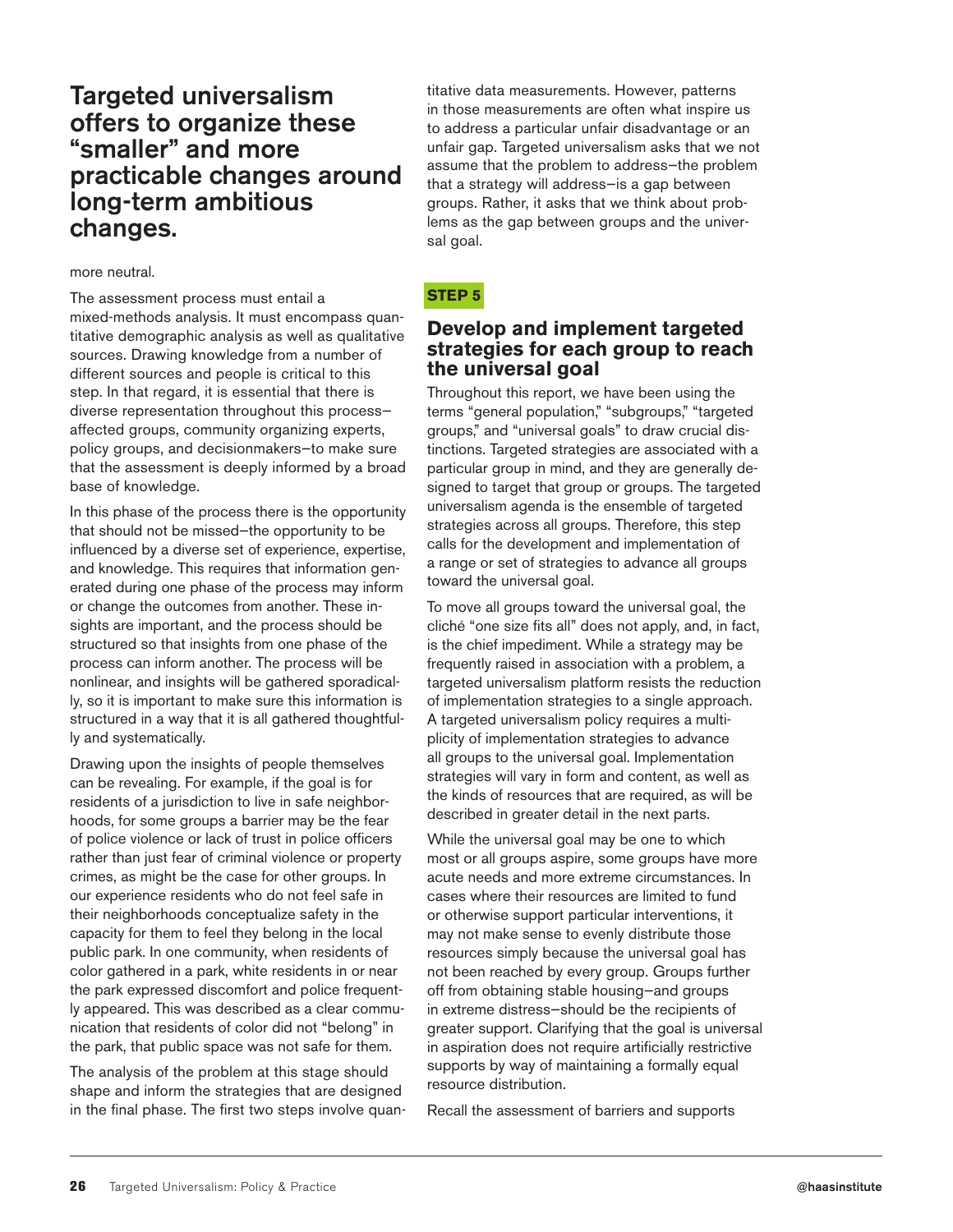conducted for the problem of health care services described in the previous section. This analysis can produce quite a number of targeted strategies changing the location and hours of service delivery, providing public finance to finance health care services, and/or providing translators and system navigators. We may think or even discuss these ideas before we know to "look" for the measure of distance. The collective experience and knowledge at the table may point to these issues. After this, we may need to turn to look for data that could confirm or modify these issues.

It is in this phase of the targeted universalism platform that the importance of local knowledge and qualitative insights becomes fully manifest. Identifying how different groups are situated or performing relative to the goal can be and is usually assessed by data. However, it's important for the process to also be influenced by the experiences and tacit knowledge of people who are at a distance from the goal. While the "distance" step may seem more analytical, the importance of having broad participation in earlier phases will ensure the targeted strategies are able to provide immediate and longterm relief.

Because so many people and groups of people are often left out of spheres of authority and decision making where policy is created, there must be a deliberate and institutional process to articulate

what the universal goal is and for prioritizing the targeted strategies that may be derived. This is not to say that people who are traditionally represented in positions of authority and those vested with decision-making power should be excluded—it is to say that particular groups are already well represented in those positions.

In order to benefit from the knowledge of people traditionally excluded we have to make a great and intentional effort to involve people from those groups. This may mean that decision makers will have to fundamentally change their deliberative process. This is also to say that this participation must exceed the traditional notions of "community participation" or "engagement." People need to be included need to share power and exert influence by their participation. Their insights and knowledge should meaningfully shift the course of action and conversation.

Implementation strategies derived in this step of the targeted universalism framework are not only outcome oriented, but they must be evaluated for success. A single dose intervention—even administered through a panoply of implementation strategies—is unlikely to advance all groups toward the universal goal. Rather, what is needed is a sustainable process that evaluates progress toward the universal goal, and recalibrates or recommends amendments to the implementation strategies over time.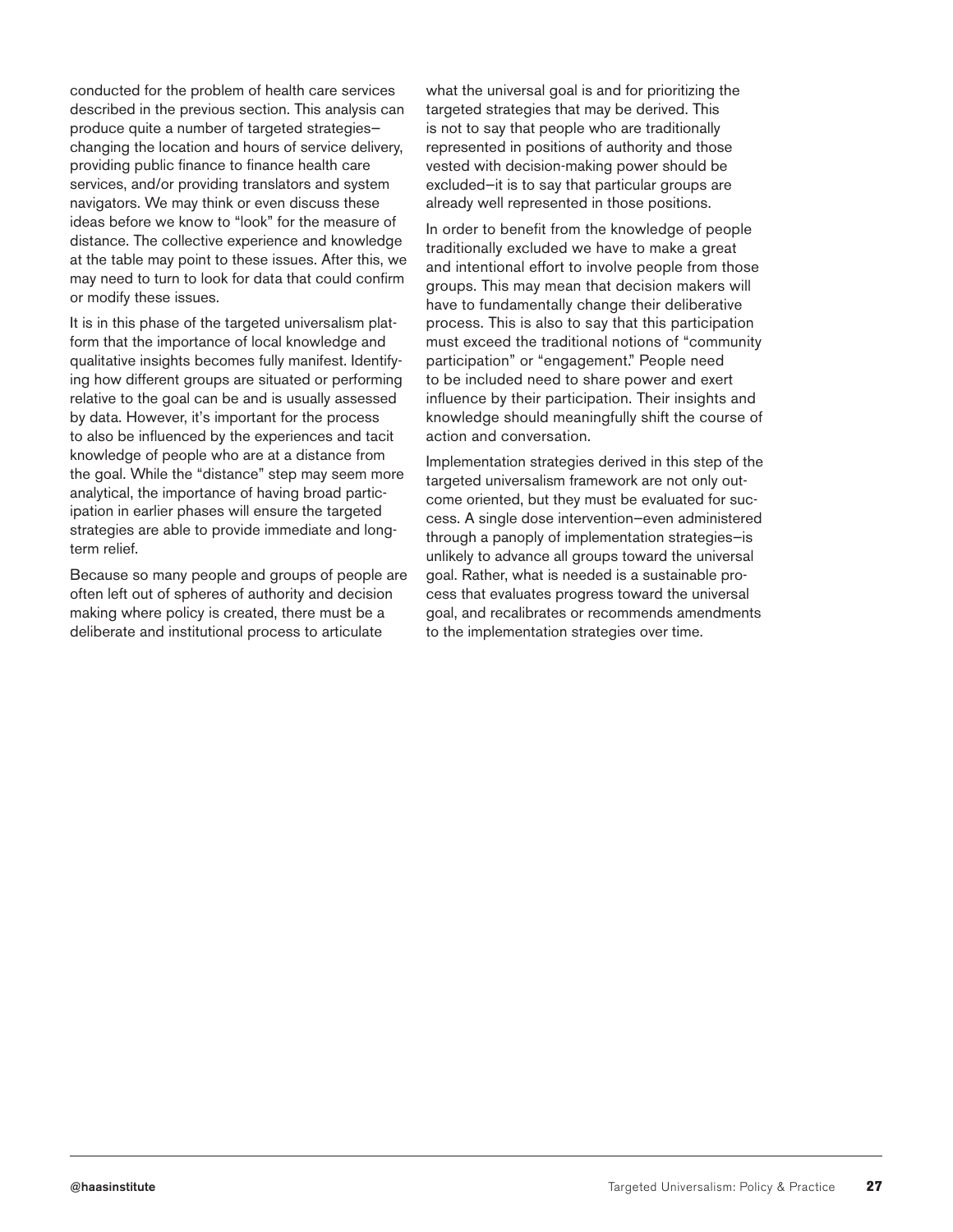### **Equity Imagery in the Context of Targeted Universalism**

This series of images serves as a third visual metaphor of targeted universalism. In the images we see similar themes: a fence obscuring the view of two people trying to see the Taj Mahal, then they get a bench to stand on to see over the fence. The same principle for the fence and tree –removing the fence is a more durable fix.

However, this image reflects another dimension of consideration. Making one structural change to remove the fence can be more durable than installing a bench to stand on. However, there are multiple ways to "see" the Taj Mahal. This example draws from a story of a young blind man who was given a model of the Taj Mahal so it may enable him to apprehend the structure. This makes the articulation of the universal goal even more thoughtful and rigorous. The goal isn't to see the Taj Mahal—if by seeing we mean the way a majority of people's visual system is integrated with their central nervous system. Instead the goal could be described as making sure everyone can appreciate and appraise the structure. This example highlights the importance of making sure there is a diverse audience that participates in deciding what the universal goal is and making sure that the audience shares decision-making power.

In the bottom image, a young boy holds a physical model of the Taj Mahal, surrounded by young men with posters urging people to "Vote for the Taj" as part of an election process in 2000 to select the "world's seven wonders." A song written for the occasion of the voting process was released in six of the many different languages spoken in India and came to be known as the Taj Anthem. These events were public demonstrations that encouraged voting for the Taj, as is the example of the young man holding the model. The model does not only allow him an avenue to "see" the Taj Mahal—it may afford him additional information that could shape his decision to share or dissent from holding national pride in the Taj or "voting for it."





Source: Haas Institute

This image and example illustrates how including many people in the process of defining a universal goal is important, with a deliberate, intentional effort to involve people who are ordinarily left out of decision-making. This participation is not simply an advisory role where these groups or individuals provide insight—rather the participants must be granted authority and influence.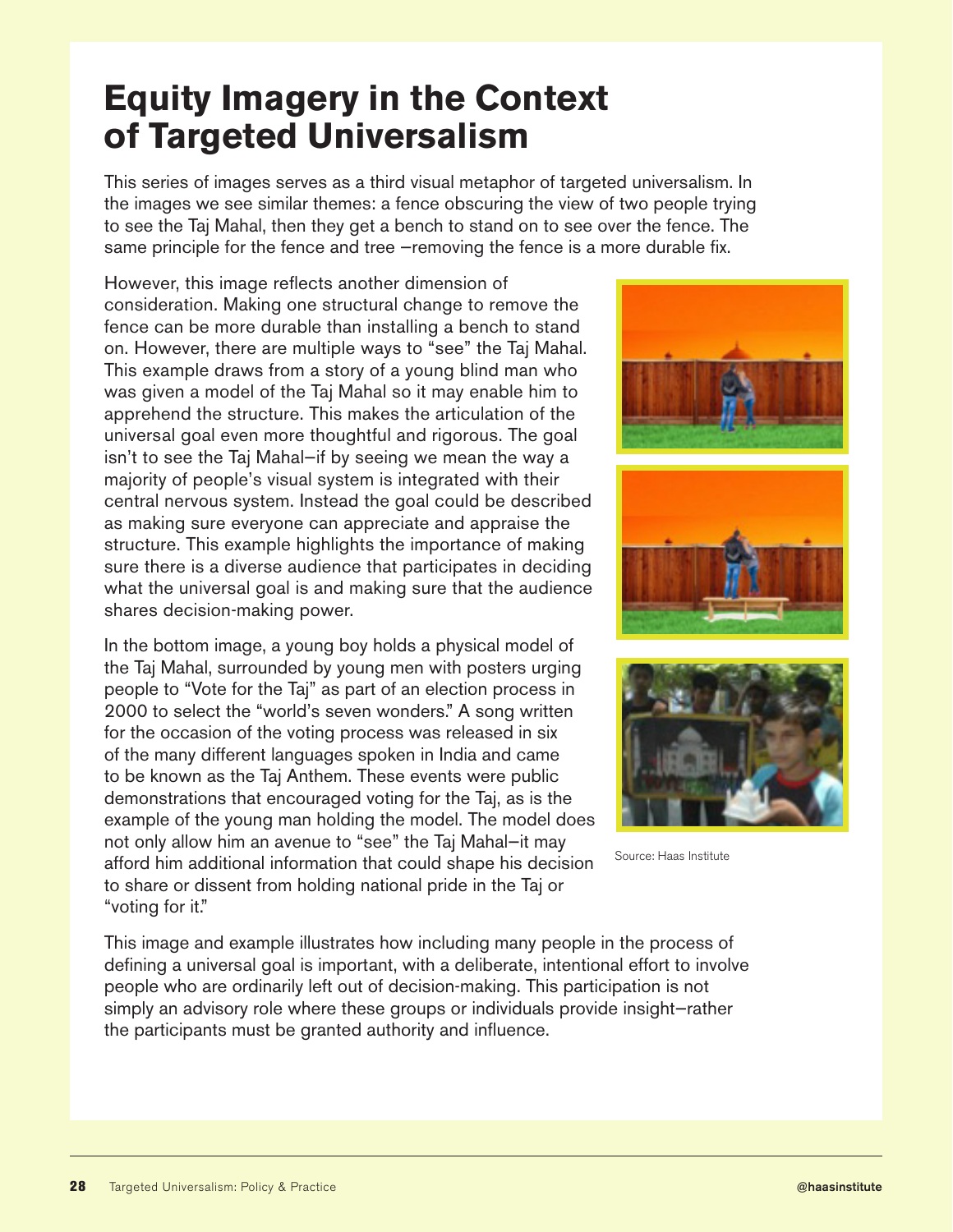### Targeting within a Targeted Universalism Framework

**THE PREVIOUS SECTION** of this primer outlined and described the steps by which a targeted universalism policy or program might be designed. Going through the work and moving all groups to the universal goal, will likely require a multiplicity and range of implementation strategies. Moreover, the universal goal reflects a collective aspiration, not simply the needs or demands of marginalized groups or those further off from the goal.

The different needs, situatedness, and circumstances particular people confront does not resolve the question of how targeting occurs within a targeted universalism framework. This section is meant to clarify this crucial ambiguity. The targeted universalism framework seeks to support all people while also being sensitive and responsive to the extreme suffering some people experience.

To begin, a targeted universalism process does not assume which groups are most marginalized or further off from the universal goal, but conducts an assessment in each case to determine this. In one situation or policy context, group A may be the most marginal. In another situation, it may be group B. The implementation strategies derived through the targeted universalism framework is inherently sensitive to these differences, without assuming who is most marginalized in any context or what they require to achieve the universal goal.

Relatedly, while groups A and B may change places in terms of the most marginal depending on the situation or policy context, they may both be significantly marginalized relative to a more favored group, group C, or much better off than another marginalized group, group D, in a different context. Universalistic policies that are insensitive to group positionality within deep social and economic structures have a tendency to benefit dominant groups, exacerbating intergroup inequalities. In contrast, targeted efforts that focus on the most marginalized, without accounting for the needs of

others, may make the targeted groups slightly or even significantly better off, but may be less politically sustainable.

Moreover, a targeted universalism process does not presuppose how groups are defined either in terms of the assessment process or in developing implementation strategies. To underscore this, it rejects an essentialism that fixes a group in terms of situatedness, stratification and marginality, but also in terms of identity, which we regard as dynamic rather than static.<sup>45</sup> In one context, a particular identity, such as a racial or ethnic identity, may be most salient both to the groups involved but also to explaining or understanding inter-group inequality. In another context, a religious or cultural identity may be more salient.

When groups are targeted through the targeted universalism framework, however, the group targeted isn't a group with a single group identity, or even people who can be described with a number of different identities. In fact, the group of people who are benefited by a particular targeted strategy is more diverse than a single group. This is especially the case when a targeted strategy makes significant durable structural change. The targeted group can include people who have very different identities—either racial, religious, sexuality, gender, national origin, and other markers that can describe group identity. In this way targeted universalism moves beyond the identification of groups of people as categorically different—for example, Hispanic or Latino people, African American, and non-white Hispanic groups. These distinctions are inherited from a long history of racial formation in the United States and is a structural formation that solutions to belonging should exceed. Much of what we think of as a difference between groups and identity is a difference between situatedness in structures.<sup>46</sup>

In the end, a targeted universalism platform differs from a targeted policy approach in that no group is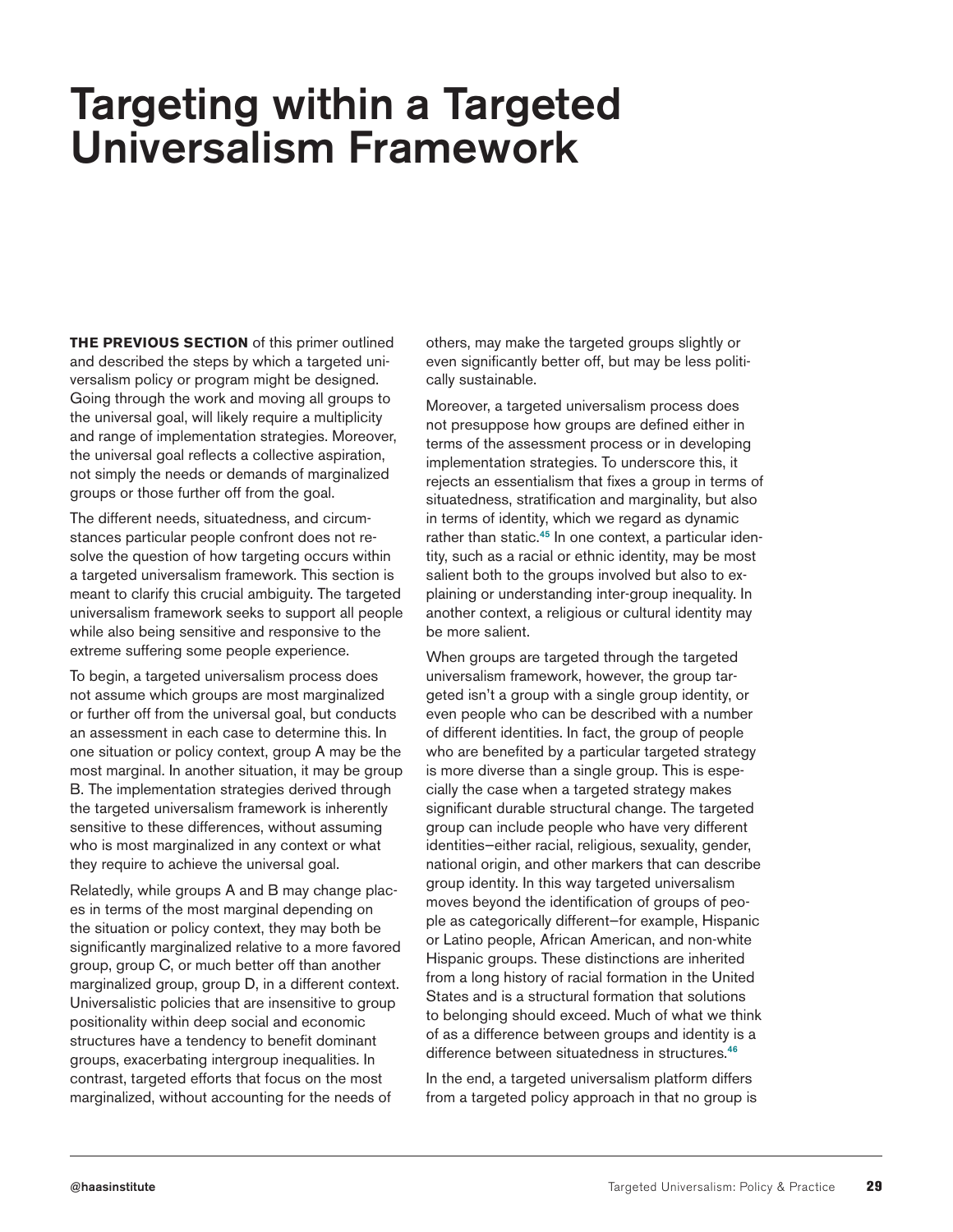ignored. The goal is to get all groups to the explicitly articulated universal goal. So while there may be different implementation strategies developed for different groups, the framework supports the belonging of all groups, from the most dominant to the most marginalized.

This sensitivity, however, does not mean that targeted universalism implementation strategies must or even have a tendency to target groups. In fact, this is one of the most persistently misunderstood areas of targeted universalism. In general, targeted implementation strategies derived from a targeted universalism framework focus on structural change—in systems, structures, and institutions rather than people or groups as such.<sup>47</sup> In this regard, targeted universalism is sensitive to all groups rather than targeting everyone.

For example, instead of a targeted strategy that seeks to increase the enrollment of Black students into a university's undergraduate student body, a targeted universalism strategy might seek to change the admissions criteria that disadvantage Black students in the admissions process. It could do this by de-emphasizing one criterion in favor of another, or reforming the committees that set or review applications. The Texas Ten Percent Plan is a good example of a statewide policy that promotes undergraduate student body diversity in spite of underlying patterns of interdistrict racial segregation.<sup>48</sup> This policy automatically guarantees admissions to the University of Texas (UT) to every high school senior in the state graduating in the top 10 percent of their high school class.<sup>49</sup> In so doing, it changed the admissions criteria that UT considered. Even better, one implementation strategy derived from a targeted universalism framework might seek to reform primary and secondary education policies that disadvantage students of color in the university admissions process.

This is not a trivial point. The goal is to have structures and systems that advance all the groups to the universal goal. If an implementation strategy gets Black men to the goal but not Black women, it suggests that the strategy is not adequately serving Black women. For example, African American students represent 31 percent of school-related arrests. Black girls are 15 percent of the enrolled student population—37 percent of arrested students and 28 percent of girls who are referred to law enforcement. While Black girls and boys may share many of the same structural disadvantages, there are also gender differences that they do not share. Thus, a blanket strategy targeted to Black children may be inadequate to address the disparate gender

dynamics, let alone additional dimensions of difference such as learning disabilities or special needs. Additional strategies are needed, as well as greater attention to the systems and structures themselves.

We acknowledge that the driving force behind support for targeted universalism approaches may be to address incredibly unjust gaps in identity group outcomes—for example, college graduation rates by race or wealth inequalities by race and/or gender. But further in the process, when analyzing structural problems and barriers, strategic interventions that redesign institutional arrangements will affect many groups simultaneously. Although the primary target is the institutional arrangement or structures, in another sense, "targeted" groups are composed of individuals who are facing the same barriers and who are similarly situated relative to systems, structures, and culture.

This is where coalition building can form. Other targeted strategies may benefit and serve a less diverse group of individuals—perhaps students who are almost entirely students of color. The idea is that targeted universalism allows for greater potential for building political and community power. It also enables a practicable movement that exceeds the erasure of difference through an appeal to "shared interests" in making all students safer and the way this can neglect the need for deliberate leadership and participation on creating, designing and implementing targeted strategies.

People on the policy side of targeted universalism correctly say that targeted universalism reflects that "we are all connected." And advocates and grassroots activists often focus on the ways different groups have radically different day-to-day experiences. Both of these are true, and targeted universalism bridges these two realities in a meaningful way that has the potential to build grounded applications of the very unique experiences of people who exist in a mixed state of multiple identities which makes their experiences quite exceptional relative to other people who face different relationships to similar systems, structures, and institutions.

This is an important part of targeted universalism. By going through the full process of articulating a universal goal and designing targeted universalism implementation strategies—not a single, onesize-fits-all implementation strategy—it becomes clear that many more people have a stake in these changes than the least well-off. In this way, broader coalition building can be realized and greater political will created. Ultimately, the practice and habit of thinking in broader coalitions can foment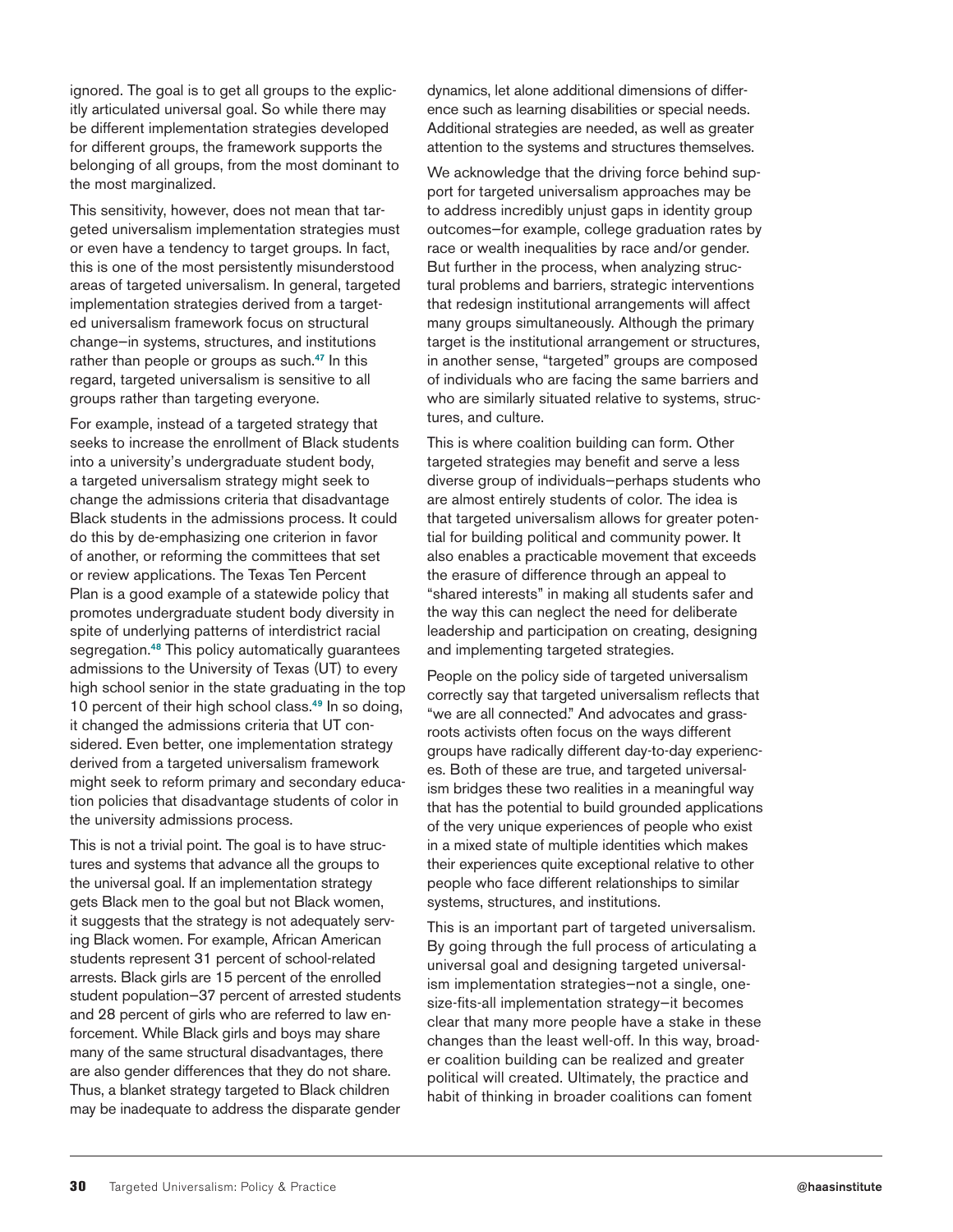#### **Differences in Targeted, Universal & Targeted Universalism Approaches**

#### **Targeted policies**

Single out a specific group. They do not set a universal goal, their goal is set for particular groups. For example: the Supplemental Nutrition Assistance Program (SNAP) has resource and income parameters that qualify one for program participation. SNAP is a program targeted toward households that meet specific income and resource conditions. Many means-tested programs fall into the category of targeted programs. The entire welfare system is a package of programs targeted to those meeting specific conditions. One may or may not qualify for targeted programs.

#### **Universal policies**

Aspire to serve everyone. They set a goal for the general population. Universal policies intend to apply to everyone, to all groups. For example, universal health care policies are intended to apply to all groups; there are no qualifying standards that must be met.

#### **Targeted universal policies**

Aspire to serve everyone by enabling different strategies based on the needs of different groups. Targeted universal policies appeal to everyone and set a goal for the general population: everyone stands to benefit by reaching the universal goal. At the same time everyone benefits from reaching the goal, different groups need different supports. Some groups also need more help because groups are situated differently with respect to the goal. Some are closer, some are further, and different groups must take different paths to get there.

greater common concern for groups that are traditionally othered.

We must again emphasize that setting a universal goal is a process that must be thoughtful and intentionally involve people who are traditionally excluded in decision-making and their "participation" should be accompanied by sharing decision-making power and acknowledgement of their expert knowledge. It's different than what participation usually looks like where information is usually extracted from impacted groups without vesting any authority or meaningful influence in a process. The universal goal setting is such a process, one that has to be designed carefully and very differently than existing policy or decision-making processes. The universal goal may seem ambitious—more ambitious than one group or one policy can work toward realizing. However, articulating that ambitious goal and designing a specific implementation strategy to achieve that goal should be explicit.

There may not be immediate expressions of common concern and empathy between groups in this coalition. It may be necessary and appropriate for some coalition groups to take a greater lead than others—providing a directive and more vocal role in implementing and organizing changes. The coalition may exist simply out of intergroup concerns. However, the long-term goal of sustaining the coalition over time, of working together for immediate and longer-term changes that are included in the targeted universalism platform, can lead to greater affinity and concern across groups. Ultimately, building common concern is a long-term project and the necessary condition for transformative changes.

And as transformative changes continue to pile up, greater conditions for this shared concern for different groups of people can build. For example, we must also consider what groups need to effectively participate to both articulate their aspirations and help identify dysfunctions within systems or structures that impeded progress toward the universal goal. How we take cognizance of group needs and aspirations is a critical part of establishing the universal goal. Working in the vein of targeted universalism promises to operationalize what is often an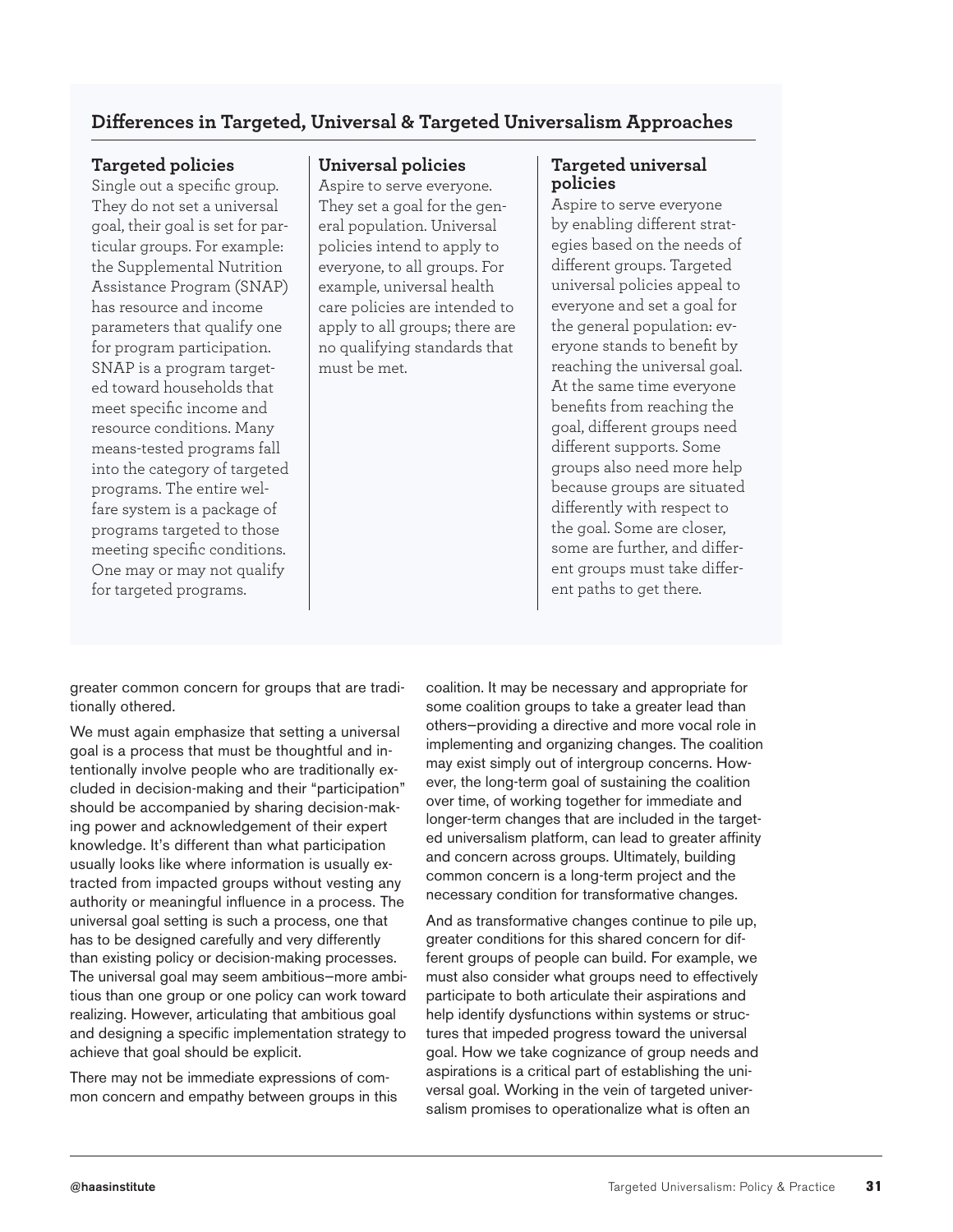#### **Targeting Structures**

Now, what systems, structures, and institutions are involved in employment and access to employment? We know that the cost of public transportation is high and the costs go up with the distance traveled. We also realize that people working in lower paying jobs have to live in segregated communities farther from the job centers. This means that the very idea of getting to a job every day eats away at income.

If a person working in a low paying industry wants to get job training for higher paid employment opportunities, local community colleges can be hard to get to, especially if you're attending those classes after work hours. Applications policies can signal markers of difference that decrease the likelihood that you will receive a callback or a job interview. Different people with different markers of difference face these barriers. And solutions, like affordable housing in higher job growth centers of the region, ban the box strategies, low-cost or free job training, and more, can require structural and institutional change, and each strategy will serve a greater and greater number of people.

The structure that is producing higher levels of unemployment is a spatial mismatch between residence and job growth or availability. Targeting the group to solve this problem, such as by providing transportation for that group, is a transactional change that creates a pathway to the universal goal for the targeted group. It has limited impact as the structure that generates the problem is left unaltered. Although we might first turn our attention to the harms a particular group of people experiences, we risk minimizing the efficacy and duration of a change if we target the "group of people" rather than the "group of structures" that created the problem they experience.

abstract goal to create alignment and coherence. Investing in the long-term goal of creating a world in which everyone belongs cannot be approached with individual fragmented efforts.

Step 4 in implementation of a targeted universal framework requires an assessment and understanding of structural barriers or system relationships that explain outcomes for different people facing different barriers. Step 5 requires the development of strategies that can help all groups realize the universal goal as one of affirmative inclusion. However, the targeting mechanism should focus on those structures that are inflicting great harm or failing to sustain groups in their pursuit of the universal goal. In fact, the targeted universal framework suggests that there are profound differences in the way people are treated, the advantages or disadvantages they face, and even the physical health and life span influenced by these circumstances—targeted universalism is not color-blind; it is not blind to these vast differences.

Attending to group outcomes rather than groups may seem to be a semantic detail; however, it is essential to understanding why the goal is described as universal—a term that is frequently used to describe color-blind approaches or policies that do not respond to the unique ways people are situated. Focusing on group outcomes and structures—rather than groups themselves—also enables a flexible and comprehensive analysis that serves to improve outcomes for groups who suffer in different ways and experience different harms.

Those individuals belonging to groups outside of the targeted group within any strategy devised through the targeted universalism process are not neglected. If a change strategy for a particular group, a targeted strategy, is advanced within the aspiration to reach a goal with universal appeal, those groups who do not necessarily benefit are not left out. The universal goal will be understood to apply to the targeted group while also being held out as a goal for other groups. In this way, while other groups may not be explicitly mentioned as a targeted strategy is advocated, universally appealing language will signal the outstanding work that remains to be done. It might be more accurate to say that all groups are targeted within targeted universalism, except that they are targeted differently.

Dedication to advancing targeted strategies in a language that holds promise for all groups can invite other groups to complement the change agenda, or highlight targeted strategies that other re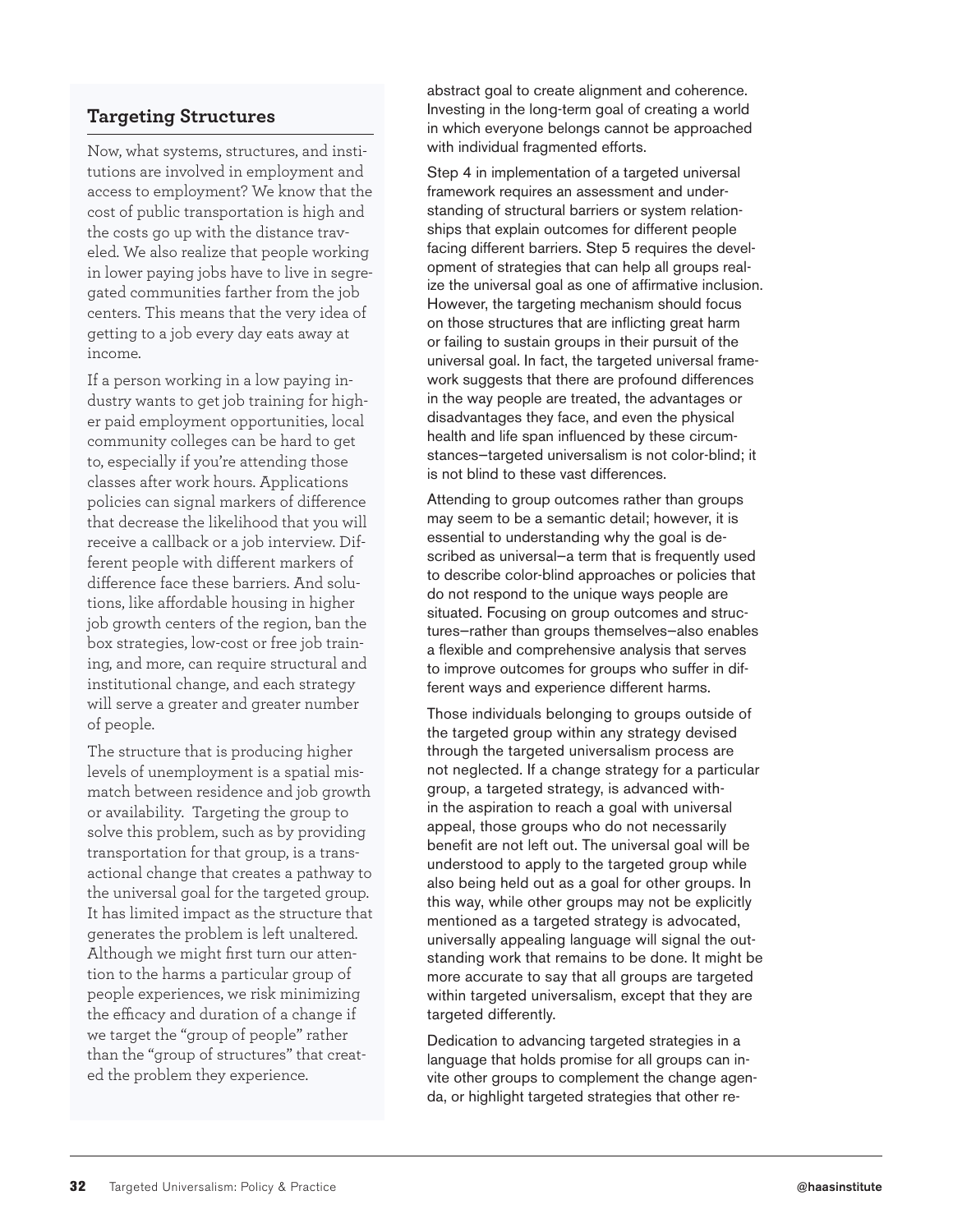sources could "pick up" in the cause of all groups reaching the goal. Targeted universalism can build coherence and alignment within long-term systemic change agendas to create belonging.

When targeting a structure rather than merely focusing on a group or members of a group, targeted universal policies unlock transformative change potential that is often masked by either universal or targeted policies, even if well-intended or designed. Although targeted policies may sometimes contain structural or prophylactic measures, such as the ADA, a myopic focus on groups or members of those groups will inevitably elide the deeper forces that shape group outcomes in some respect. Targeted universalism does not suffer this deficiency.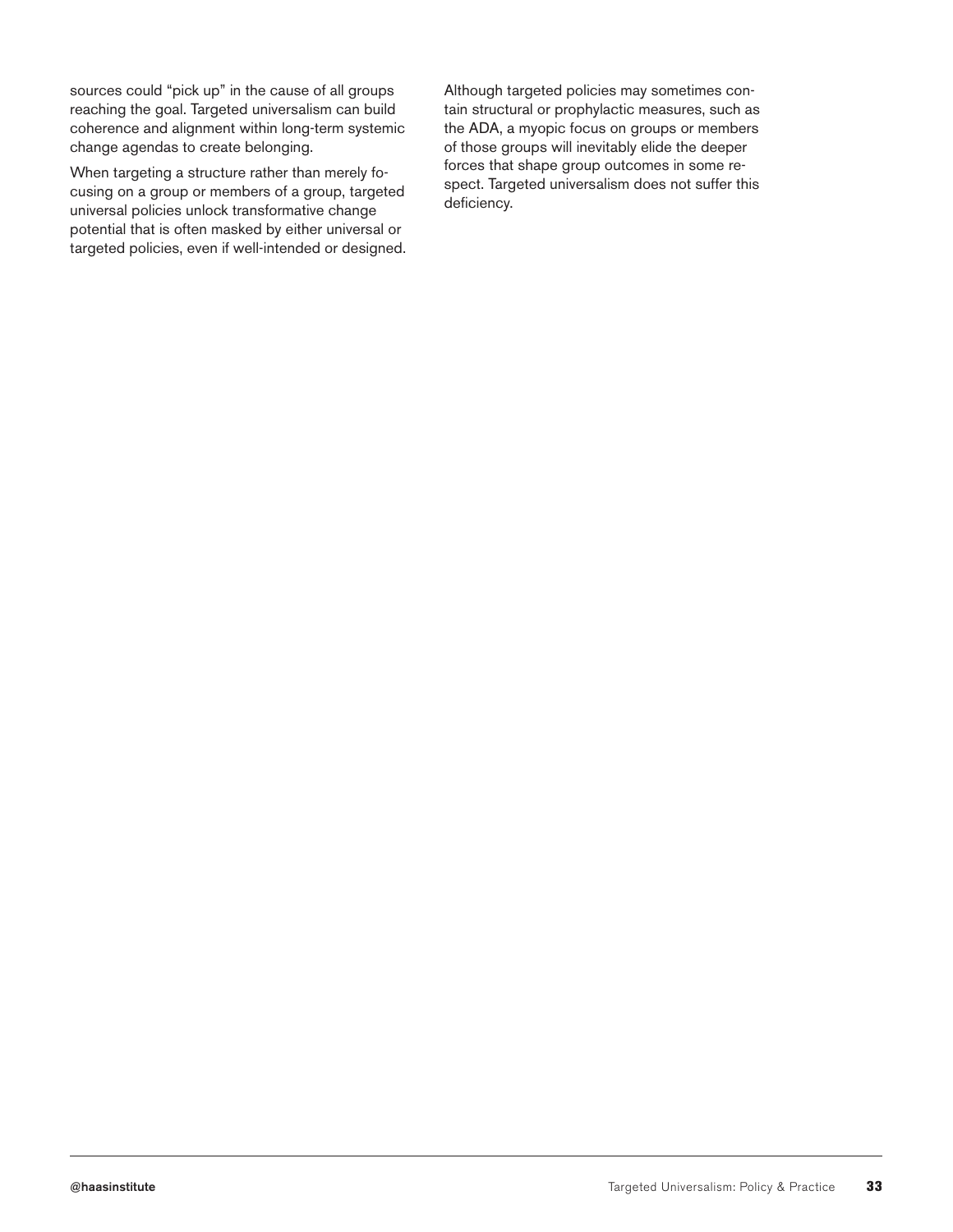Targeted universalism policy can create transactional or transformative change.

Transactional changes reform or eliminate a single barrier within a structure to enable more people to achieve the universal goal.

Many transactional changes address effects of oppressive structures. These are necessary changes.

Transformative changes are changes in the structures and systems that shape group outcomes. These are more durable and may be sufficient changes.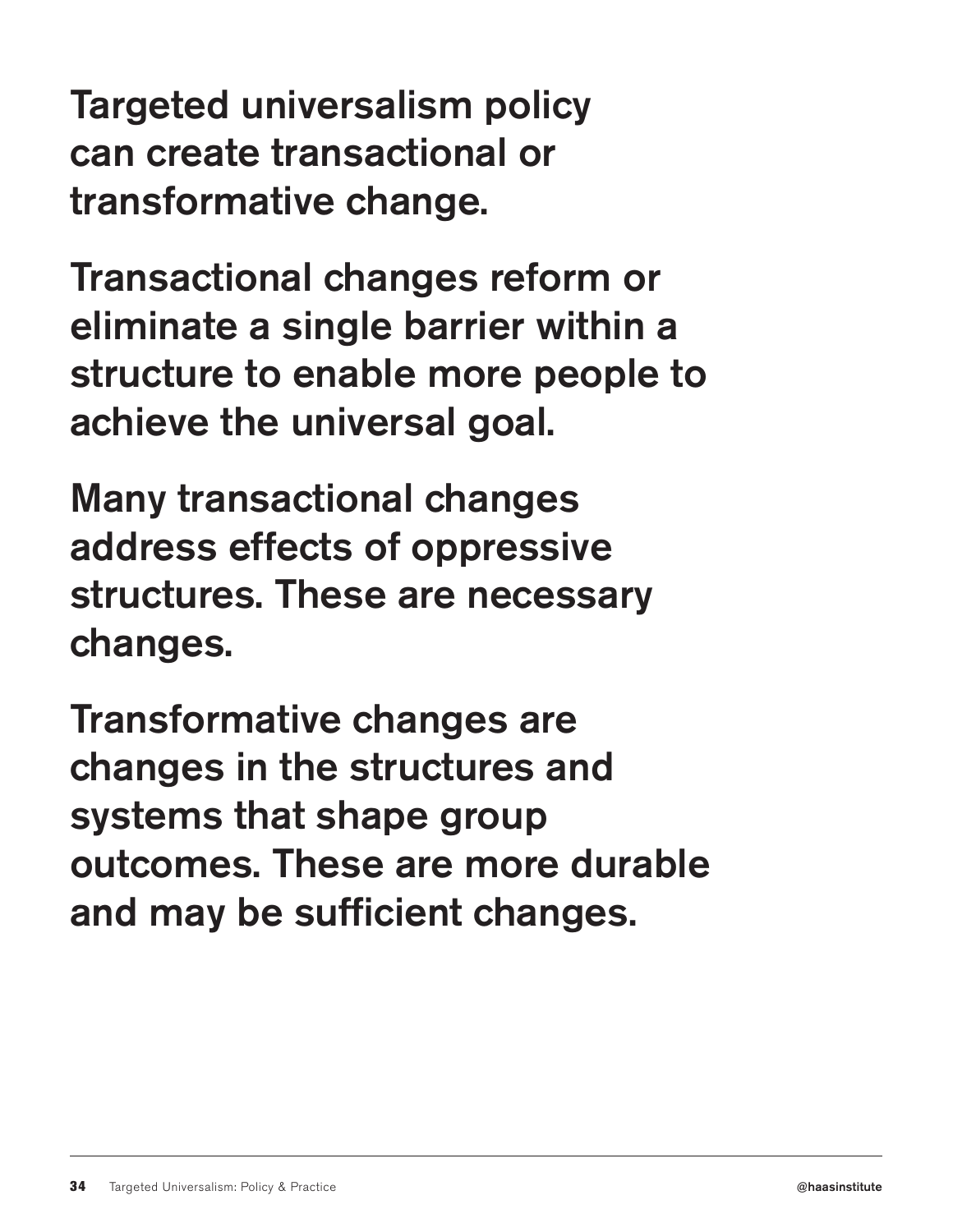## Transactional versus Transformative Change

**TARGETED UNIVERSALISM** policies encompass both transactional policy changes and transformative policy changes. Transactional changes reform or eliminate a single barrier within a structure to free groups to achieve the universal goal. Transactional change largely works within an existing set of institutional and structural arrangements. Transformative changes restructure the system itself rather than reform some relationship within the existing structure. To differentiate these types of change is not to diminish the value and urgency of either.

Transactional changes, for example, have provided vast improvements in the material living conditions for people who struggle the most—in particular people of color and the extremely poor. For example, removing unnecessary licensure requirements or criminal background checks that have a disparate impact can help people move toward the universal goal of securing income, food, or shelter. To achieve the full potential of targeted universalism, however, we have to understand the way urgent needs and aspirations may not be adequately served by the existing system.

At the extreme, the system itself may function to help some and deny others a more fulsome range of life opportunities. Moreover, a system can mutate and evolve over time, either as a result of policy interventions or as a result of decentralized decision-making. Either way, there may be a need for transformative change. We note that there is not an inherent tension between transactional and transformational interventions. But when possible, these efforts should be aligned.

Transformative changes are more fundamental changes in the structures and systems that shape group outcomes. Transformative changes can be more durable over time and have greater effects as the causes of problems are alleviated—not just their effects. This is the logic behind targeted universalism's focus on structures. Most critically,

transactional changes should be aligned within the larger ambitions of transformative changes and the universal goals they aspire to realize.

In some circumstances, policies and strategies developed through a targeted universalism framework may be simple, transactional interventions that move groups to the universal goal. For example, the Baltimore City Health Department helped launch a special program to provide eyeglasses to primary and secondary schoolchildren after a screening program discovered that as many as 15,000 students in their school system needed glasses.<sup>50</sup> This program institutionalized a screening service and provided eyeglasses at no cost, providing 1,000 free eyeglasses in the first 10 months. The service targeted individuals through a screening process based upon a recognition that some students were unable to reach the universal goal of receiving an adequate education without them, but it is an example of a targeted universalism strategy.

This intervention responded to individuals that were lacking a more basic capacity needed to participate in traditional classroom learning, but did not fundamentally change classroom structure, curricular or resources. The move was "smaller scale" in that it was not necessarily leading to radical transformation of structures that shape learning outcomes. However, the intervention resulted in regular practice of eye screening, which changed institutional practice. However, if the universal goal is to obtain adequate education, then we know that after eye care needs are met, there are a host of other barriers that need to be addressed. Targeted universalism provides direction for taking care of urgent needs that are obvious but not recognized. And it provides for a long-term agenda for a series of needs that change over time.

Consider the problem that exists in some schools that of creating proficiency in mathematics as one feature of a broader problem with many students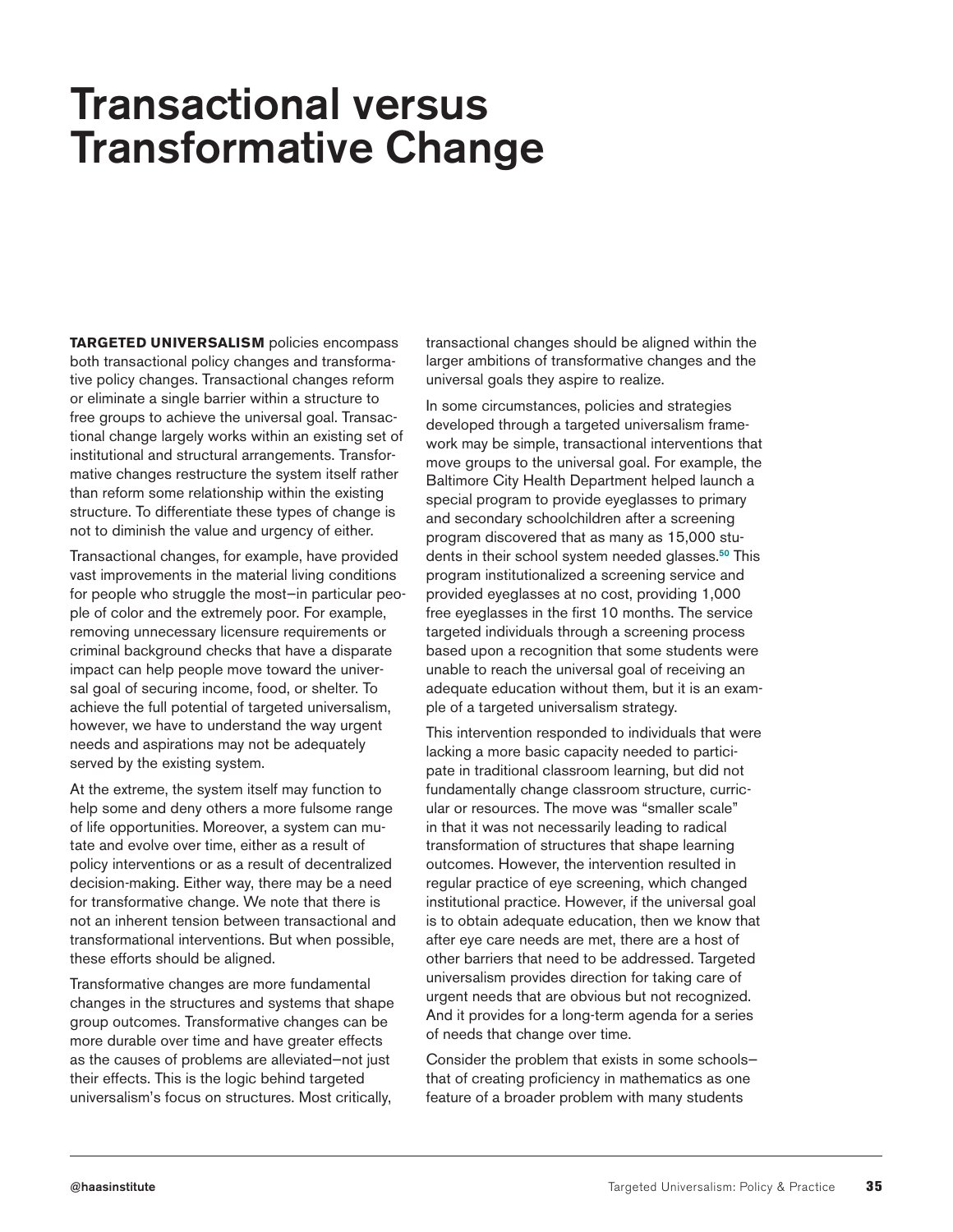obtaining quality education. If one problem for non-native English speakers is English language learning, then the transactional fix is to either provide supplemental English instruction or language-appropriate supports. Transactional interventions that achieve universal goals should be pursued where appropriate. But one should not overfocus on transactional change when the need is for transformational. The transactional is often more immediate and easier but may not deliver the desired outcome. But when done right, many transactional changes can support transformational change. But there are times that transactional changes undermine needed transformational change. Targeted universalism encodes and derives immediate changes and their placement within longer-term efforts for durable change.

In the case above, it's very possible that problems associated with that particular group of students—that of less comprehension of the language of instruction—would be evident without going through the process of creating a targeted universalism platform. So what is the value of the effort if it's largely understood? One possible answer is that a targeted universalism platform would seek solutions that impact entire systems rather than address symptoms. To bypass the longer and more arduous process set out limits the longer-term benefits of targeted universalism. It may be that a problem finds a short-term solution through exploring other types of strategies or policy. However, the longer-term and complementary set of strategies is left unexplored, the opportunity for maintaining and creating broad coalitions is missed, and identifying a prioritized set of changes beyond that of the most immediate change is neglected. And, importantly, as the targeted universal analysis is quite deep, it may be that the strategy to address urgent effects is not going to be up to the task of countering structural effects—even in the short term.

Both transformative and transactional changes are necessary. Coordinating the timeline and preliminary work to implement a set of strategies is necessary and helps to realize what is immediately possible in a larger vision of great change. This coordination helps to not feel overwhelmed with the profound changes we need. We may hold great vision for the world, and it can seem overwhelming to have that vision and work toward it. Seeing the changes over which we may have control can seem to fall short of the large changes we seek.

However, looking at how we can coordinate this work is encouraging and can shed light on the utility and necessity of what may seem like small

#### TARGETED UNIVERSALISM IN LOCAL GOVERNMENT

#### **Austin Parks and Recreation Department Urban Infill Park Initiative Implementation Plan**

In 2019, the Austin City Council passed a resolution that set a goal for all residents to live within half to a quarter mile of a park. The city wanted to "become the most family friendly city in the country" and this aspiration was integrated into the city's four citywide strategic priorities. Prior to this resolution the Parks and Recreation Department had already done work that created the basis for the department to do its part to implement one of the city's overall strategic priorities and the longer-term metagoal for the city to become family friendly. The department was also the primary force to implement the resolution for all residents—a finer scale universal goal.

In 2003, the department had already created a gap analysis map that measured the services the department provided within a half to one mile of residences. The city had already done a key part of the analysis of different needs across the city. The department had also secured funding—a portion of which could be used to implement targeted strategies of the resolution. A \$20 million infill and acquisition bond package was approved by voters in 2006. This is a key step in preparing for the creation of parks because acquiring land, a structural barrier that may be necessary, could constitute a large portion of the costs for implementing targeted strategies.

The department created maps of undeveloped parkland, school parks, city-owned land that may be used for the creation of parks, and then identified acquisition areas based upon the half to one-quarter mile goal. Between 2010 and 2014 the department acquired over 800 acres of parkland and developed 20 new parks on undeveloped parkland, newly acquired parkland, existing city-owned land, schools, and school parks.

Source: Based on the presentation "Making Health Equity Work: How to implement targeted universalism policies" hosted by Robert Wood Johnson Foundation's Leadership for Healthy Communities (dated Dec 2, 2014).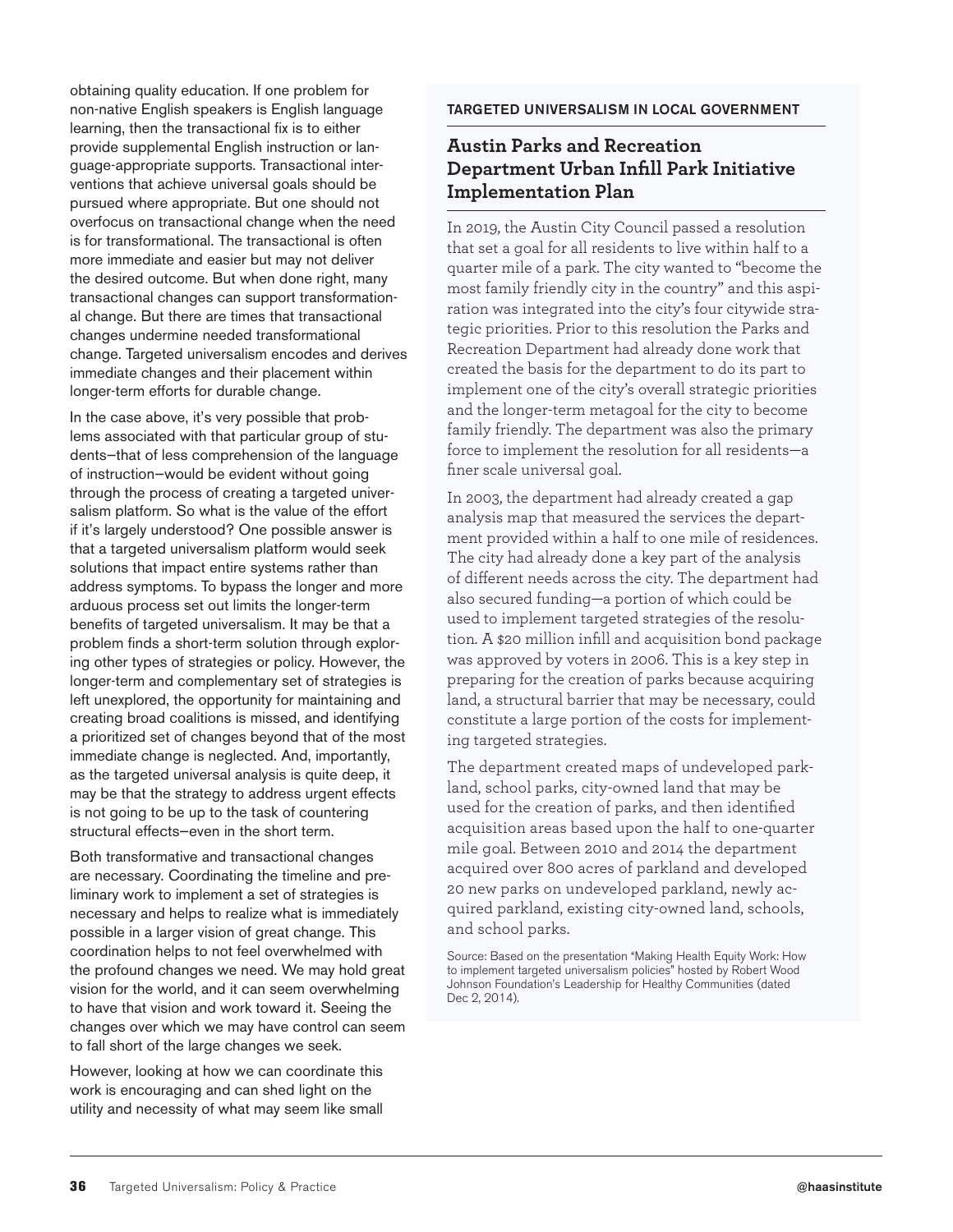changes. For example, creating women-only swim sessions at the public pool may be a small reorganization of public resources. However, this creates opportunities for women of various faiths who prefer these conditions on religious grounds, and for others, to practice a skill that can save their lives and the lives of others. Ultimately, changing the institutional practice of giving unique access to specific people otherwise deprived of resources can be an instructive example for community members who are not aware of this access problem. It is also instructive for those who feel that those groups of people are undeserving of resources—it is a clear demonstration that official public institutions recognize the legitimacy of fairer access.

Targeted universalism offers to organize these "smaller" and more practicable changes around long-term ambitious changes. The universal goal a particular coalition is working on may be very narrow, very specific. But the goal of universal goals—the goal of goals—can be organized around the following goals:

- Reclaim government so it serves the people.
- Build places for public debate, influence, and service—building the capacity for people to exercise collective agency.
- Change the economy so it serves people, not corporations or only the elite.

These three metagoals can orient and align an infinite array of targeted universal agendas. They can be thought of as framing or providing the landscape on which we look for systemic and transformational change through targeted universalism.

There is one final caveat. Recognizing that there are many factors that contribute to a problem, one might suppose that all the factors must be addressed at once. This is often referred to as a comprehensive approach. But this assumption is mistaken. Instead, it is often possible to identify strategic leverage points that will reverberate through the system without reconstructing the entire system. While this may be possible, it is important to understand that components of the system may be interrelated in a nonlinear way.51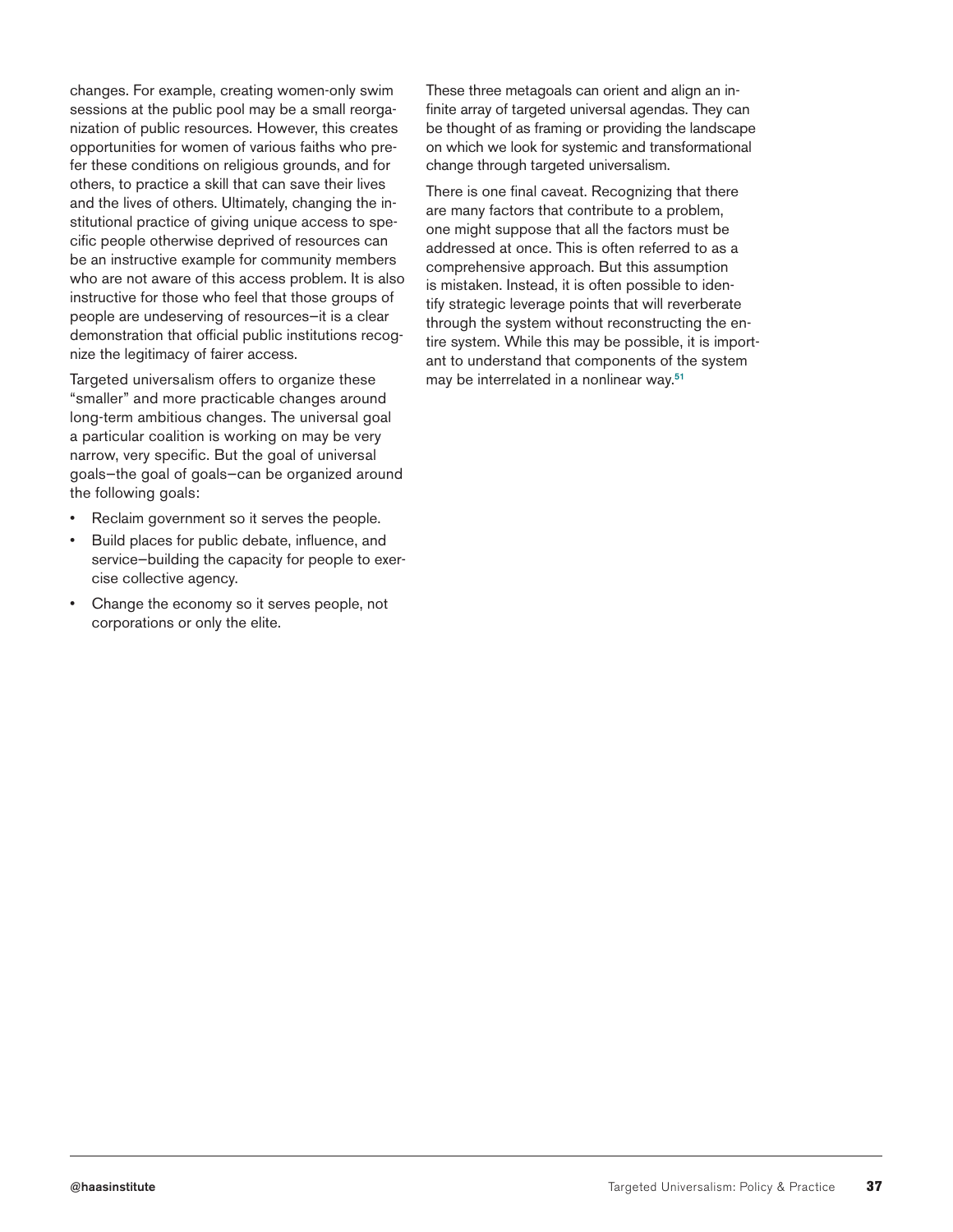## Universal Goals and Limited Resources

**A TARGETED UNIVERSAL** agenda will generate multiple strategies and policies. As discussed earlier, some of these strategies may serve many people, including those experiencing greater suffering. Indeed, while the focus should be on the most marginal groups, strategies can address the condition of that group, but move even larger and more diverse groups toward the universal goal. Often the reason we turn to policy for changes is care, concern, or outrage for suffering and injustice. Some strategies may promise benefits to people who are disadvantaged by systems and structures, but who are not facing existential threats. With a long list of strategies and policies generated within the targeted universalism approach, it is likely that decisions will have to be made about how to allocate resources, what to prioritize, or what to pursue. Despite the likelihood of generating more strategies than a single group or agency could implement, generating the full set is a necessary and critical part of targeted universalism. Urgency and relief of suffering often promote the selection of a limited array of strategies to implement.

This too is a reason to pursue structural reforms which are more durable and can be a more efficient use of limited resources. Often structural changes that can serve a wide array of people are better insulated from the political backlash and resentment that feeds group-targeting. Transformative changes are more likely to redound to the benefit of all groups compared to transactional reforms that remove barriers for a single or few groups. It's often the case that successful implementation of "smaller scale" transactional changes or smaller scale demonstrations of big change strategies can generate greater financial and political support down the line.

Prioritizing structural change—transformational change—can be a more efficient use of limited resources. It can also direct attention, and limited financial resources, to strategies that address the greater and more urgent needs, as well as to those strategies that promote more durable changes or provide greater relief.

The superior tailoring means that resources directed into targeted universal programs have a better chance at producing tangible gains than those that are delimited only to group membership, without respect to need or situation. In addition, by redounding to the benefit of all people impeded by the structural barrier or lack of resources, targeted universalism policies are infused with positive externalities that redound to the broader public.

There are times when the analysis of identifying strategies will reveal surprising unexpected outcomes. In a notable example we have worked on, a room full of education experts were joined together to address high student turnover in a local elementary school. The analysis was not limited to the classroom or school and included sources of information from the impacted communities. Because of this, it was clear that the problem was a lack of affordable housing throughout the city. The problem laid outside of the local school and even outside of its local geographic area. While the strategy pointed to housing solutions, there wasn't a member of the group who had any control or networks in the local housing system. Though incredibly productive, this analysis did not lead to immediately moving on to implementing a strategy. In fact, they had to back up, establish a plan to create strategic networks, and learn more about the housing system from an expanded team. The question of resources and capacity is not only limited to financial resources or to the staff capacity at any particular group.

The practical limits of "on the ground" action can make the process of transactional and transformation change complex and impossible to predetermine. While there are real limits, there is also a need to question a premature focus on limits to address a problem. Often the resources available are greater or more flexible than imagined—or expanding resources may become part of "next steps" for a change effort. Rethinking and working outside of a scarcity of resources frame is an important aspect of targeted universalism—despite the fact that it can be a very real factor at the initial stages.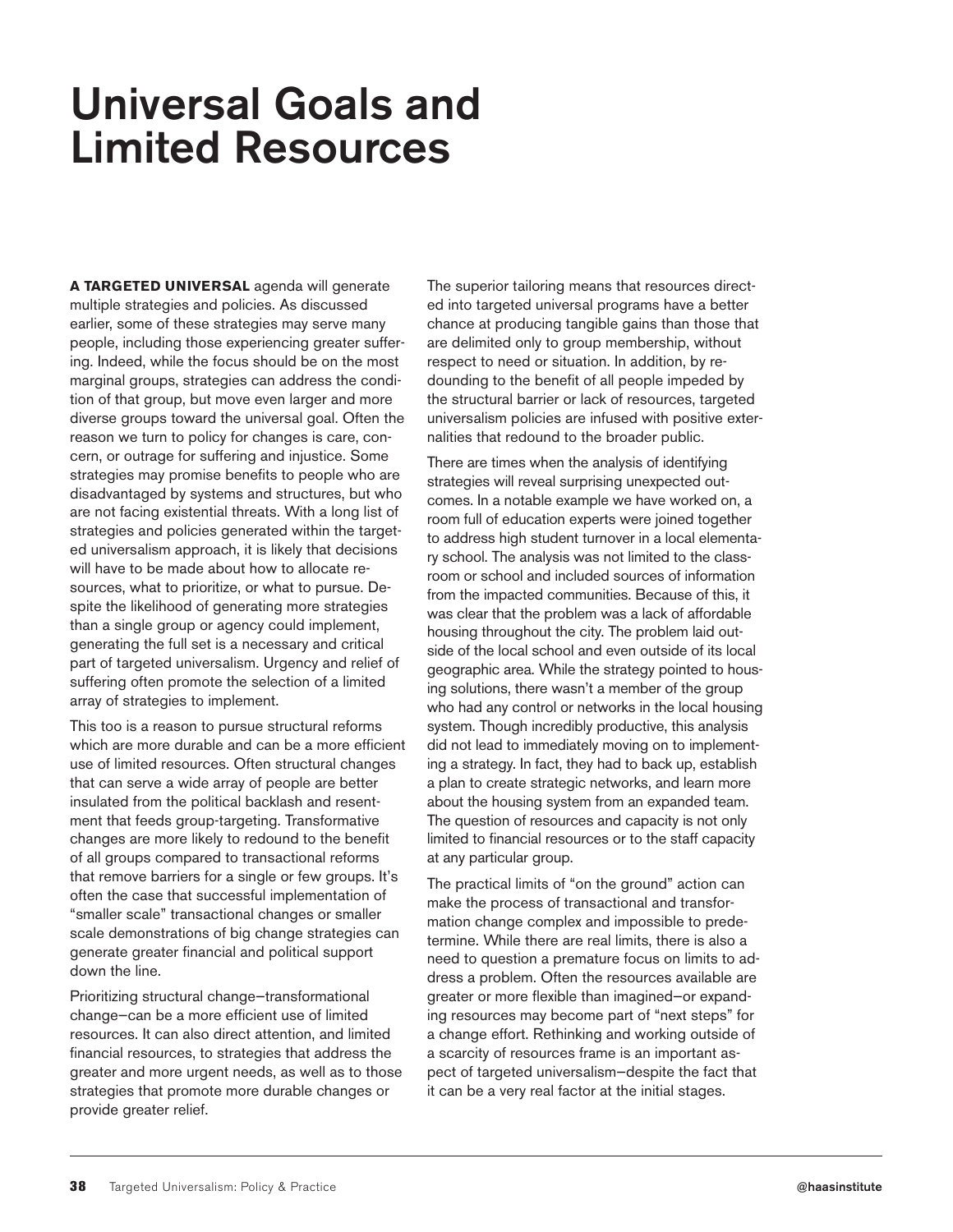### Building the Table for a Targeted Universal Framework

**THE QUESTION OF** targeted universalism accounts for the way particular groups and people traditionally excluded from decision-making must be included in the process of designing, implementing, and leading targeted universalism. Participation should look different than focus groups and coffeetable conversations with "the most impacted communities." If limited to this, "participation" can turn into an extractive relationship in which information is gathered and then used by the decision-making group. Meaningful and influential structural elements for meaningful and influential participation of directly impacted people should be instrumental in developing, implementing, and documenting the function of targeted universalism. This participation should hold great power and decision-making capacity. The structural changes that would enable meaningful community participation may be providing for local groups better resources for their participation and opportunities to identify the goal and determine the prioritization of strategies.

The process should integrate full participation, from the beginning, of the following:

- Those most affected by the problem, with a deliberate and coordinated attempt to include people traditionally excluded in such a way to respect those individuals' decision-making power and agency.
- Those benefiting from change strategies.
- Those implementing the intervention/project.
- Those documenting the implementation process.
- Those with a strong or expert understanding of the problem or issue.

These individuals and institutions should be present for all steps of the process:

- Design
- **Implementation**
- **Assessment**

An evaluation component that measures impact of

the policy should also be integrated early on. It is not necessary, however, to build a complete table before developing a targeted universalism agenda. If a group—for example, a philanthropic organization, a school, or local government department wants to design its internal practices to execute a targeted universal agenda, it will require dedicated attention to this end. The analysis may be shorter or longer depending on the scope and scale of the problem at hand—and implementing the strategies may be easier or harder depending on existing relationships and the power of groups involved. But, in any case, dedicated time and attention needs to be set aside for this purpose. Creating a comprehensive targeted universal agenda can involve a great investment of time and financial resources. It is a critical process to create transformational change, transactional change that furthers transformation, and valuable coalition building work that can sustain change and additional complementary changes that can unfold after the implementation of a priority effort.

Planning for this type of emergent understanding depends upon who is at the table during the process. The process must have respect for different types of knowledge and understand that these different types of knowledge are critical for a change agenda to be sustainable and useful. Consider a problem in the arena of public health—for example, high rates of asthma. Health practitioners, public health academics, and physicians have knowledge critical to understanding a problem in public health. Additionally, other groups have knowledge that is critical to bring to the table—for example, those with asthma-related emergency room visits. This may include the elderly, youth, Black communities, and the poor. These individuals, their advocate groups, and local organizers bring valuable information, knowledge, and analysis to the table. If only the former groups are included in the process to create a targeted universal agenda, the challenges and in-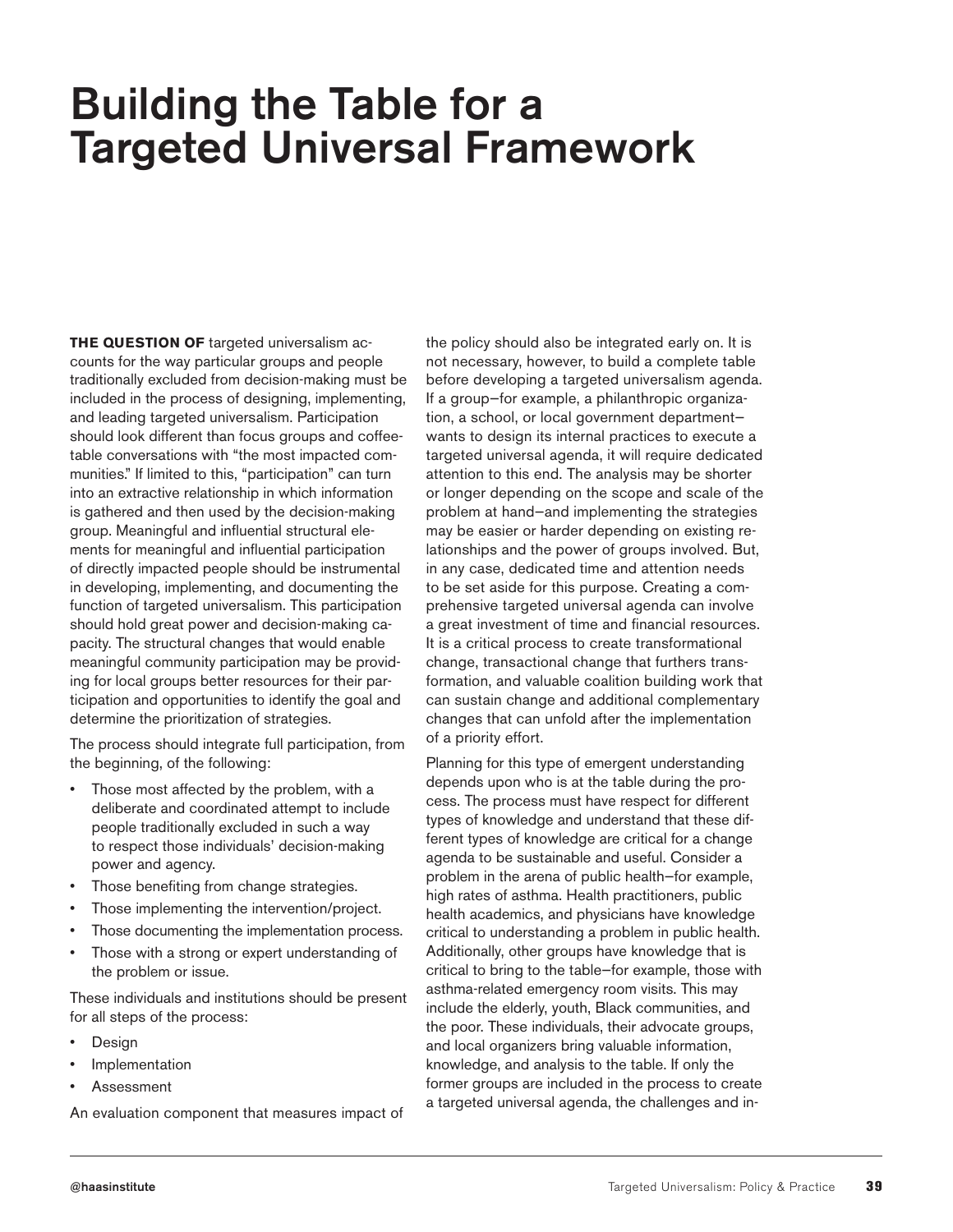#### **Power Sharing and Building among Groups Using a Targeted Universalism Approach**

Sometimes groups rightfully critique the practices of local government, quasi public private/planning agencies, or other local institutions. The city may be making "another agreement with a developer" that too closely resembles a previous agreement that gave tax breaks to the developer of a new sports stadium with the promise of new jobs. Very little of the promised jobs and other promised economic benefits came about. "And now, here we go again." A community group may spend resources and energy to "organize against" the project. This is sometimes the contours of local activist or community organizations.

Targeted universalism can help groups get more serious about taking power, not just making "wins" that represent concessions from the powerful decisionmakers. Power can be diffused and shared. Targeted universalism can provide the means to accomplish this power sharing and power building among community groups.

Many social justice advocates target attention on particular groups. In some respects this makes sense. Many groups are marginalized and barred from accessing the benefits of experiencing societal belonging and the benefits that entails. As we discuss in this document, prioritizing resources and strategies is permitted and logical within the targeted universal framework. Groups targeted by social justice advocates do receive resources, more resources, to reach a goal, and usually need more strategies to reach the goal.

It may not be obvious why setting a goal that will benefit all groups is useful when it is obvious that some groups are in greater need, suffering, and deserve urgent attention. However, as we suggest in the Targeted Strategies section of this primer, there are many benefits to completing the targeted universal process to more effectively advocate for marginalized groups. These strategies promise more sustainable solutions, new alliances, and effective and meaningful communication strategy, and can reveal new areas for change. Of incredible importance is the framework's potential to build power for change rather than limiting practices to resisting decisions and analyzing the problems of our profoundly unfair world.

Social justice and advocacy organizations' reorganization has taken place in a Pacific Northwest city and is a good example in this respect. There was a chasm between social justice groups and the regional planning community that was making poor decisions that would further marginalize or maintain current structures that did the same. Their work had been focused on highlight-

ing disparities between different groups in the region, groups of people and clusters of cities and neighborhoods. They produced analyses of why these policies were unfair and packed public hearings expressing objection to the regional plan that was produced.

After thinking of their work through the lens of targeted universalism, their language of making change shifted away from disparities. They expressed their aspirations as a vision that would benefit all groups and would benefit currently marginalized groups as well. Their vision expressed goals that the region's 40-year plan should include:

- **• Vibrant Communities.** People live and work in vibrant communities where they can choose to walk for pleasure and meet their everyday needs.
- **• Economic Prosperity.** Current and future residents benefit from the region's sustained economic competitiveness and prosperity.
- **• Safe and Reliable Transportation.** People have safe and reliable transportation choices that enhance their quality of life.
- **• Environmental Leadership.** The region is a leader in minimizing contributions to global warming.
- **• Clean Air and Water.** Current and future generations enjoy clean air, clean water, and healthy ecosystems.
- **• Equity.** The benefits and burdens of growth and change are distributed equitably.

These goals establish a vision for the 40-year plan and shift away from the usually formulaic data analysis and route treatment of regional development. These goals place priority on considering different groups of regional residents and locations so that all residents and places in the region realize the goal over the course of a 40-year plan.

Because of this pivot from disparities focus to one of shared vision and shared distance from a goal, social justice advocates were brought into the planning process and able to shift the 40-year planning document and continue to make changes to shorter term development plans and development practices. These relationships promise to let social justice advocates make decisions regarding ensuring real community benefit through development and influencing or dictating the future dispensation of public dollars and municipal revenue. This is a powerful position groups can leverage along with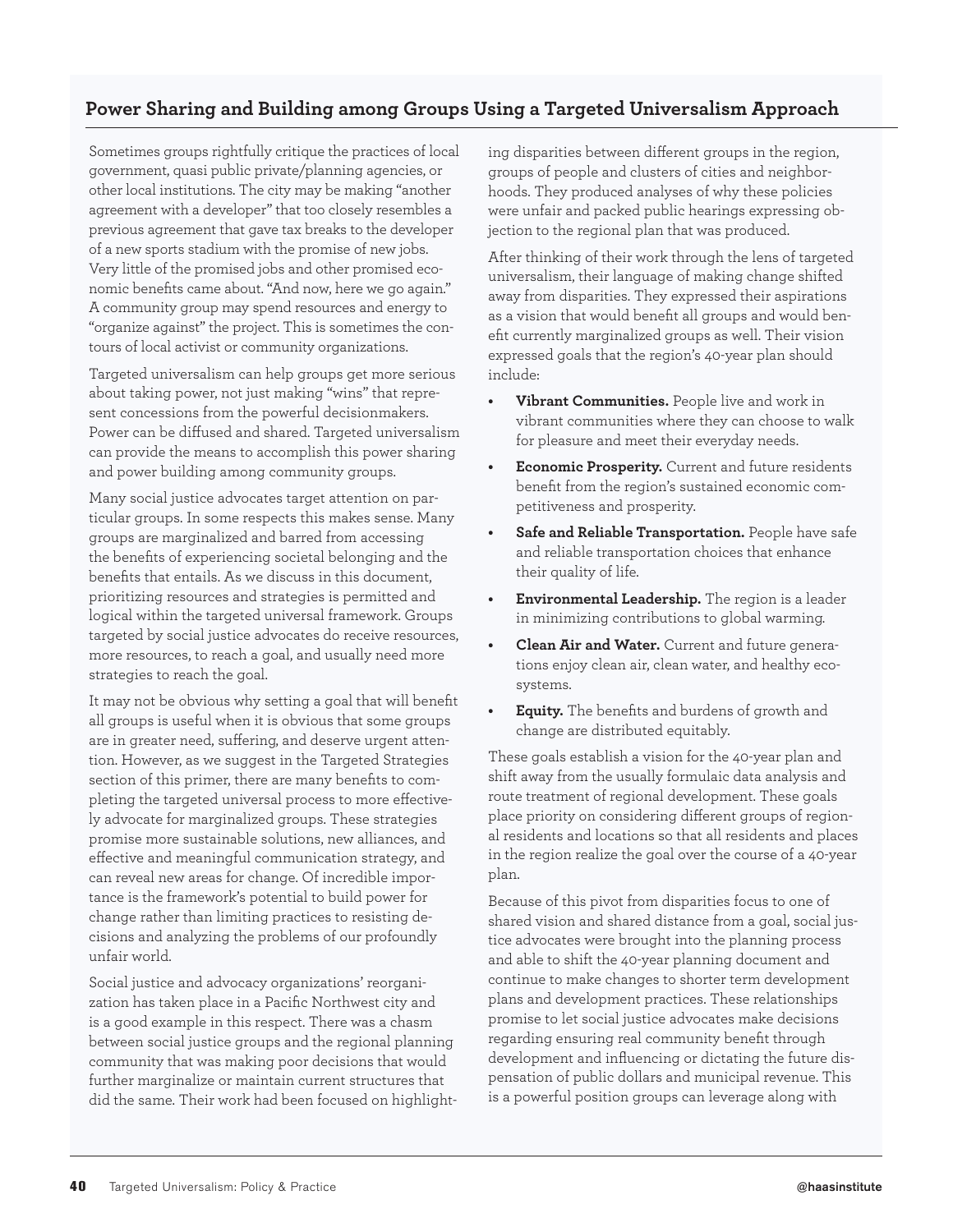terventions may be limited to biomedical solutions. These strategies may include greater access and abundance for inhalers and other medically necessary equipment and greater access to health clinics and primary care and health insurance. It is obvious that these are valuable strategies. The other groups will supplement that knowledge with complementary insights. Perhaps knowledge and information from other people will ensure considerations of factors that influence asthma outside of the clinic—for example, community organizing efforts to influence corporate environmental impacts or the location of residential housing, affordable housing, and transportation. Knowledge from across a diverse array of parties holds the greatest potential for thorough analysis and meaningful development of the change we urgently need.

The process of generating a targeted universal agenda depends upon thoughtful attention to how and in what atmosphere a targeted universal agenda will be derived. This means that a great deal of preparatory attention must be given to planning for the process itself. Key actors, specific individuals, thoughtful timing, and more must be charted from the inception of the effort.

This planning may evolve and change as the targeted universal design is underway, but it should be designed prior to beginning. This important preparation may delay the start of the process. It may require developing more trust with strategic partners or deepening relationships with the served communities and groups. However, it is critical to creating a robust and sustainable platform.

When we talk here about the value of maximizing the inclusion of many types of information, knowledge, and perspectives, we mean to suggest something deeper than many community participation strategies entail. There are many types of community participation and many strategies to make sure it is meaningful and influential.

These insights can focus the long-term agendas and sustain coalitions beyond the timeline of transactional changes. It can shape the future and ambition of long-term relationships and the formation of networks necessary for long-term structural change. Even if there is a "win" for a selected priority area or strategy there can be a long-view agenda for change, and this long view can expand and shift power dynamics within those networks.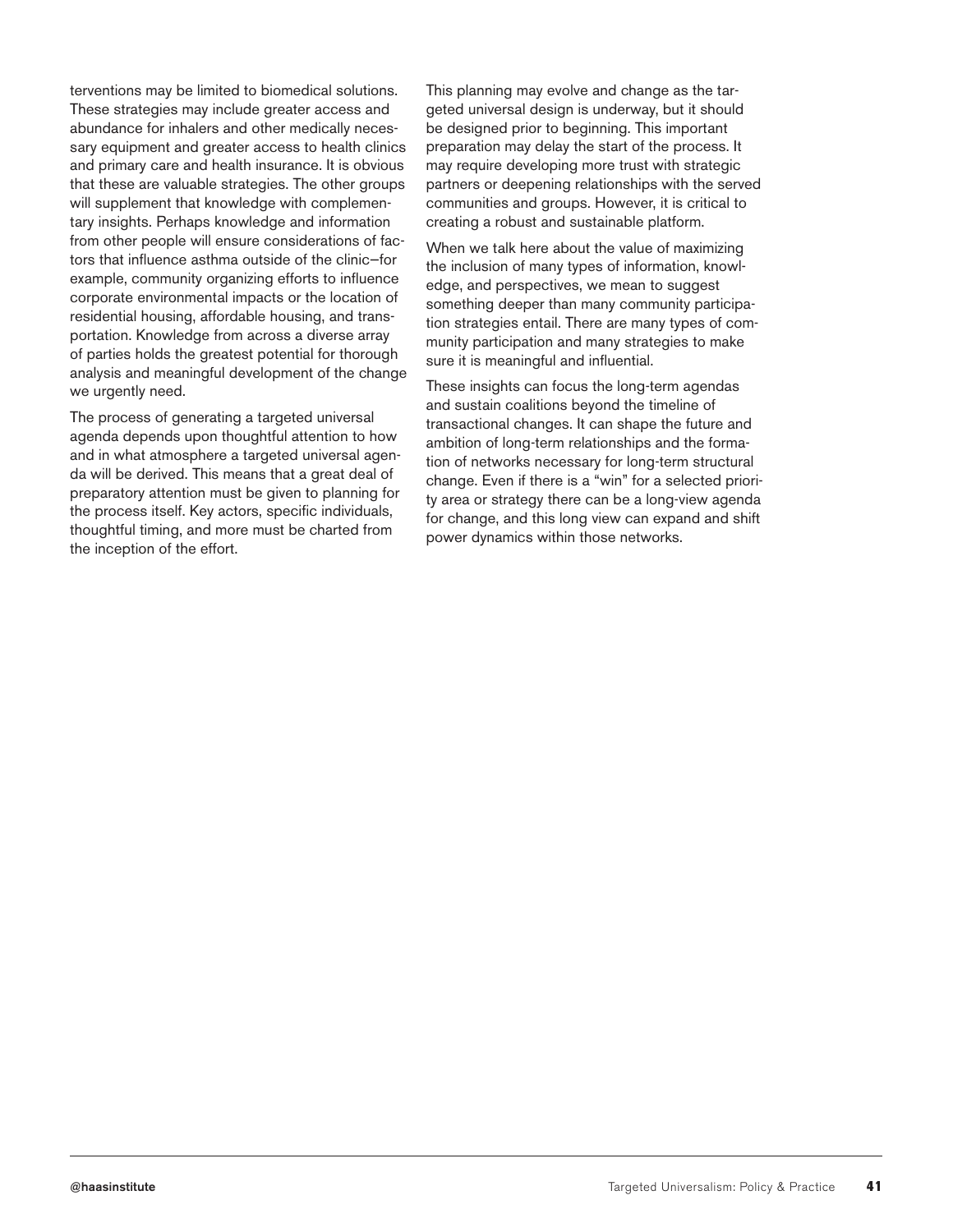## Conclusion: Equity 2.0

Targeted universalism is not only a policy strategy to get beyond the fight over universal versus targeted policy approaches, but it also serves as a way to overcome a narrow focus on equal treatment. With an unrelenting focus on outcomes-as-effect that trace back to structures-as-cause, targeted universalism radically reconceives the debates over equity and the narrow fights over equalizing expenditures.

**JUMPING INTO CREATING** change strategies based exclusively upon the presence of a disparity is inadequate and is a disservice to the people one intends to benefit. In different ways, universal and targeted strategies may promote and create a false understanding of equity. The false interpretation of equity in the universal approach assumes that different groups, different people, are situated in the same or in equivalent ways. In the targeted approach, there is an implicit assumption that only the targeted group needs support. Both of these assumptions are false.

Our focus and analysis is drawn to structures that enforce the marginality of different people. In the course of working with targeted universalism there is often discussion of "targeted groups." This language is not technically correct—the structures are targeted, not people. If we are going to use the language of "targeted groups," we should understand those groups to be people who are disadvantaged by particular structures—although disadvantaged in different ways, some people who are disadvantaged experience extreme harm and suffering and others are disadvantaged in less severe ways. This does not mean to suggest that "targeted groups" are similarly situated. In his classic book, *A Theory of Justice,* John Rawls concluded that policymakers must take account of the most marginalized, a notion encoded in his "difference principal." Coming from a different direction, targeted universalism accomplishes the same end. Whereas the difference principle requires that policies "benefit the least

well-off" in society, targeted universalism ensures that all groups—and people—achieve the universal goal. But it permits a variety and diversity of implementation strategies to accomplish that end, rather than a one-size-fits-all approach.

We do suggest that targeted universalism rejects the notion that identity groups are intrinsically different. We do suggest that targeted universalism responds to and attends to the empirical fact that there are persistent patterns of identities that experience similar disadvantage. These different patterns can involve different dimensions of othering and marginality—for example disparities data shows clear differences in the value of housing between predominantly white and Black neighborhoods, and differences between referrals to the police between white and Black students and between Black female and Black male students.

We see a concerted effort to shift the goal from equality to equity. This language represents an important insight. However, the importance of using this different language is muted if our practices and strategies pursue a hollowed understanding of equity. To this end, it is helpful to think of equity along with belonging. When a hollow version of equity leads to equal treatment, we must challenge this with the question of belonging. Equity must also be approached with an expectation that the condition of the favored group is not the goal. To be sure, outcomes for a group that experiences less structural oppression are more favorable. However, it is often the case that everyone can aspire to better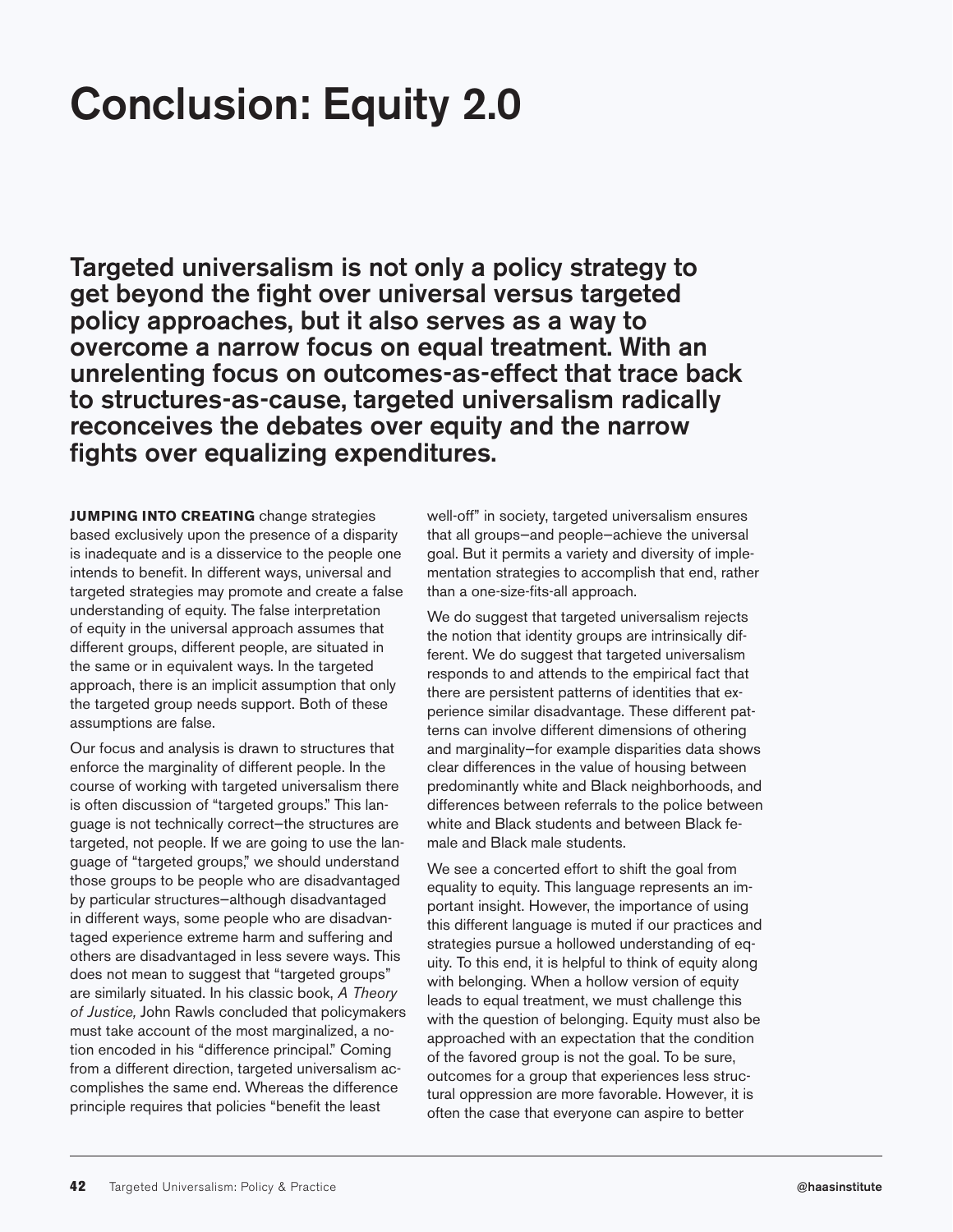outcomes—and if groups that are further off can benefit from structural changes, then often groups facing lesser harms will also benefit from those changes. Closing a disparity between different groups of people is not necessarily the goal. Outcomes, not treatment, is the touchstone. In many cases, we strive for something higher for everyone.

Educational equity battles provide a helpful analogy. In the 1970s, the US Supreme Court held that unequal per-pupil funding formulas across school districts did not violate the equal protection clause of the Fourteenth Amendment. Part of the basis for this ruling was that educational provision, under the US Constitution, was not a fundamental right.

Advocates protesting unequal funding formulas targeted their efforts at state constitutions, many of which required that states provide a minimum level of educational provision. These efforts are collectively referred to as "equity" litigation, as they moved beyond a focus on whether school funding was equal or should be equalized toward achieving a minimum level of educational service as required by state constitutions. Thus, the focus was not on whether districts, under those states, provide equal funding, but whether the state was providing enough resources to offer an "adequate" education, for example. Providing an adequate education cannot be measured in terms of per-pupil expenditure, and the amount of spending required to provide that education might vary from district to district.

Targeted universalism provides an analogous approach. The goal is not, and should never be, equalization of resources, but achieving the universal goal. In some cases, this will require unequal resource expenditures. This might happen, for example, because of a greater proportion of disadvantaged students or English language learners. Providing equal—or even greater—provision to students who have additional needs is insufficient to help them achieve the universal goal.

In the framework of targeted universalism, targeted strategies support a goal that is appealing to everyone: it is a universal goal. We recognize that there are strategic and ethical arguments that may place an urgent priority to implement targeted strategies that benefit groups "further off" from the goal- those groups facing greater harm and suffering.

Creating a targeted universal framework demands an investment in human and financial resources. We acknowledge and promote the understanding that some groups need more help, and strategies tailored for that group. Furthermore, we know that after creating a targeted universal framework, it is likely that only some targeted strategies will be selected for implementation.

Most meaningfully, targeted universalism is both a way to operationalize belonging and create agendas for aligned transactional and transformative changes. Targeted universalism acknowledges that structural changes that benefit those experiencing greater harms likely hold benefits for many more people. In this way, promoting the implementation of a targeted strategy in the context and language of shared concerns resonates with a broad base of support. Popular support is lined up when an appeal is made to fulfill a goal to which all groups aspire. These universal goals also resonate with collectively shared values and beliefs. A particular strategy that will help one group meet the goal will garner greater popular support within the meaningful frame of collective aspirations and beliefs.

Relatedly, wrapping a targeted strategy with the language of shared aspirations and values operationalizes the fact that the challenges faced by the most marginalized among us can impede progress for everyone. This recognition is a powerful force that can dissolve barriers between in- and outgroups. One group's interest is entangled with the condition and interests of another group. Through the practice of targeted universalism, the sentiment that "we should all belong" is built.

Targeted universal frameworks manifest the understanding that we are collectively better off when all groups advance towards a shared goal. We can only advance there together if we accommodate each other's difference. In this way, we create belonging in thoughtful reflections of group differences in the spirit of care and mutual concern. Difference is not the root of othering. Rather, othering results from the consideration of difference in the spirit of concentrating privilege and/ or power. Targeted universalism's transformative change agenda embraces and values difference: it is a productive use of difference toward a more fair and inclusive society. $\blacksquare$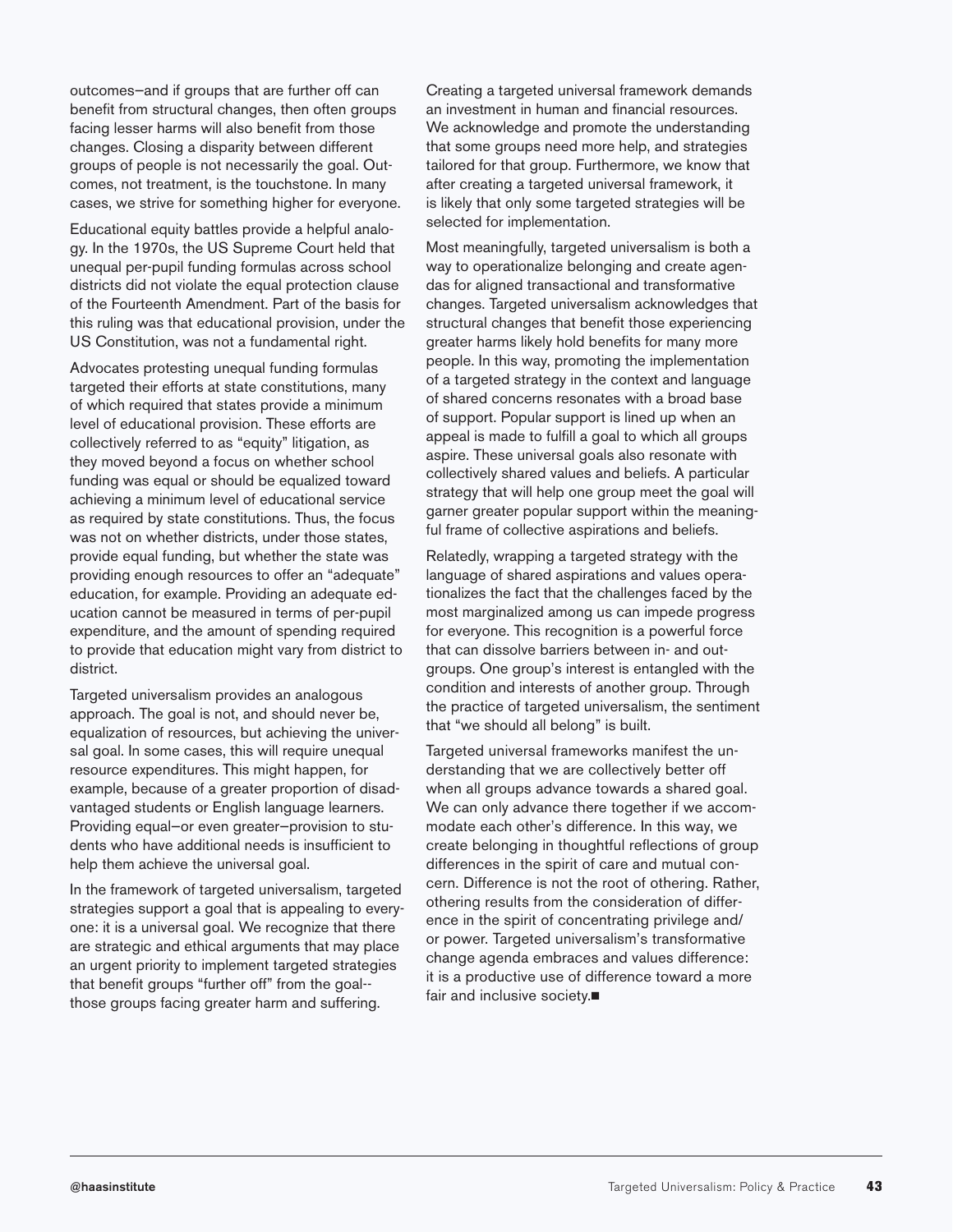## **Endnotes**

1 Noam Scheiber, "2016 Hopefuls and Wealthy Are Aligned on Inequality," The New York Times, March 29, 2015, https://goo.gl/ uwUdem.

2 Although some minimum wage statutes do provide occupational and age-based exemptions, among others.

<sup>3</sup> Samuel R. Bagenstos, "Universalism and Civil Rights (with Notes on Voting Rights After Shelby)," Yale Law Journal 123, no. 8 (Jun 1, 2014), 2842. https://www.yalelawjournal. org/essay/universalism-and-civil-rights-withnotes-on-voting-rights-after-shelby.

4 Zachary Quintero. "An Overview of Universal Basic Income: Discussion on the Benefits of a Single System Welfare Standard." (2014). https://digitalcommons.butler.edu/cgi/viewcontent.cgi?article=1114&context=urc.

<sup>5</sup> Bagenstos, "Universalism and Civil Rights," 2848.

6 Bagenstos, "Universalism and Civil Rights," 2849-51. Approaches that rely on anti-discrimination norms are also more difficult to enforce because they generally are predicated on fault-based paradigms in the United States. These paradigms require that a plaintiff establish a discriminatory motive. In contrast, universal approaches rely less on discerning the intent of the defendant and more on establishing a set of objectively provable facts.

7 "Family and Medical Leave Act," Wage and Hour Division (WHD), U.S. Department of Labor, accessed December 11, 2017, https:// www.dol.gov/whd/fmla.

<sup>8</sup> Bagenstos, "Universalism and Civil Rights," 2843-4.

<sup>9</sup> Ibid. According to most scholars, anti-discrimination approaches, while universalist to the extent that they often treat members of all groups equally, are not generally understood as universalist. By "calling attention to the identity status," anti-discrimination laws have a different dynamic, perception, and understanding than approaches that do not require any reference to an identity group. Anti-discrimination provisions, while universalist in scope, are generally regarded as targeted sets of protections, as the debate over the poll tax illustrates. In this regard, distinguishing universal approaches from non-universal approaches can be difficult, and there is no broad consensus on this point.

<sup>10</sup> Theda Skocpol, "Targeting Within Universalism: Politically Viable Policies to Combat Poverty in the United States," in The Urban Underclass, by Christopher Jencks and Paul E. Peterson (Washington, D.C.: Brookings Institution Press, 2001), 411-436.

11 John O'Farrell, "A no-strings basic income? If it works for the royal family, it can work for us all," The Guardian, January 7, 2016, accessed December 11, 2017, https://goo. gl/yFfMVy.

<sup>12</sup> Sarah Trumble and Lanae Erickson, "Making Pre-K Matter: Instilling a Mobility Mentality" (Washington, D.C.: Third Way, October 1, 2014); For another critique, including on cost, see: David J. Armor and Sonia Sousa, "The Dubious Promise of Universal Preschool," National Affairs 38, no. Winter 2019, accessed February 28, 2019, https://www. nationalaffairs.com/publications/detail/the-dubious-promise-of-universal-preschool.

<sup>13</sup> Trumble and Erickson, "Making Pre-K Matter: Instilling a Mobility Mentality"; Armor and Sousa, "The Dubious Promise of Universal Preschool."

<sup>14</sup> Christina Veiga, "New York City Gets a Gold Medal for Pre-K Quality and Access, New Report Finds," Chalkbeat, January 23, 2019, https://www.chalkbeat.org/posts/ ny/2019/01/23/new-york-city-gets-a-goldmedal-for-pre-k-quality-and-access-new-report-finds/.

15 So-called "Romneycare." The Affordable Care Act was, in part, modeled on the Massachusetts program. See Michael Costa and David Spackman, "An Act Providing Access to Affordable, Quality, Accountable Health Care" (Boston: Greenberg Traurig, LLP, 2006).

<sup>16</sup> Sharon Long, "What is the Evidence on Health Reform in Massachusetts and how might the Lessons from Massachusetts Apply to National Health Reform?" Robert Wood Johnson Foundation, 2010). https:// goo.gl/8d2ijZ; James Maxwell et al., "Massachusetts' Health Care Reform Increased Access to Care for Hispanics, but Disparities Remain," Health Affairs 30, no. 8 (Aug 1, 2011), 1451-1460. doi:10.1377/ hlthaff.2011.0347. http://www.ncbi.nlm.nih. gov/pubmed/21821562; Benjamin D. Sommers, Sharon K. Long and Katherine Baicker, "Changes in Mortality After Massachusetts Health Care Reform: A Quasi-Experimental Study," Annals of Internal Medicine 160,

no. 9 (May 6, 2014), 585. doi:10.7326/ M13-2275. http://www.ncbi.nlm.nih.gov/ pubmed/24798521; Massachusetts Health Care Reform: Six Years Later (Menlo Park: Kaiser Family Foundation, 2012).

<sup>17</sup> Bobby Milstein, Jack Homer, and Gary Hirsch, "Are Coverage and Quality Enough? A Dynamic Systems Approach to Health Policy," American Journal of Public Health, October 27, 2009.

<sup>18</sup> Maxwell et al., "Massachusetts' Health Care Reform Increased," 1451.

19 See Ira Katznelson, When Affirmative Action Was White: An Untold History of Racial Inequality in Twentieth-Century America (New York: W.W. Norton, 2006).

<sup>20</sup> But, as earlier noted, the Social Security program was not truly universal in the first place (See Table 1). But even where programs are ostensibly designed to be universal, they are based upon inaccurate assumptions. In complex systems, where there are multiple reinforcing constraints and dynamic relationships, policy interventions may produce inequitable outcomes.

<sup>21</sup> Although, there may be an implicit recognition of extreme need or historical disadvantage.

<sup>22</sup> Suzanne Mettler, "How the G.I. Bill Built the Middle Class and Enhanced Democracy" (Cambridge, MA: Scholars Strategy Network, January 2012).

<sup>23</sup> Such an approach could also be the product of a targeted universalism analysis, since it seeks to get everyone to the universal goal of access.

<sup>24</sup> "The Age Discrimination in Employment Act of 1967," U.S. Equal Employment Opportunity Commission, 1967, accessed December 11, 2017, https://www.eeoc.gov/laws/statutes/ adea.cfm.

 $25$  Ibid.

<sup>26</sup> "Affirmative Action," United States Department of Labor, accessed December 11, 2017, https://www.dol.gov/general/topic/hiring/affirmativeact. The challenge to UC Davis' enrollment quota resulted in the Bakke case brought to the Supreme Court in 1978 where the court ruled 5-4 that UC Davis had set up an unconstitutional quota system. In what he called a "grand compromise," Justice Lewis Powell ruled that while the program was unconstitutional that a "diversity rationale" could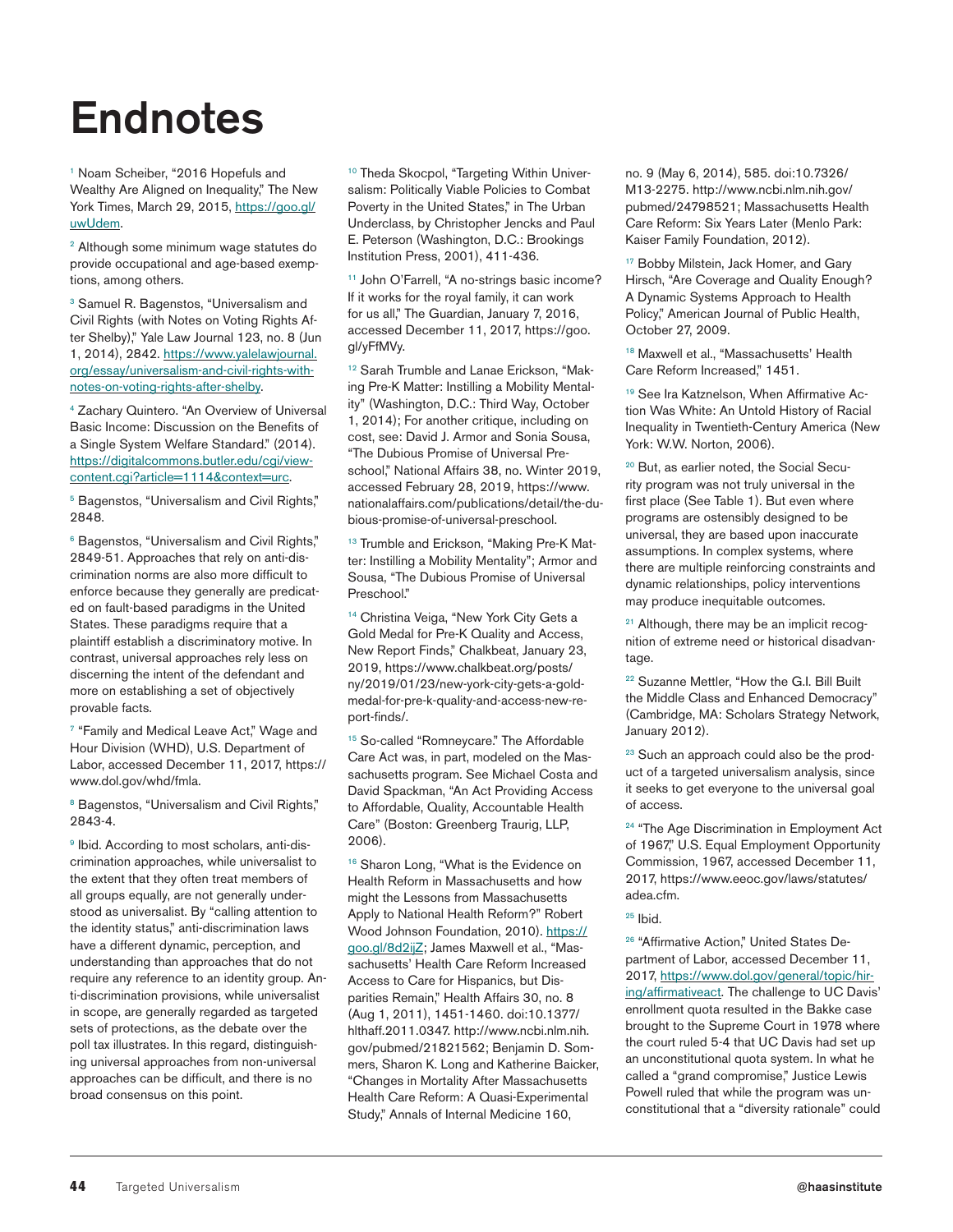be used, in 2which race could be one of other factors to achieve diverse student bodies.

<sup>27</sup> Goodwin Liu, "How the Federal Government Makes Rich States Richer," Funding Gaps 2006 (Jan 8, 2013), 1-16. doi:10.1503/cmaj.109-4372.

<sup>28</sup> The Truly Disadvantaged was a book authored by William Julius Wilson in 1987. It was influential in changing the debate about the causes of concentrated poverty in cities and provided new insights for public policy solutions. Although published almost 30 years ago, its arguments are held up by thinkers as relevant to current policy debate. For an interview with William Julius Wilson, see Wilmot Allen, "Urban Poverty in America: The Truly Disadvantaged Revisited," The Huffington Post, August 25, 2014, accessed December 11, 2017, https://goo.gl/FaaX8w.

<sup>29</sup> Skocpol, "Targeting Within Universalism."

<sup>30</sup> Mike P. Sinn, "Government Spends More on Corporate Welfare Subsidies than Social Welfare Programs," Think by Numbers, accessed December 11, 2017, https://goo.gl/ E9xeTE. A study of similar patterns in 2002; see Chris Edwards and Tad DeHaven, Corporate Welfare Update (Washington, D.C.: Cato Institute, 2002). https://object.cato.org/sites/ cato.org/files/pubs/pdf/tbb-0205-7.pdf.

31 Robert Collinson, Ingrid Gould Ellen, Jens Ludwig, "Low-Income Housing Policy," National Bureau of Economic Research Working Paper no. 21071 (Apr 2015). https://www. nber.org/papers/w21071

<sup>32</sup> Matthew Desmond, "How Homeownership Became the Engine of American Inequality," The New York Times, May 9, 2017, https:// www.nytimes.com/2017/05/09/magazine/ how-homeownership-became-the-engine-of-american-inequality.html.

33 Note that under the Carter administration new technology enabled data to be gathered on "welfare fraud." This technology and data changed administrative practices and created a disciplinary regime associating criminality and fraud with welfare and its recipients.

33 2010 Earned Income Credit (EIC) Table, 2010.

<sup>35</sup> Bagenstos, "Universalism and Civil Rights," 2841.

36 Skocpol, "Targeting Within Universalism."

<sup>37</sup> It's useful to note that in previous work we

have described targeted universalism as a combination of the strengths of targeted and universal policies—while avoiding the weaknesses of each approach. However, as the framework has evolved alongside the effort to create structural belonging, it has become clear that the potential of targeted universalism exceeds either of those traditional policy approaches. Targeted universalism is a means to operationalize belonging.

38 Mihika Basu, "IIT-Bombay Tech Will Help Blind See Taj Mahal," DNA India, July 25, 2010, https://www.dnaindia.com/mumbai/ report-iit-bombay-tech-will-help-blind-see-tajmahal-1414189.

39 "Restorative Practices," Alexandria City Public Schools, 2019, http://www.acps.k12. va.us/site/default.aspx?PageID=2140.

40 "Restorative Justice Now: A Community Review of Alexandria City Public Schools' Implementation of Restorative Justice" (Washington, D.C.: Tenants and Workers United; Alexandria United Teens; The Alexandria Branch of the National Association for the Advancement of Colored People; Advancement Project, June 2016), https://advancementproject.org/resources/restorative-justice-now/.

<sup>41</sup> For a useful example, consider conservative columnist David French's rejoinder to a monologue from Tucker Carlson, in which French expressed skepticism about the role of government in solving a cluster of social problems: "It is a simple fact, that when people make bad choices, there are a cascade of negative effects that follow. The extraordinarily difficult challenge of public policy is considering how to mitigate the effects of those mistakes and providing pathways to overcoming bad decisions. And nothing about that is easy." https://www.nationalreview. com/2019/01/the-right-should-reject-tucker-carlsons-victimhood-populism/

42 "American Recovery and Reinvestment Act of 2009," 123 Stat. 115 § 3 (2009), https:// www.ntia.doc.gov/page/2011/american-recovery-and-reinvestment-act-2009.

<sup>43</sup> "American Recovery and Reinvestment Act of 2009," 123 Stat. 115 § 5001 (2009), https://www.ntia.doc.gov/page/2011/american-recovery-and-reinvestment-act-2009.

44 Katherine M. Keyes et al., "Understanding the Rural–Urban Differences in Nonmedical Prescription Opioid Use and Abuse in the United States," American Journal of

Public Health 104, no. 2 (December 12, 2013): e52–59, https://doi.org/10.2105/ AJPH.2013.301709.

<sup>45</sup> There are studies to suggest that our identities are largely a result of our circumstance and not essential or independent. See: Anthony W. Marx, Making Race and Nation: A Comparison of South Africa, the United States, and Brazil (Cambridge, U.K.: Cambridge University Press, 1998).

46 See: Iris Marion Young and Danielle S. Allen, Justice and the Politics of Difference, Paperback Reissue (Princeton, N.J: Princeton University Press, 2011).

47 There is, however, a complex relationship between structures and identity that is beyond the scope of this primer. Suffice to say, what is perceived as identity is often the result of different positionality within structures. That means that the distinction between targeted structures and targeting people may be, in some larger sense, a false dichotomy.

48http://haasinstitute.berkeley.edu/sites/ default/files/amicus\_brief\_fisher\_v\_texas\_social and organizational psychologists 0.pdf

49 Not technically a 10% plan, since the plan was subsequently capped at 75% of UT's undergraduate body. In practice, it functions as a top 8 or 8.5% plan.

50 Students who had difficulty reading were more likely to be identified as having a learning disability or behavior problem. "Vision for Baltimore," Baltimore City Health Department, August 17, 2016, https://health.baltimorecity. gov/VisionForBaltimore; Katie Pearce, "Vision for Baltimore Celebrates 1,000 Free Pairs of Glasses for City Students," The Hub, Johns Hopkins University, March 8, 2017, https:// hub.jhu.edu/2017/03/08/vision-for-baltimore-1000-glasses/.

<sup>51</sup> This insight is derived from a complex systems theory. Stephen Menendian and Caitlin Watt, "Systems Thinking and Race" (Columbus, OH: Kirwan Institute for the Study of Race and Ethnicity, The Ohio State University, December 2008).

52 San Antonio Independent School District V. Rodriguez, 411 U.S. 959 (1973).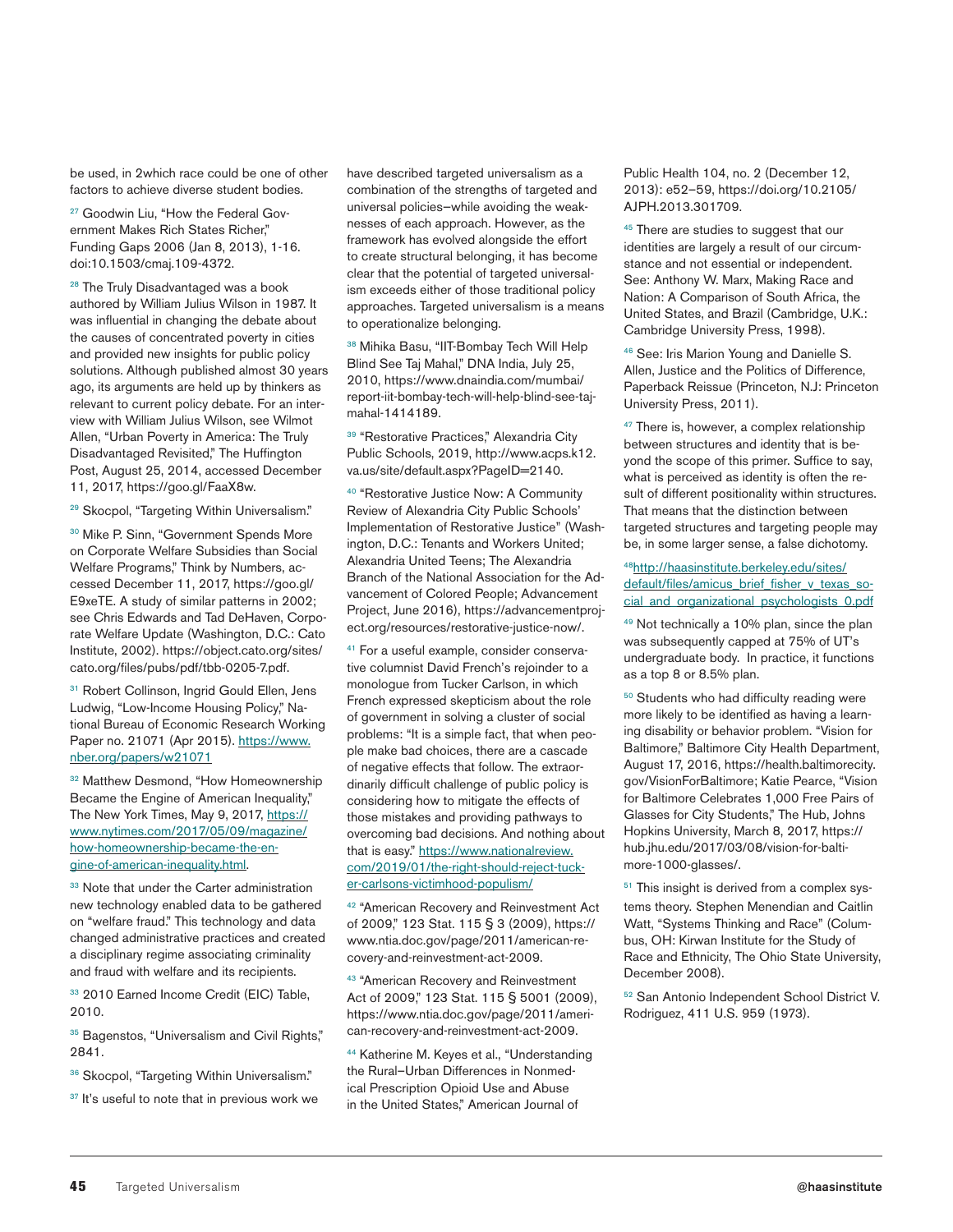## Further Reading and Resources

- Allen, Willmont. "Urban Poverty in America: The Truly Disadvantaged Revisited." The Huffington Post, August 25, 2014, https:// goo.gl/FaaX8w.
- Bagenstos, Samuel R. "Universalism and Civil Rights (with Notes on Voting Rights After Shelby)." Yale Law Journal 123 (8): 2838-2876. https://goo.gl/5tYL48.
- Better, Even, Halley Potter, "Lessons from New York City's Universal Pre-K Expansion: How a focus on diversity could make it," The Century Foundation, Issue Brief (May 13, 2015): https://tcf. org/content/report/lessons-from-new-york-citys-universal-prekexpansion/
- City of Austin Urban Parks Workgroup. 2011 Urban Parks Workgroup Report Recommendations. Austin: Central Austin CDC.
- Costa, Michael and David Spackman. 2006. "An Act Providing Access to Affordable, Quality, Accountable Health Care." Boston: Greenberg Traurig, LLP.
- Edwards, Chris and Tad DeHaven. 2002. Corporate Welfare Update. Washington, D.C.: Cato Institute. https://object.cato. org/sites/cato.org/files/pubs/pdf/tbb-0205-7.pdf.
- Kaiser Family Foundation, "Massachusetts Health Care Reform: Six Years Later." (2012)
- Katznelson, Ira. "When Affirmative Action Was White: An Untold History of Racial Inequality in Twentieth-Century America." New York: W.W. Norton, 2006.
- Liu, Goodwin. "How the Federal Government Makes Rich States Richer." Funding Gaps 2006: 1-16, 109-4372 (2013): doi:10.1503/cmaj.
- Long, Sharon. "What is the Evidence on Health Reform in Massachusetts and how might the Lessons from Massachusetts Apply to National Health Reform?" Robert Wood Johnson Foundation, (2010): https://goo.gl/8d2ijZ.
- Manship, Karen, Linda Jacobson, and Bruce Fuller, "Achieving Fair Access to Early Education: Fewer children, regional gaps across California," Berkeley Early Childhood Think Tank & American Institutes for Research and Designing options for California's Young Children (July 2018): https://news.berkeley.edu/ wp-content/uploads/2018/07/UC-AIR-Pre-K-Scarcity-Report. pdf
- Maxwell, James, Dharma E. Cortes, Karen L. Schneider, Anna Graves, and Brian Rosman. "Massachusetts' Health Care Reform Increased Access to Care for Hispanics, but Disparities Remain." Health Affairs 30 (8): 1451-1460 (2011): doi:10.1377/hlthaff.2011.0347.http://www.ncbi.nlm.nih.gov/ pubmed/21821562.
- Milstein, Bobby, Jack Homer, and Gary Hirsch. "Are Coverage and Quality Enough? A Dynamic Systems Approach to Health Policy." American Journal of Public Health, 1-21, (October 27, 2009)
- O'Farrell, John. "A no-strings basic income? If it works for the royal family, it can work for us all." The Guardian, (January 7, 2016): https://goo.gl/yFfMVy.
- powell, john a., Connie Cagampang Heller, Fayza Bundalli, "Systems Thinking and Race: Workshop Summary," The California Endowment (June 2011): http://www.racialequitytools.org/ resourcefiles/Powell\_Systems\_Thinking\_Structural\_Race\_Overview.pdf
- powell,john a., "Deepening our understanding of structural marginalization, "Poverty and Race 22, no. 5 (September/October 2013):3-13.
- powell, john a. and Wendy Ake "Creating Structural Changes: The role of targeted universalism." In The Hidden Rules of Race: Barriers to an inclusive economy, by Andrea Flynn, Dorian T. Warren, Felicia J. Wong, Susan R. Holmberg. In Cambridge Studies in Stratification Economics: Economies and Social Identity, 166-95. Cambridge: Cambridge University Press.
- powell, john a., Stephen Menendian, Jason Reece, "The Importance of Targeted Universalism" Poverty Race and Research Action Council, (March/April 2009).
- powell, john a., "Post-racialism or targeted universalism?" Denver University Law Review 86, 785-806. https://www.law. du.edu/documents/denver-university-law-review/powell.pdf
- powell, john a., "Poverty and Race Through a Belongingness Lens," Policy Matters and Northwest Area Foundation, 1:5(March 2012) https://www.law.berkeley.edu/files/PolicyMatters\_powell\_V4.pdf
- Reece, Jason, Christ Rogers, Matthew Martin, Stephen Menendian, Caitlin Watt, "Targeted universalism and the jobs bill: helping communities in crisis through targeted investments," Prepared for the Congressional Black Caucasus (March 2010): http://www.kirwaninstitute.osu.edu/reports/2010/03\_2010\_TargetedUniversalismJobsBill.pdf
- Scheiber, Noam. "2016 Hopefuls and Wealthy Are Aligned on Inequality." The New York Times, (March 29, 2015): https://goo. gl/uwUdem.
- Sinn, Mike P. "Government Spends More on Corporate Welfare Subsidies than Social Welfare Programs." Think by Numbers, (December 11, 2017): https://goo.gl/E9xeTE.
- Skocpol, Theda. "Targeting Within Universalism: Politically Viable Policies to Combat Poverty in the United States." In The Urban Underclass, by Christopher Jencks and Paul E. Peterson. Washington, D.C.: Brookings Institution Press, 2001.
- Sommers, Benjamin D., Sharon K. Long, and Katherine Baicker. 2014. "Changes in Mortality After Massachusetts Health Care Reform: A Quasi-Experimental Study." Annals of Internal Medicine (160:9, 585): doi:10.7326/M13-2275. http://www.ncbi. nlm.nih.gov/pubmed/24798521.
- United States Department of Labor, "Family and Medical Leave Act." Wage and Hour Division (WHD).: https://www.dol.gov/ whd/fmla.
- United States Department of Labor, "Earned Income Credit (EIC) Table, 2010," Affirmative Action (2010): https://www.dol. gov/general/topic/hiring/affirmativeact
- U.S. Equal Employment Opportunity, "The Age Discrimination in Employment Act of 1967," (1967): https://www.eeoc.gov/laws/ statutes/adea.cfm.